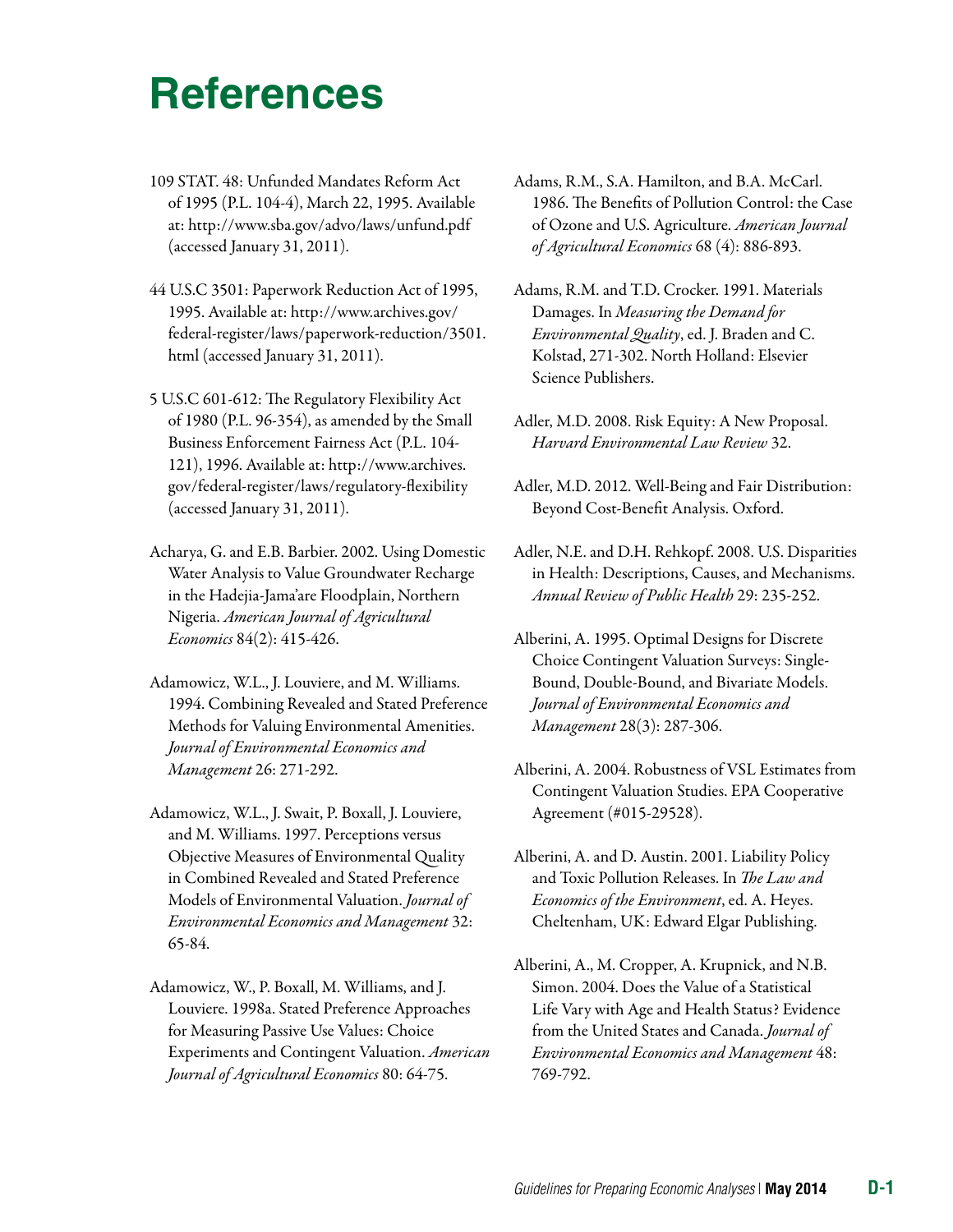- Alberini, A. and A. Krupnick. 2000. Cost-of-Illness and WTP Estimates of the Benefits of Improved Air Quality: Evidence from Taiwan. *Land Economics* 76(1): 37-53.
- Aldy, J.E. and W.K. Viscusi. 2008. Adjusting the Value of a Statistical Life for Age and Cohort Effects. *Review of Economics and Statistics*  90(3): 573-581.
- Anderson, L. M., and H.K. Cordell. 1988. Influence of Trees on Residential Property Values in Athens, Georgia (U.S.A.): A Survey Based on Actual Sales Prices. *Landscape and Urban Planning* 15: 153-64.
- Anderson, R. and A. Lohof. 1997. *The United States Experience with Economic Incentives in Environmental Pollution Control Policy*. Environmental Law Institute, Washington, DC
- Anselin, L. 1988. *Spatial Econometrics: Methods and Models*. Boston: Kluwer.
- Apelberg B.J., T.J. Buckley, and R.H. White. 2005. Socioeconomic and Racial Disparities in Cancer Risks From Air Toxics in Maryland. *Environmental Health Perspective* 113(6): 693 699.
- Arnold, F. 1995. *Economic Analysis of Environmental Policy and Regulation*. New York, NY: John Wiley and Sons, Inc.
- Arora, S. and T. Cason. 1995. An Experiment in Voluntary Environmental Regulation: Participation in EPA's 33/50 Program. *Journal of Environmental Economics and Management*  28(3): 271-86.
- Arora, S. and T. Cason. 1999. Do Community Characteristics Influence Environmental Outcomes? Evidence from the Toxics Release Inventory. *Southern Economic Journal* 65(4): 691-716.
- Arrow, K.J. 1977. Extended Sympathy and the Possibility of Social Choice. *American Economic Review* 67(1): 219-225.
- Arrow, K.J., W.R. Cline, K.G. Maler, M. Munasinghe, R. Squitieri, and J.E. Stiglitz. 1996a. Intertemporal Equity, Discounting, and Economic Efficiency. In *Climate Change 1995: Economic and Social Dimensions of Climate Change*, ed. J.P. Bruce, H. Lee, and E.F. Haites. Cambridge, MA: Cambridge University Press.
- Arrow, K.J., et al. 1996. *Benefit-Cost Analysis in Environmental, Health and Safety Regulation*. Washington, DC: AEI Press.
- Arrow, K.J., et al. 1993. Report of the NOAA Panel on Contingent Valuation. *Federal Register.* 58(10): 4601-4614. Available at: [http://www.darp.noaa.gov/library/pdf/cvblue.](http://www.darp.noaa.gov/library/pdf/cvblue.pdf)  [pdf](http://www.darp.noaa.gov/library/pdf/cvblue.pdf) (accessed January 31, 2011).
- Aurora, S. and T.N. Cason. 1998. Do Community Characteristics Influence Environmental Outcomes? Evidence from the Toxics Release Inventory. *Journal of Applied Economics* 1(2): 413-453.
- Baden, B. and D. Coursey. 2002. The Locality of Waste in the City of Chicago: A Demographic, Social, and Economic Analysis. *Resource and Energy Economics* 24: 53- 93.
- Baden, B.M., D.S. Noonan, and R.M. Turaga. 2007. Scales of Justice: Is there a Geographic Bias in Environmental Equity Analysis? *Journal of Environmental Planning and Management*  50(2): 163-85.
- Balistreri, E., G. McClelland, G. Poe, and W. Schulze. 2001. Can Hypothetical Questions Reveal True Values? A Laboratory Comparison of Dichotomous Choice and Open-Ended Contingent Values with Auction Values. *Environmental and Resource Economics* 18(3): 275-292.
- Ballard, C.L. and D. Fullerton. 1992. Distortionary Taxes and the Provision of Public Goods. *Journal of Economic Perspectives* 6(3): 117-131.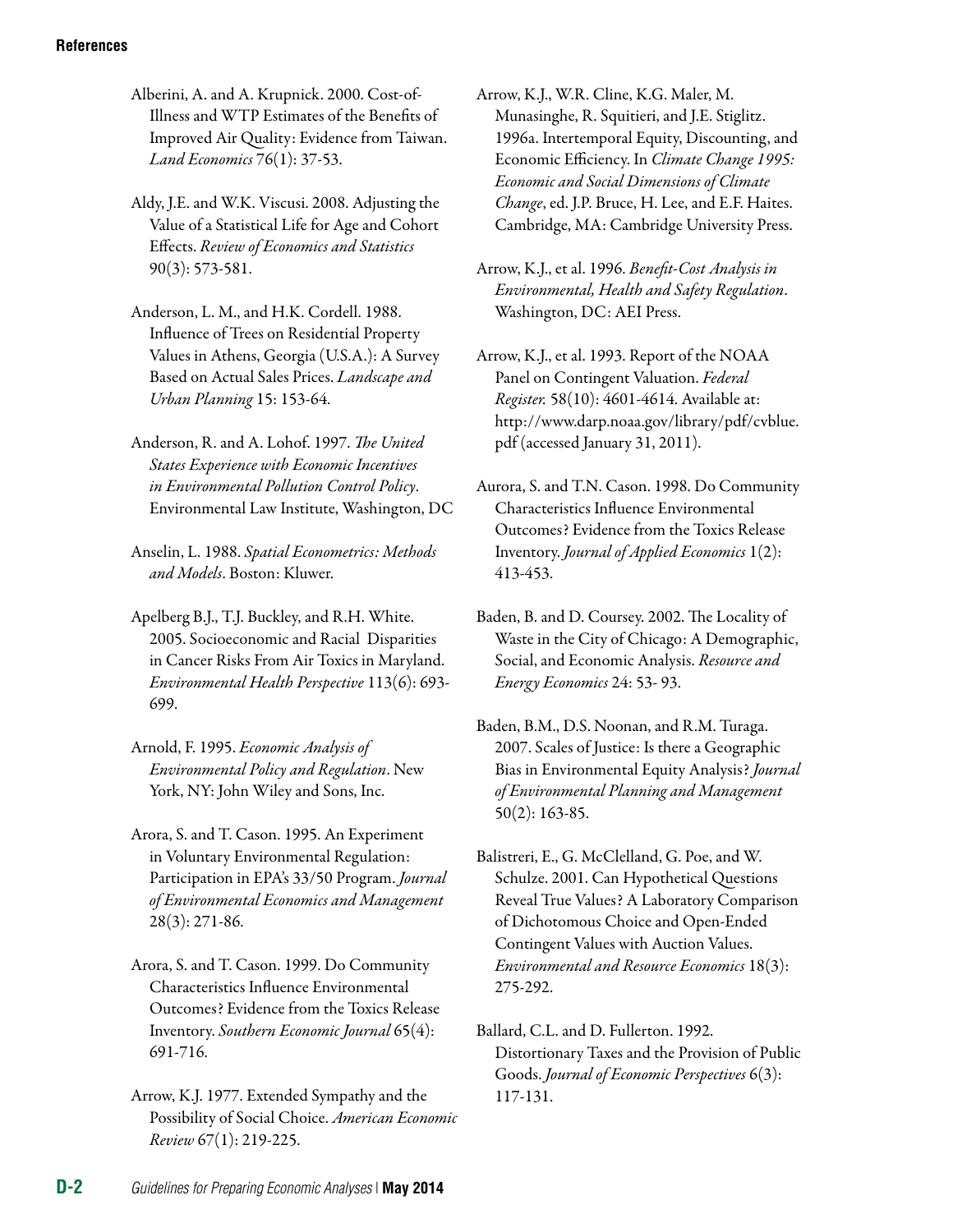Banzhaf, H.S. 2012a. The Political Economy of Environmental Justice: An Introduction. In *The Political Economy of Environmental Justice*, ed. H. Spencer Banzhaf. California: Stanford University Press.

Banzhaf, H.S. 2012b. Regulatory Impact Analyses of Environmental Justice Effects. *Journal of Land Use and Environmental Law* 27(1): 1-30.

Banzhaf, H.S. and E. McCormick. 2012. Moving Beyond Cleanup: Identifying the Crucibles of Environmental Gentrification. In *The Political Economy of Environmental Justice*, ed. H.S. Banzhaf. California: Stanford University Press.

Banzhaf, H.S., J. Sidon, and R.P. Walsh. 2012. Environmental Gentrification and Discrimination. In *The Political Economy of Environmental Justice*, ed. H.S. Banzhaf. California: Stanford University Press.

Banzhaf, H.S. and R. P. Walsh. 2008. Do People Vote With Their Feet? An Empirical Test of Tiebot. *American Economic Review* 98(3): 843 63.

Banzhaf, H.S., D. Burtraw, D. Evans, and A. Krupnick. 2006. Valuation of Natural Resource Improvements in the Adirondacks. *Land Economics* 82: 445-464.

Barbier, E.B., I. Strand, and S. Sathirathai. 2002. [Do Open Access Conditions Affect the](http://ideas.repec.org/a/kap/enreec/v21y2002i4p343-365.html)  [Valuation of an Externality? Estimating the](http://ideas.repec.org/a/kap/enreec/v21y2002i4p343-365.html)  [Welfare Effects of Mangrove-Fishery Linkages](http://ideas.repec.org/a/kap/enreec/v21y2002i4p343-365.html)  [in Thailand.](http://ideas.repec.org/a/kap/enreec/v21y2002i4p343-365.html) *[Environmental & Resource](http://ideas.repec.org/s/kap/enreec.html)  [Economics](http://ideas.repec.org/s/kap/enreec.html)* 21(4): 343-365.

Barone, E. 1908. The Ministry of Production in the Collectivist State. *Giornale degli Economisti,*  as translated in Hayek, 1935 (ed). *Collectivist Economic Planning*. London: Routledge.

Bartik, T.J. 1988. Measuring the benefits of amenity improvements in hedonic price models. *Land Economics* 64: 172-183.

Bateman, I. and A. Jones. 2003. Contrasting Conventional with Multi-Level Modeling Approaches to Meta-Analysis: Expectation Consistency in U.K. Woodland Recreation Values. *Land Economics* 79(2): 235-258.

Baumol, W.J. and W.E. Oates. 1988. *The Theory of Environmental Policy* 2nd Ed. New York: Cambridge University Press.

Becker, R.A. and R.J. Shadbegian. 2005. A Change of PACE: A Comparison of the 1994 and 1999 Pollution Abatement Costs and Expenditures Survey. *Journal of Economic and Social Measurement* 30: 63-95.

Been, V. 1994. Analyzing Evidence of Environmental Justice. *Journal of Land Use and Environmental Law* 11(1): 1-28.

Been, V. and F. Gupta. 1997. Coming to the Nuisance or Going to the Barrios: A Longitudinal Analysis of Environmental Justice Claims. *Ecology Law Quarterly* 24: 1-56.

Begg, C., M. Cho, S. Eastwood, R. Horton, D. Moher, I. Olkin, et al. 1996. Improving the quality of reporting of randomized controlled trials: The CONSORT statement. *Journal of the American Medical Association* 276(8): 637-639.

Bell, F.W. 1997. The Economic Valuation of Saltwater Marsh Supporting Marine Recreational Fishing in the Southeastern United States. *Ecological Economics* 21(3): 243 254.

Benson, E.D., J.L. Hansen, J. Arthur, L. Schwartz, and G.T. Smersh. 1998. Pricing Residential Amenities: the Value of a View. *Journal of Real Estate Finance and Economics* 16: 55-73.

Bento, A.M. and M. Jacobsen. 2007. Ricardian rents, environmental policy and the 'doubledividend' hypothesis. *Journal of Environmental Economics and Management* 53(1): 17-31.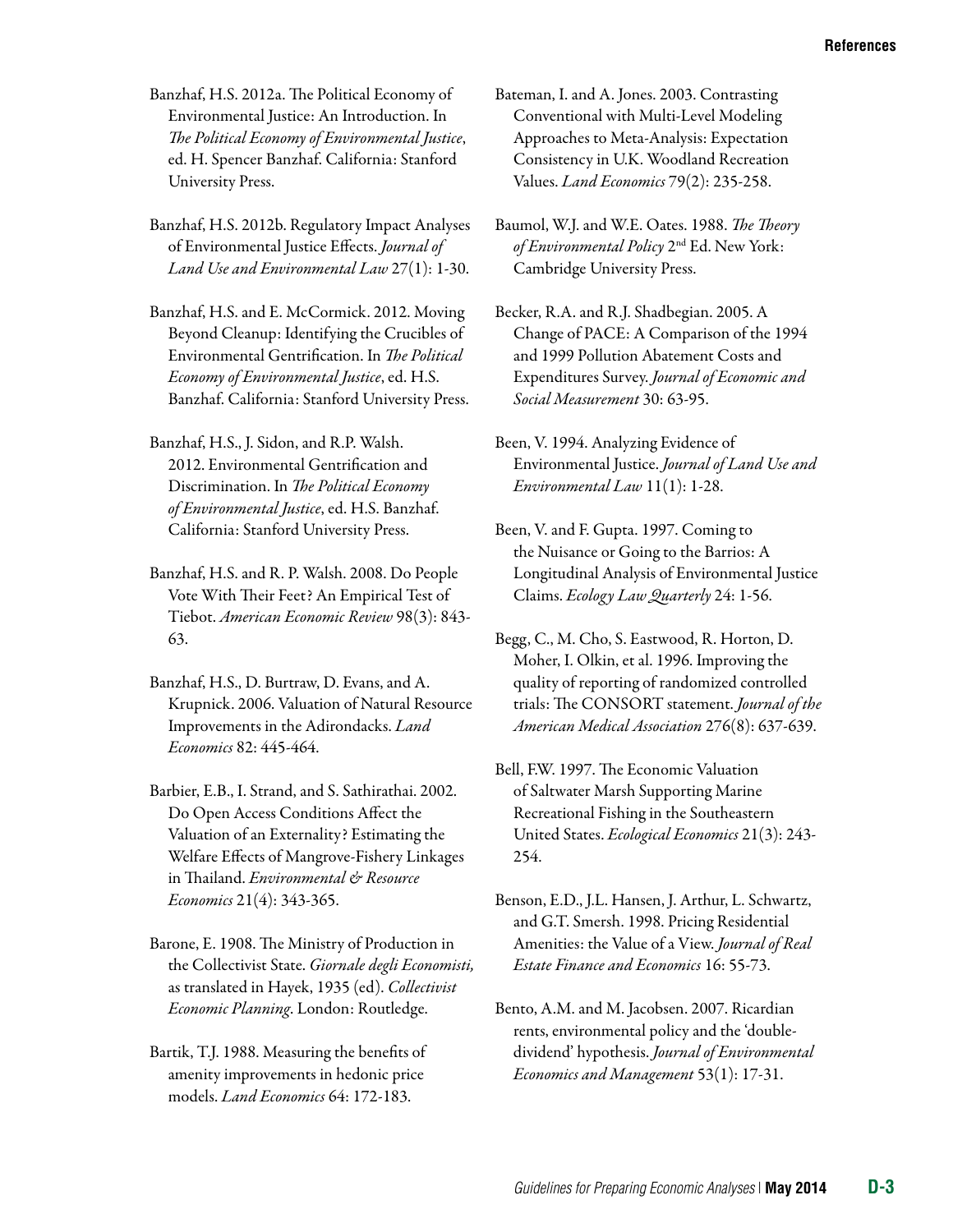Bergstrom, J.C. and L.O. Taylor. 2006. Using Meta-Analysis for Benefits Transfer: Theory and Practice. *Ecological Economics* 60: 351-360.

Berman, E., and L. T.M. Bui. 2001. Environmental Regulation and Labor Demand: Evidence from the South Coast Air Basin. *[Journal of Public](http://www.sciencedirect.com/science/journal/00472727)  [Economics](http://www.sciencedirect.com/science/journal/00472727)* [79\(2\)](http://www.sciencedirect.com/science?_ob=PublicationURL&_tockey=%23TOC%235834%232001%23999209997%23219979%23FLA%23&_cdi=5834&_pubType=J&view=c&_auth=y&_acct=C000001678&_version=1&_urlVersion=0&_userid=14684&md5=abcbe01c745084622b01ba00dd7580d7): 265-295.

Berndt, E.R. 1991. *The Practice of Econometrics: Classic and Contemporary*. Boston: Addison-Wesley.

Bin, O. and S. Polasky. 2005. Evidence on the Amenity Value of Wetlands in a Rural Setting. *Journal of Agricultural and Applied Economics*  37(3): 589-602.

Birdsall, N. and A. Steer. 1993. Act Now on Global Warming — but Don't Cook the Books. *Finance & Development* 30(1): 6-8.

Bishop, R.C., P.A. Champ, T.C. Brown, and D.W. McCollum. 1997. Non-Use Values: Theory and Empirical Applications. In *Determining the Value of Non-Market Goods: Economic, Psychological, and Policy Relevant Aspects of Contingent Valuation Methods*, ed. R. Kopp, W. Pommerehne, and N. Schwarz, 59-82. Boston: Kluwer.

Bishop, R.C. and T. Heberlein. 1979. Measuring Values of Extra-Market Goods: Are Indirect Measures Biased? *American Journal of Agricultural Economics* 61: 926-930.

Black, D., J. Galdo and L. Liu. 2003. *How Robust Are Hedonic Wage Estimates of the Price of Risk: The Final Report.* EPA Document R 82943001.

Black, D.A. and T.J. Kniesner. 2003. On the Measurement of Job Risk in Hedonic Wage Models. *Journal of Risk and Uncertainty* 27(3): 205-220.

Blackorby, C. and D. Donaldson. 1978. Measures of Relative Equality and Their Meaning in Terms of Social Welfare. *Journal of Economic Theory* 18: 59-80.

Blackorby, C. and D. Donaldson. 1980. A Theoretical Treatment of Indices of Absolute Inequality. *International Economic Review*  21(1): 107-136.

Blomquist, G. 2004. Self-protection and Averting Behavior, Values of Statistical Lives, and Benefit Cost Analysis of Environmental Policy. *Review of Economics of the Household* 2: 89-110.

Blomquist, G.C., K. Blumenschein, and M. Johannesson. 2009. Eliciting Willingness to Pay without Bias Using Follow-Up Certainty Statements: Comparisons between Probably/ Definitely and a 10-Point Certainty Scale. *Environmental and Resource Economics* 43(4): 473-502.

Boadway, R. and N. Bruce. 1984. *Welfare Economics*. New York, NY: Basil Blackwell.

Boardman, A.E., D.H. Greenberg, A.R. Vining, and D.L. Weimer. 1996. *Cost-Benefit Analysis: Concepts and Practice.* Upper Saddle River, NJ: Prentice Hall.

Boardman, A.E., D.H. Greenberg, A.R. Vining, and D.L. Weimer. 2006. *Cost-Benefit Analysis: Concepts and Practice.* 3rd Ed. Upper Saddle River, NJ: Prentice Hall.

Bockstael, N.E. and K.E. McConnell. 1993. Public Goods as Characteristics of Non-market Commodities. *Economic Journal* 103(420): 1244-1257.

Bockstael, N.E., M.W. Hanemann, and C.L. Kling. 1987a. Estimating the Value of Water Quality Improvements in a Recreational Demand Framework. *Water Resources Research* 23(5): 951-960.

Bockstael, N.E., I.E. Strand, and W.M. Hanemann. 1987b. Time and the Recreation Demand Model. *American Journal of Agricultural Economics* 69: 293-302.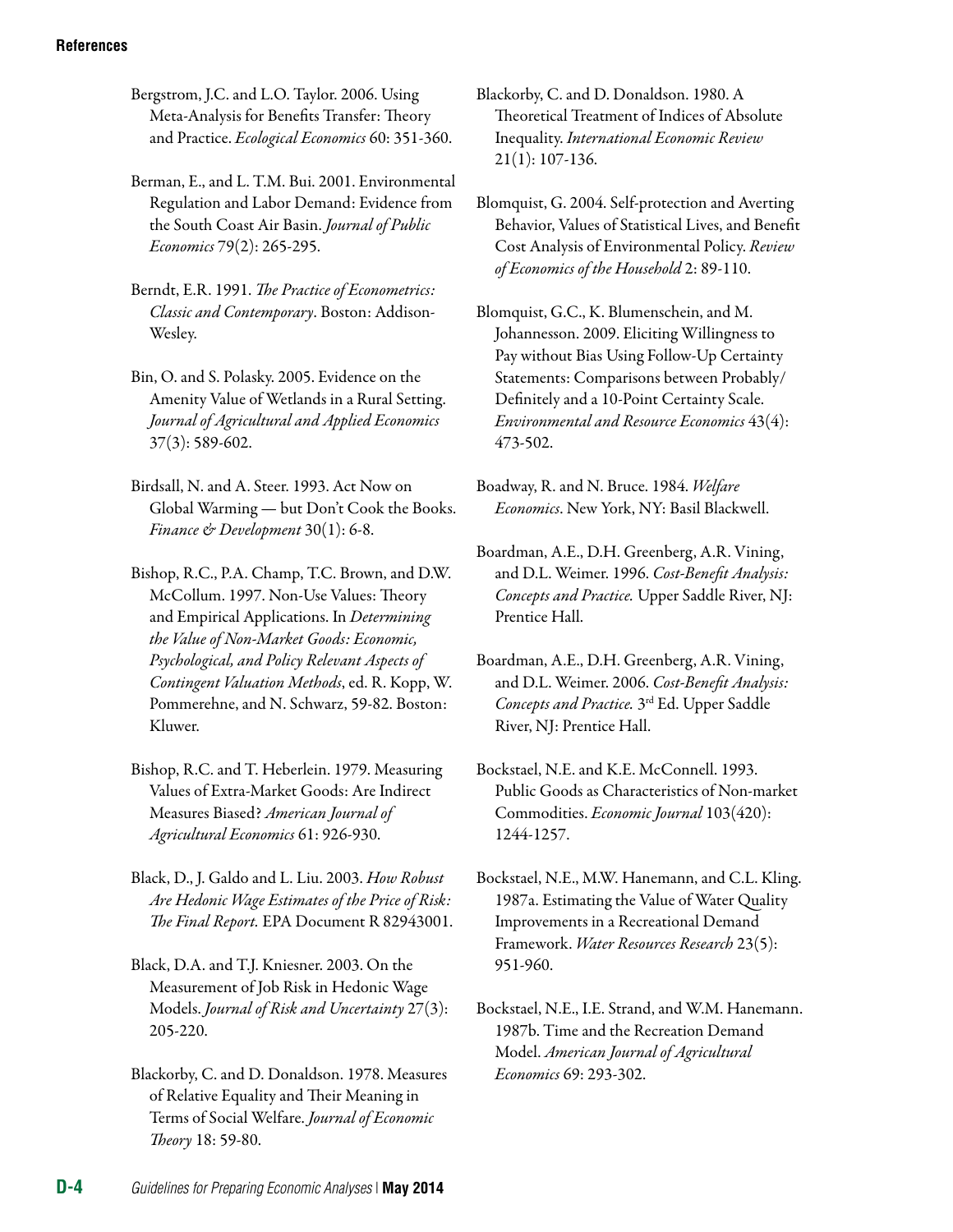Bockstael, N.E., K.E. McConnell, and I.E. Strand. 1991. Recreation, in Environmental Health Effects. In *Measuring the Demand for Environmental Quality*, ed. J. Braden and C. Kolstad. North Holland: Elsevier Science Publishers.

- Boer, T., M. Pastor, J. Sadd, and L. Snyder. 1997. Is There Environmental Racism? The Demographics of Hazardous Waste in Los Angeles County. *Social Science Quarterly* 78(4): 793–809.
- Bovenberg, A.L. and R. de Moojii. 1994. Environmental Levies and Distortionary Taxes. *American Economic Review* 84(5): 1085-1089.
- Bovenberg, A.L. and L.H. Goulder. 1996. Optimal Taxation in the Presence of Other Taxes: General-Equilibrium Analysis. *American Economic Review* 86(4): 985-1000.
- Bowen, W. 2001. *Environmental Justice Through Research-Based Decision Making*. New York: Garland.
- Boxall, P.C. 1995. The Economic Value of Lotteryrationed Recreational Hunting. *Canadian Journal of Agricultural Economics* 43: 119-131.
- Boxall, P.C., J. Englin, and W.L. Adamowicz. 2003. Valuing Aboriginal Artifacts: A Combined Revealed-Stated Preference Approach. *Journal of Environmental Economics and Management* 45: 213-230.
- Boxall, P.C., D.O. Watson, and J. Englin. 1996. Backcountry Recreationists' Valuation of Forest and Park Management Features in Wilderness Parks of the Western Canadian Shield*. Canadian Journal of Forest Research* 26(6): 982 990.
- Boyd, J. 2002. Financial Responsibility for Environmental Obligations: Are Bonding and Assurance Rules Fulfilling Their Promise? *Research in Law and Economics* 20: 417-486.
- Boyd, J. and S. Banzhaf. 2007. What are Ecosystem Services? The Need for Standardized Environmental Accounting Units. *Ecological Economics* 63(2/3): 616-626.
- Boyd, J. and A. Krupnick. 2009. The Definition and Choice of Environmental Commodities for Nonmarket Valuation. *Resources for the Future Discussion Paper #09-35,* Washington, DC Available at: [http://www.rff.org/RFF/](http://www.rff.org/RFF/Documents/RFF-DP-09-35.pdf)  [Documents/RFF-DP-09-35.pdf](http://www.rff.org/RFF/Documents/RFF-DP-09-35.pdf) (accessed November 10, 2009).
- Boyle, K.J., T.P. Holmes, M.F. Teisl, and B. Roe. 2001. [A Comparison of Conjoint Analysis](http://www.jstor.org/stable/1244685)  [Response Formats](http://www.jstor.org/stable/1244685). *[American Journal of](http://www.jstor.org/action/showPublication?journalCode=amerjagriecon)  [Agricultural Economics](http://www.jstor.org/action/showPublication?journalCode=amerjagriecon)* 83(2): 441-454.
- Boyle, K.J., F.R. Johnson, D.W. McCollum, W.H. Desvouges, R.W. Dunford, and S.P. Hudson. 1993. Valuing Public Goods: Discrete versus Continuous Contingent Valuation Responses. *Land Economics* 72(3): 267-286.
- Boyle, K.J. and S. Özdemir. 2009. Convergent Validity of Attribute-Based, Choice Questions in Stated-Preference Studies. *Journal of Environmental and Resource Economics* 42: 247 264.
- Boyle, K.J., G.L. Poe, and J.C. Bergstrom. 1994. What Do We Know About Groundwater Values? Preliminary Implications from a Meta Analysis of Contingent-Valuation Studies. *American Journal of Agricultural Economics* 76: 1055-1061.
- Boyle, K.J., M.P. Welsh, and R.C. Bishop. 1988. Validation of Empirical Measures of Welfare Change: A Comparison of Nonmarket Techniques: Comment and Extension. *Land Economics* 64(1): 94-98.
- Brajer, V. and J.V. Hall. 2005. Changes in the Distribution of Air Pollution Exposure in the Los Angeles Basin from 1990-1999. *Contemporary Economic Policy* 23(1): 50-58.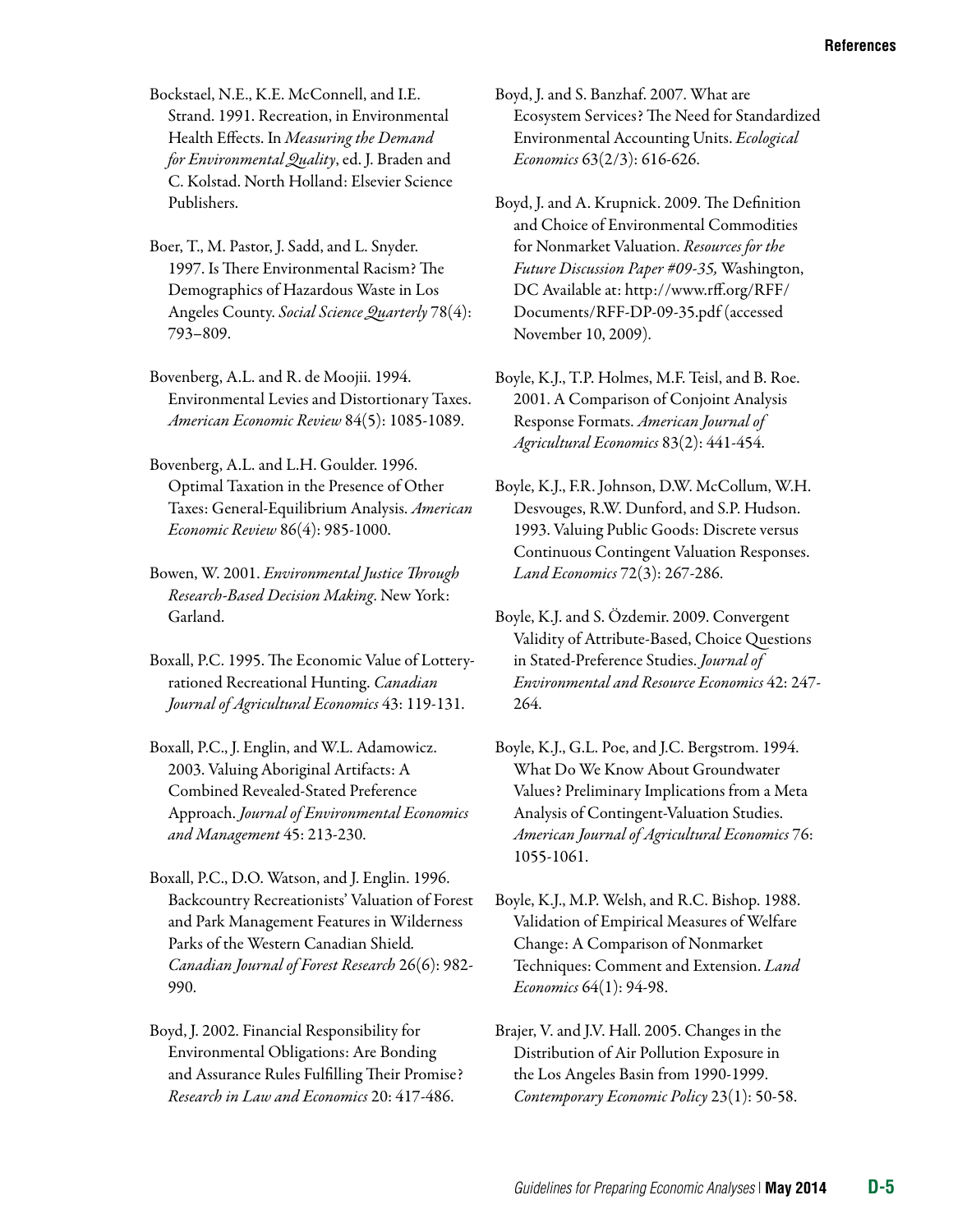Brännlund, R. and T. Lundgren. 2009. Environmental Policy without Costs? A Review of the Porter Hypothesis. *International Review of Environmental and Resource Economics* 3(2): 75-117.

Brouhle, K. and M. Khanna. 2007. Information and the Provision of Quality-Differentiated Goods. *Economic Inquiry* 45(2): 377-395.

Brouhle, K., C. Griffiths, and A. Wolverton. 2005. The Use of Voluntary Approaches for Environmental Policymaking in the U.S. In *The Handbook of Environmental Voluntary Agreements*, ed. E. Croci. The Netherlands: Kluwer Academic Publishers.

Brouhle, K., C. Griffiths, and A. Wolverton. 2009. Evaluating the Role of EPA Policy Levers: An Examination of a Voluntary Program and Regulatory Threat in the Metal Finishing Industry. *Journal of Environmental Economics and Management* 57(2): 166-181.

Brouwer, R. 2000. Environmental value transfer: state of the art and future prospects. *Ecological Economics* 32(1): 137-152.

Brown, G.J. and R. Mendelsohn. 1984. The Hedonic Travel Cost Method. *Review of Economics and Statistics* 66: 427-33.

Brown, Jr., G. and J. Shogren. 1998. Economics of the Endangered Species Act. *Journal of Economic Perspectives* 12: 3-20.

Brown, T.C., P.A. Champ, R.C. Bishop, and D.W. McCollum. 1996. Which Response Format Reveals the Truth about Donations to a Public Good? *Land Economics* 72(2): 152-166.

Buchanan, Jr., J.M. 1969. External Diseconomies, Corrective Taxes, and Market Structure. *American Economic Review* 59: 174-177.

Bullard, R. D. 1983. Solid Waste Sites and the Black Houston Community. *Sociological Inquiry* 53: 273-288.

Burtraw, D. and D. Bohi. 1997.  $\mathrm{SO}_2$  Allowance Trading: How Do Expectations and Experience Measure Up? *The Electricity Journal* 10(7): 67 75.

Burtraw, D., D.A. Evans, A. Krupnick, K. Palmer, and R. Toth. 2005. Economics of Pollution Trading for SO<sub>2</sub> and NO<sub>x</sub>. *Annual Review of Environment and Resources* 30: 253-289.

Burtraw, D., A. Krupnick, E. Mansur, D. Austin and D. Farrell. 1998. Costs and Benefits of Reducing Air Pollutants Related to Acid Rain. *Contemporary Economic Policy* 16(4): 379-400.

Burtraw, D. and K. Palmer. 2004.  $\text{SO}_2$  Cap-and-Trade Program in the United States: A 'Living Legend' of Market Effectiveness. In *Choosing Environmental Policy: Comparing Instruments and Outcomes in the United States and Europe*, ed. W. Harrington, R.D. Morgenstern, and T. Sterner. Washington DC: Resources for the Future.

Butler, R.J. 1983. Wage and Injury Rate Response to Shifting Levels of Workers' Compensation, In *Safety and the Work Force: Incentives and Disincentives in Worker's Compensation*, ed. J.D. Worral. Ithaca: Cornell University, ILR Press.

Cairns, J. 2006. Developments in Social Discounting: With Special Reference to Future Health Effects. *Resource and Energy Economics*  28(3): 282-297.

Callan, S.J. and J.M. Thomas. 1999. *Environmental Economics and Management: Theory, Policy and Applications*. Fort Worth: The Dryden Press.

Cameron, T.A., G.D. Crawford, and I.T. McConnaha. 2012. Superfund Taint and Neighborhood Change: Ethnicity, Age Distributions, and Household Structure. In *The Political Economy of Environmental Justice*, ed. H.S. Banzhaf. California: Stanford University Press.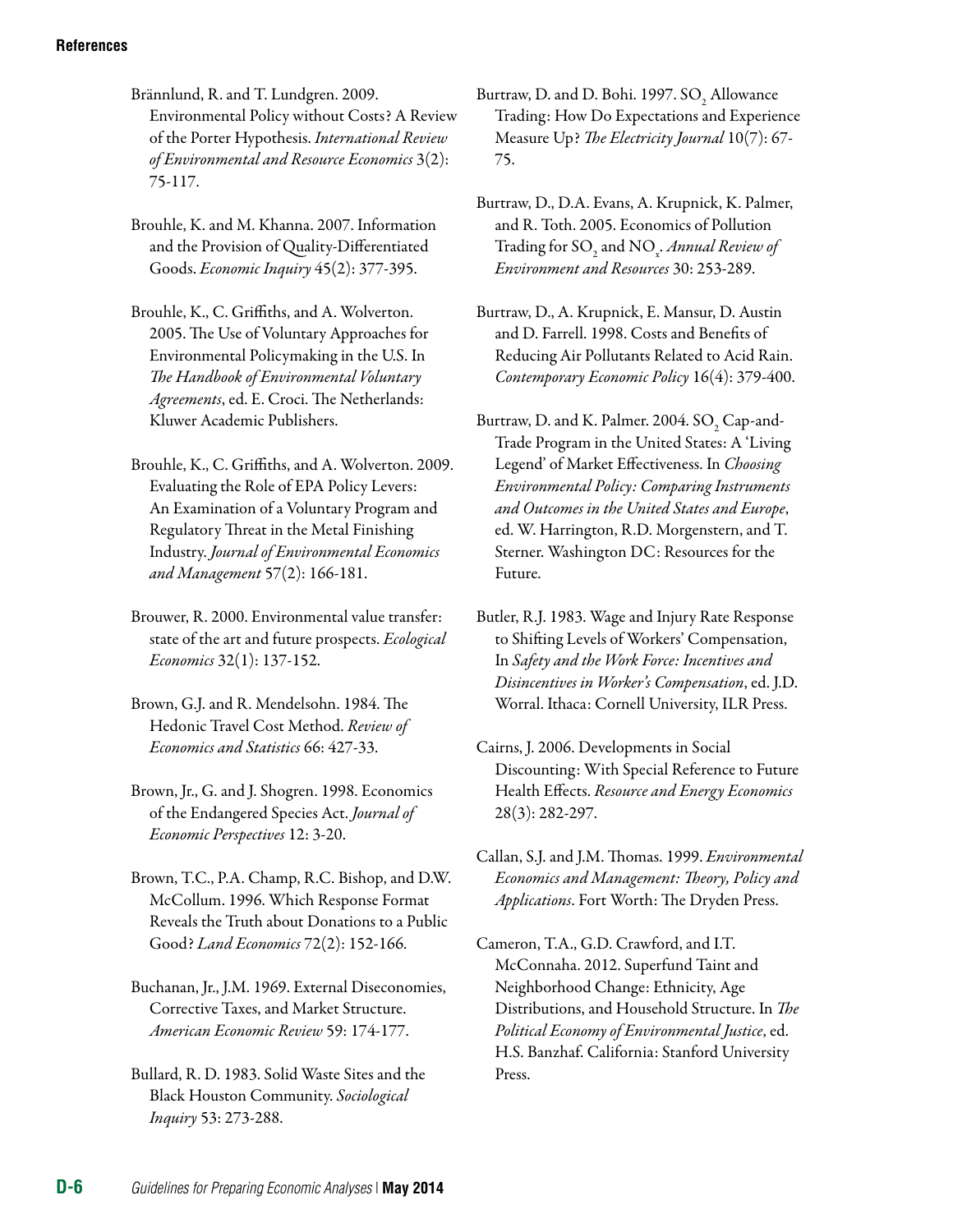- Cameron, T.A. and J.R. DeShazo. 2008. Demand for Health Risk Reductions. Working Paper. University of Oregon. Available at: [http://](http://www.uoregon.edu/%7Ecameron/vita/Manuscript_20051269R2.pdf) [www.uoregon.edu/%7Ecameron/vita/](http://www.uoregon.edu/%7Ecameron/vita/Manuscript_20051269R2.pdf)  [Manuscript\\_20051269R2.pdf](http://www.uoregon.edu/%7Ecameron/vita/Manuscript_20051269R2.pdf) (accessed November 20, 2009).
- Cameron, T.A. and D.D. Huppert. 1991. Referendum Contingent Valuation Estimates: Sensitivity to the Assignment of Offered Values. *Journal of American Statistics Association*  86(416): 910-918.
- Cameron, T.A. and M.D. James. 1987. Efficient Estimation Methods for Use with 'Closed-Ended' Contingent Valuation Survey Data. *Review of Economics and Statistics* 69: 269-276.
- Cameron, T.A. and J. Quiggin. 1994. Estimation Using Contingent Valuation Data from a 'Dichotomous Choice with Follow-Up' Questionnaire. *Journal of Environmental Economics and Management* 27: 218-234.
- Cameron, T.A. and J. Quiggin. 1998. Estimation Using Contingent Valuation Data from a 'Dichotomous Choice with Follow-Up' Questionnaire: Reply. *Journal of Environmental Economics and Management* 35(2): 195-199.
- Carbone, J.C. and V. K. Smith. 2008. Evaluating Policy Interventions with General Equilibrium Externalities. *Journal of Public Economics* 92(5 6): 1254-1274.
- Card, D. and A.B. Krueger. 1995. Time-Series Minimum-Wage Studies: A Meta-analysis. Papers and Proceedings of the Hundredth and Seventh Annual Meeting of the American Economic Association, Washington, DC, January 6-8, 1995. *The American Economic Review* 85(2): 238-243.
- Carlson, C., D. Burtraw, M. Cropper, and K. Palmer. 2000.  $\mathrm{SO}_2$  Control by Electric Utilities: What Are the Gains from Trade? *Journal of Political Economy* 108(6): 1292-1326.
- Carlsson, F. and P. Martinsson. 2001. Do Hypothetical and Actual Marginal Willingness to Pay Differ in Choice Experiments?: Application to the Valuation of the Environment. *Journal of Environmental Economics and Management* 41(2): 179-192.
- Carson, R.T. and R.C. Mitchell. 1993. The Benefits of National Water Quality Improvements: A Contingent Valuation Study. *Water Resources Research* 29: 2445-2454.
- Carson, R.T., N.E. Flores, and W.M. Hanemann. 1998. Sequencing and Valuing Public Goods. *Journal of Environmental Economics and Management* 36(3): 314-323.
- Carson, R.T., N. Flores, and N. Meade. 2001. [Contingent Valuation: Controversies and](http://ideas.repec.org/a/kap/enreec/v19y2001i2p173-210.html)  [Evidence](http://ideas.repec.org/a/kap/enreec/v19y2001i2p173-210.html). *[Environmental and Resource](http://ideas.repec.org/s/kap/enreec.html)  [Economics](http://ideas.repec.org/s/kap/enreec.html)* 19(2): 173-210.
- Carson, R.T., W.M. Hanemann and R.C. Mitchell. 1987a. The Use of Simulated Political Markets to Value Public Goods. Discussion Paper 87 7, Department of Economics, University of California, San Diego, March.
- Carson, R.T., W.D. Shaw, S.E. Ragland, and J.L. Wright. 1996. Using Actual and Contingent Behavior Data with Differing Levels of Time Aggregation to Model Recreation Demand. *Journal of Agricultural and Resource Economics*  21: 130-149.
- Carthy, T.S. Chilton, J. Covey, L. Hopkins, M. Jones-Lee, G. Loomes, N. Pidgeon, and A. Spencer. 1999. On the Contingent Valuation of Safety and the Safety of Contingent Valuation: Part 2 — The CV/SG "Chained" Approach. *Journal of Risk and Uncertainty* 17(3): 187-213.
- Chakraborty, J. and J. Maantay. 2011. Proximity Analysis for Exposure Assessment in Environmental Health Justice Research. In *Geospatial Analysis of Environmental Health*, ed. J. Maantay and S. McLafferty. Springer Science+ Business Media.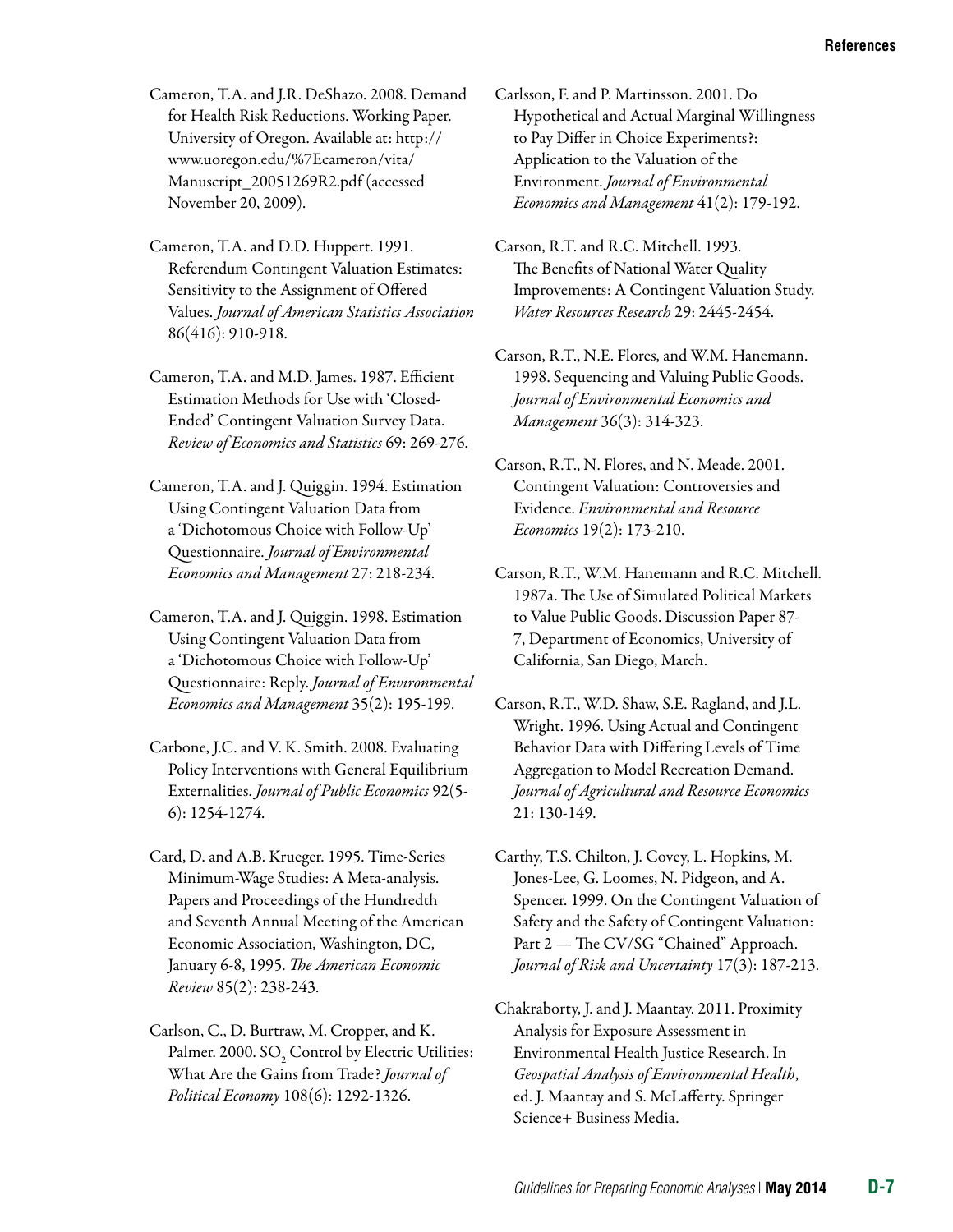Champ, P.A., R.C. Bishop, T.C. Brown, and D.W. McCollum. 1997. Using donation mechanisms to value nonuse benefits from public goods. *Journal of Environmental Economics and Management* 33(2): 151-162.

Chestnut, L.G. 1997. Draft Memorandum: Methodology for Estimating Values for Changes in Visibility at National Parks. April 15.

Chestnut, L.G. and D.M. Mills. 2005. A fresh look at the benefits and costs of the U.S. Acid Rain Program. *Journal of Environmental Management* 77(3): 252-256.

Chestnut, L.G. and R.D. Rowe. 1990. A New National Park Visibility Value Estimates. In *Visibility and Fine Particles, Transactions of an AWMA/EPA International Specialty Conference*, ed. C.V. Mathai. Air and Waste Management Association, Pittsburgh.

Chestnut, L.G., M.A. Thayer, J.K. Lazo, and S.K. Van Den Eeden. 2006. The Economic Value of Preventing Respiratory and Cardiovascular Hospitalizations. *Contemporary Economic Policy*  24(1): 127-143.

Chiang, A.C. 1984. *Fundamental Methods of Mathematical Economics*. New York: McGraw-Hill.

Citro, C.F. and R. T. Michael, eds. 1995. *Measuring Poverty: A New Approach.*  Washington, DC: National Academy Press.

Clapp, J.M. 1990. A Methodology for Constructing Vacant Land Price Indexes. *AREUEA Journal* 18(3): 274-293.

Clark, C.W. 1990. *Mathematical Bioeconomics: The Optimal Management of Renewable Resources*. 2nd Ed. New York, NY: John Wiley & Sons.

Coase, R. 1960. The Problem of Social Cost. *The Journal of Law and Economics* 3: 1-44.

Cooper, J. and J. Loomis. 1992. Sensitivity of Willingness-to-Pay Estimates to Bid Design in Dichotomous Choice Contingent Valuation Models. *Land Economics* 68(2): 211-224.

Costanza, R., O. Pérez-Maqueo, M.L. Martinez, P. Sutton, S.J. Anderson, and K. Mulder. 2008. The Value of Coastal Wetlands for Hurricane Protection. *AMBIO: A Journal of the Human Environment* 37(4): 241-248.

Costello, C. and M. Ward. 2006. Search, Bioprospecting and Biodiversity Conservation. *Journal of Environmental Economics and Management* 52(3): 615-626.

Council on Environmental Quality (CEQ). 1997. *Environmental Justice: Guidance Under the National Environmental Policy Act*, December 10, 1997. Available at: http://www.epa.gov/ compliance/ej/resources/policy/ej\_guidance\_ nepa\_ceq1297.pdf (accessed November 30, 2011).

Cousineau J.M., R. Lacroix, and A.M. Girard. 1988. Occupational hazard and wage compensating differentials. University of Montreal Working Paper.

Covey, J., M. Jones-Lee, G. Loomes, and A. Robinson. 1995. The Exploratory Empirical Study. In *Exploratory Study of Consumers' Willingness to Pay for Food Risk Reductions*, Report to the Ministry of Agriculture, Fisheries and Food, ed. D. Ives, B. Soby, G. Goats, and D.J. Ball.

Coyne, A. and W. Adamowicz. 1992. Modeling Choice of Site for Hunting Bighorn Sheep. *Wildlife Society Bulletin* 20: 26-33.

Creel, M.D., J.B. Loomis. 1990. Theoretical and Empirical Advantages of Truncated Count Data Estimators for Analysis of Deer Hunting in California. *American Journal of Agricultural Economics* 72(2): 434-441.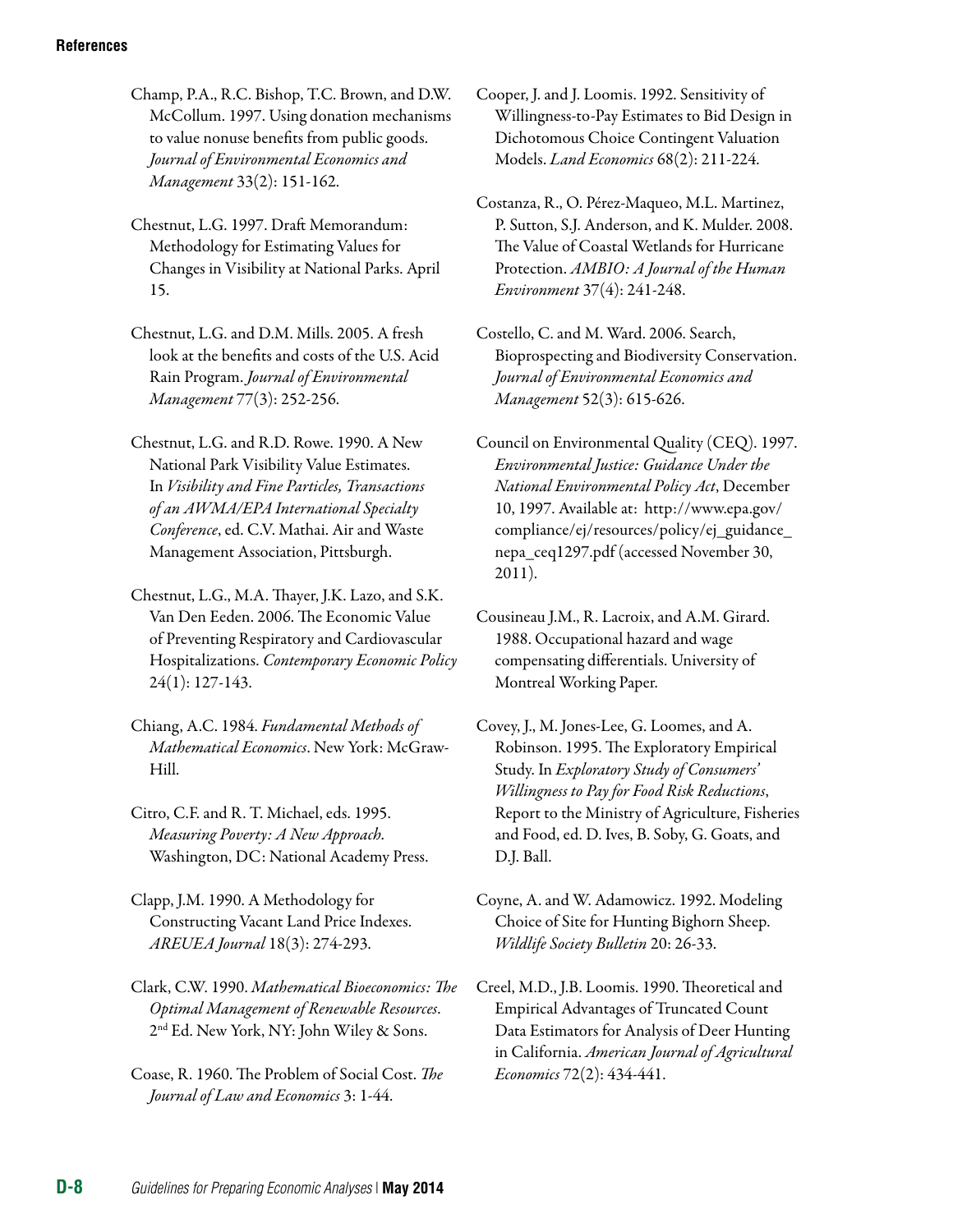Cropper, M.L., S.K. Aydede, and P.R. Portney. 1994. Preferences for Life-Saving Programs: How the Public Discounts Time and Age. *Journal of Risk and Uncertainty* 8: 243-265.

Cropper, M.L. and A.M. Freeman. 1991. Environmental Health Effects. In *Measuring the Demand for Environmental Quality*, ed. J. Braden and C. Kolstad. Amsterdam, the Netherlands: Elsevier Science Publishers.

Cropper, M.L. and F.G. Sussman. 1988. Families and the Economics of Risks to Life. *American Economic Review* 78(1): 255-60.

Cropper, M.L. and F.G. Sussman. 1990. Valuing Future Risks to Life. *Journal of Environmental Economics and Management* 19: 160-174.

Cropper, M.L. and P.R. Portney. 1990. Discounting and the Evaluation of Lifesaving Programs. *Journal of Risk and Uncertainty*  3:369-379.

Cummings, R.G. and L.O. Taylor. 1999. Unbiased Value Estimates for Environmental Goods: A Cheap Talk Design for the Contingent Valuation Method. *American Economic Review*  89(30): 649-665.

Cummings, R.G., D.S. Brookshire, and W.D. Schulze, eds. 1986. *Valuing Environmental Goods: An Assessment of the Contingent Valuation Method*. Totowa, NJ: Rowman and Allanheld.

Cummings, R.G., G.W. Harrison, and E. Rutstro. 1995. Homegrown values and hypothetical surveys: do dichotomous choice questions elicit real economic commitments? *The American Economic Review* 85(1): 260-266.

de Groot, R.S., M.A. Wilson, and R.M.J Boumans. 2002. A Typology for the Classification, Description and Valuation of Ecosystem Functions, Goods and Services. *Ecological Economics* 41: 393-408.

Daily, G.C., ed. 1997. *Nature's Services: Societal Dependence on Natural Ecosystems*. Washington, DC: Island Press.

Dale, L., J.C. Murdoch, M.A. Thayer and P.A. Wadell. 1999. Do Property Values Rebound from Environmental Stigmas? Evidence from Dallas. *Land Economics* 75(2): 311-326.

Dantzig, G.B., 1957. Discrete-variable extremum problems. *Operations Research* 5(2): 266-277.

Dasgupta, P. 1982. Resource Depletion, Research and Development, and the Social Rate of Return. In *Discounting for Time and Risk in Energy Policy*, ed. R.C. Lind. Washington, DC: Resources for the Future.

Dasgupta, P. 2002. Modern economics and its critics. In *Fact and Fiction in Economics: Models, Realism and Social Construction*, ed. U. Maki. Cambridge, UK: Cambridge University Press.

Desvousges, W.H., F.R. Johnson, and H.S. Banzhaf. 1998. *Environmental Policy Analysis with Limited Information: Principles and Applications of the Transfer Method*. Northampton, MA: Edward Elgar.

Desvousges, W.H., F.R. Johnson, S.P. Hudson, S.R. Gable, and M.C. Ruby. 1996. *Using Conjoint Analysis and Health-State Classifications to Estimate the Value of Health Effects of Air Pollution*, Triangle Economic Research, Raleigh, NC.

Desvousges, W.H., M. Naughton, and G. Parsons. 1992. Benefit Transfer: Conceptual Problems in Estimating Water Quality Benefits Using Existing Studies. *Water Resources Research*  28(3): 675-683.

Diamond, P. 1996. [Testing the Internal](http://ideas.repec.org/a/eee/jeeman/v30y1996i3p337-347.html)  [Consistency of Contingent Valuation Surveys.](http://ideas.repec.org/a/eee/jeeman/v30y1996i3p337-347.html) *[Journal of Environmental Economics and](http://ideas.repec.org/s/eee/jeeman.html)  [Management](http://ideas.repec.org/s/eee/jeeman.html)* 30(3): 337-347.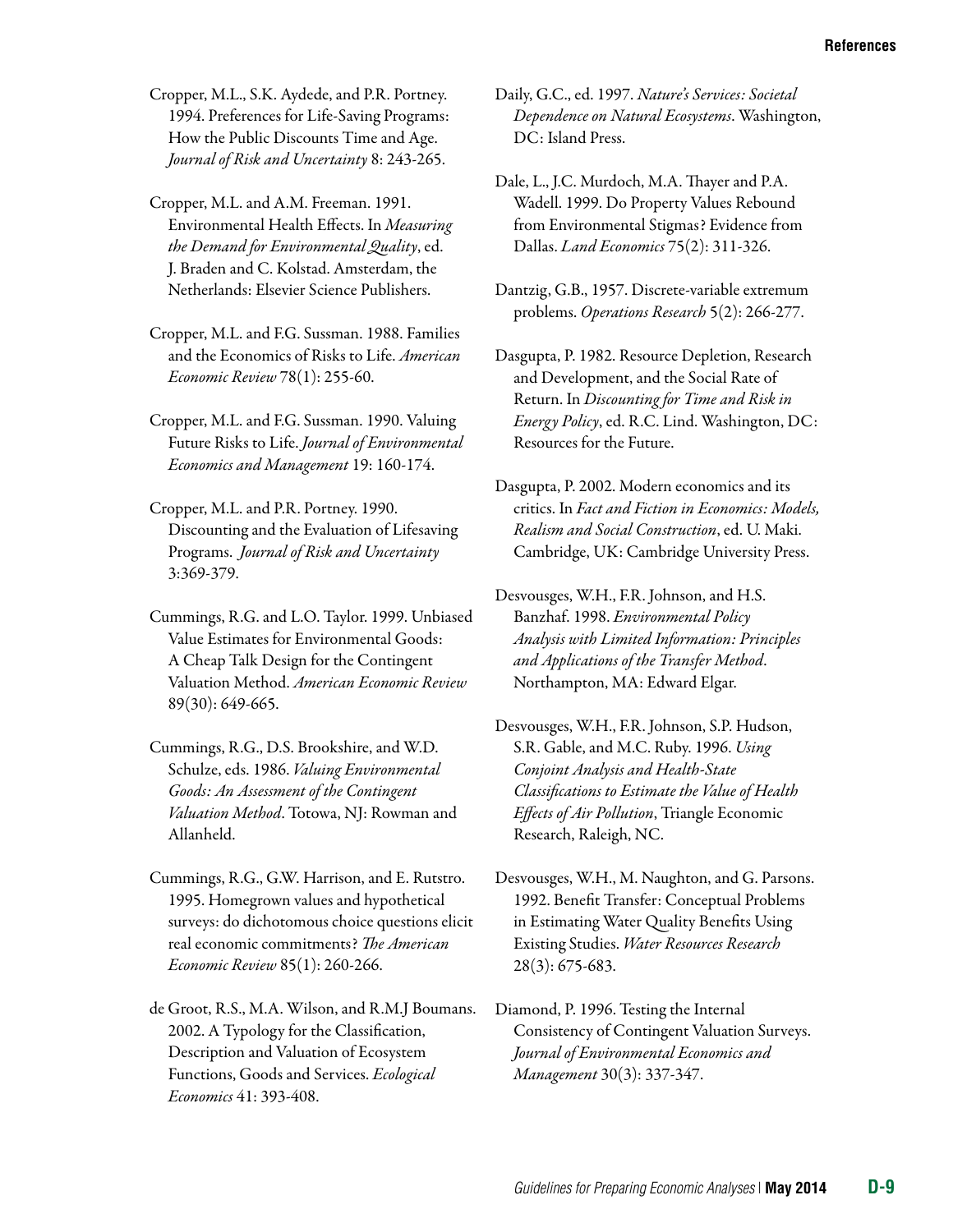Dietz, T. and P.C. Stern, eds. 2008. *Public Participation in Environmental Assessment and Decision Making.* National Research Council, Washington, DC.

Dillingham, A.E. 1985. The Influence of Risk Variable Definition on Value of Life Estimates. *Economic Inquiry* 24 (April): 277-294.

Dixon, P., B. Parmenter, A.Powell, and P. Wilcoxen. 1992. Notes and Problems in Applied General Equilibrium Economics. In *Advanced Textbooks in Economics*, ed. C.J. Bliss and M.D. Intrilligator. North Holland Press.

Donatuto, J. and B.L. Harper. 2008. Issues in Evaluating Fish Consumption Rates for Native American Tribes. *Risk Analysis* 28(6): 1497 1506.

Dreyfus, M. and W.K. Viscusi. 1995. Rates of Time Preference and Consumer Valuations of Automobile Safety and Fuel Efficiency. *Journal of Law and Economics* 38(1): 79-105.

Durlauf, S.N. 2004. Neighborhood Effects. In *Handbook of Regional and Urban Economics*, vol. 4, ed. J.V. Henderson and J.F. Thisse, Amsterdam: North Holland, 2004.

Dutton, J.M. and A. Thomas. 1984. Treating Progress Functions as a Management Opportunity. *Academy of Management Review*  9(2): 235-247.

Eeckhoudt, L.R. and J.K. Hammitt. 2001. Background Risks and the Value of a Statistical Life. *[Journal of Risk and Uncertainty](http://ideas.repec.org/s/kap/jrisku.html)* 23(3): 261-279.

Ehrlich, I. and H. Chuma. 1990. A Model of the Demand for Longevity and the Value of Life Extension. *Journal of Political Economy* 98(4): 761-782.

Ekeland, I., J. Heckman, and L. Nesheim. 2004. Identification and. Estimation of Hedonic Models. *Journal of Political Economy* 112: S60-S109.

Ellerman, D. 2003. Are Cap-and-Trade Programs More Environmentally Effective Than Conventional Regulation? MIT, Center for Energy and Environment Policy Research, Working Paper, 03-15.

Ellerman, A.D., P.L. Joskow, R. Schmalensee, J.P. Montero, and E. Bailey. 2000. *Markets for Clean Air: The U.S. Acid Rain Program*. Cambridge: Cambridge University Press.

Ellis, G.M. and A.C. Fisher. 1987. Valuing the environment as input. *Journal of Environmental Management* 25(2): 149-156.

Eom, Y.S. and D.M. Larson. 2006. Improving Environmental Valuation Estimates through Consistent Use of Revealed and Stated Preference Information. *Journal of Environmental Economics and Management* 32: 209-221.

Ethier, R.G., G.L. Poe, W.D. Schulze, and J. Clark. 2000. A Comparison of Hypothetical Phone and Mail Contingent Valuation Responses for Green-Pricing Electricity Programs. *Land Economics* 76(1): 54-67.

Evans, D.A., H.S. Banzhaf, D. Burtraw, A.J. Kurpnick, J. Siikamaki. 2008. Improvements Using Stated Preference Methods: an Example from Reducing Acidification in the Adirondacks Park. In: *Saving Biological Diversity: Balancing Protection of Endangered Species and Ecosystems* ed. Askins R.A., G.D. Dreyer, G.R. Visgilio, D.M. Whitelaw. New York, NY: Springer.

Evans, M.F. and V.K. Smith. 2006. Do We Really Understand the Age-VSL Relationship? *Resource and Energy Economics* 28: 242-261.

Executive Office of the President. Economic Report of the President, Transmitted to the Congress, February (annual report). Washington, DC: U.S. Government Printing Office.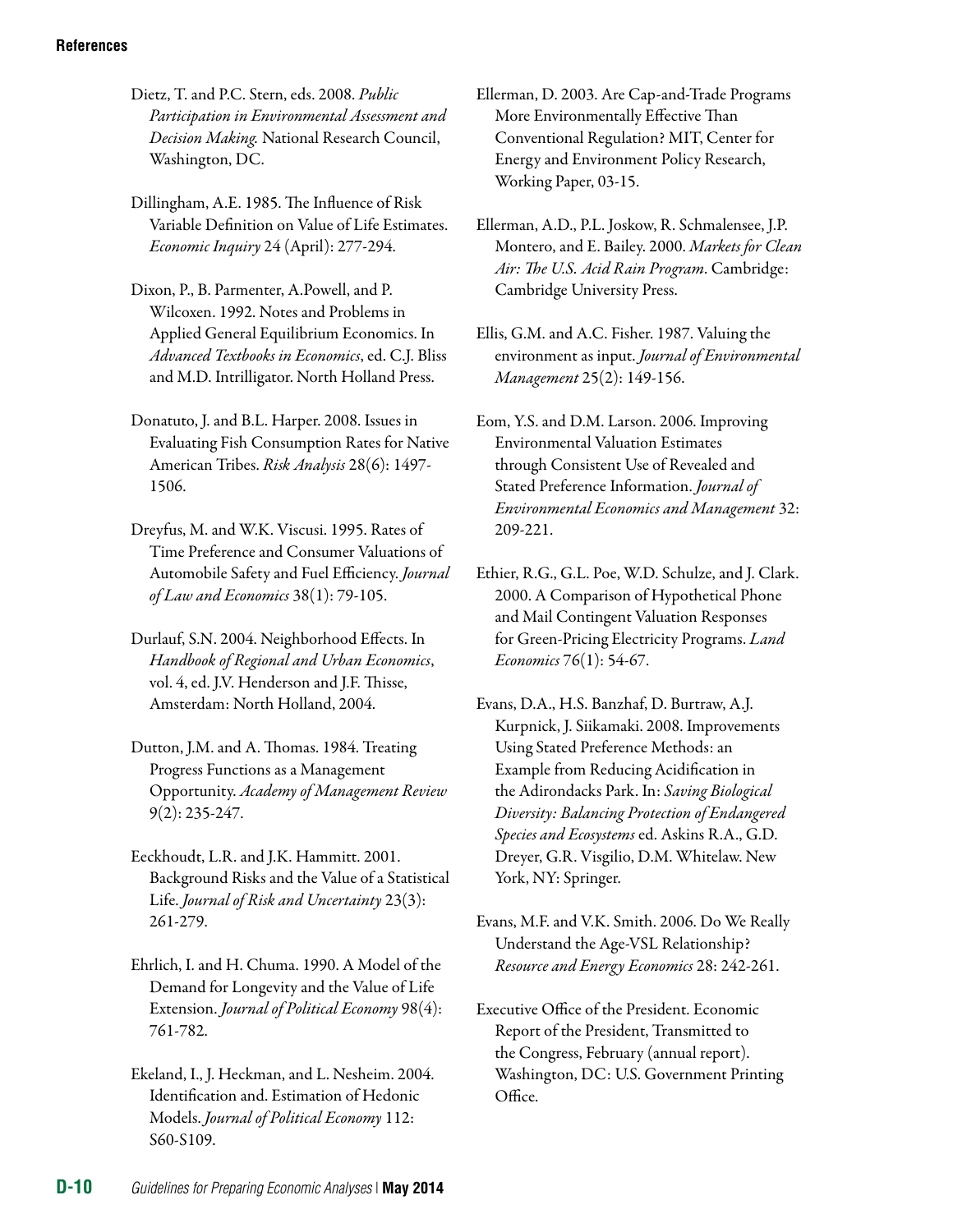Executive Order 12866: Regulatory Planning and Review, Section 1(a), October 4, 1993. Available at: [http://www.whitehouse.gov/omb/](http://www.whitehouse.gov/omb/inforeg/eo12866.pdf)  [inforeg/eo12866.pdf](http://www.whitehouse.gov/omb/inforeg/eo12866.pdf) (accessed January 31, 2011).

Executive Order 12898: Federal Actions to Address Environmental Justice in Minority Populations and Low-Income Populations, February 11, 1994. Available at: [http://www.](http://www.epa.gov/fedrgstr/eo/eo12898.pdf) [epa.gov/fedrgstr/eo/eo12898.pdf](http://www.epa.gov/fedrgstr/eo/eo12898.pdf) (accessed January 31, 2011).

Executive Order 13045: Protection of Children from Environmental Health Risks and safety Risks, April 23, 1997. Available at: [http://www.](http://www.epa.gov/fedrgstr/eo/eo13045.htm) [epa.gov/fedrgstr/eo/eo13045.htm](http://www.epa.gov/fedrgstr/eo/eo13045.htm) (accessed January 31, 2011).

Executive Order 13132: Federalism, August 10, 1999. Available at: [http://www.epa.gov/](http://www.epa.gov/fedrgstr/eo/eo13132.htm)  [fedrgstr/eo/eo13132.htm](http://www.epa.gov/fedrgstr/eo/eo13132.htm) (accessed January 31, 2011).

Executive Order 13166: Improving Access to Services for Persons with Limited English Proficiency, August 11, 2000. Available at: http://www.justice.gov/crt/about/cor/Pubs/ eolep.php (accessed January 8, 2013).

Executive Order 13175: Consultation and Coordination with Indian Tribal Governments, November 9, 2000. Available at: [http://www.](http://www.epa.gov/fedrgstr/eo/eo13175.htm)  [epa.gov/fedrgstr/eo/eo13175.htm](http://www.epa.gov/fedrgstr/eo/eo13175.htm) (accessed January 31, 2011).

Executive Order 13211: Actions Concerning Regulations that Significant Affect Energy Supply, Distribution, or Use, May 18, 2001. Available at: [http://www.epa.gov/fedrgstr/eo/](http://www.epa.gov/fedrgstr/eo/eo13211.htm)  [eo13211.htm](http://www.epa.gov/fedrgstr/eo/eo13211.htm) (accessed January 31, 2011).

Executive Order 13422: Further Amendment to Executive Order 12866 on Regulatory Planning and Review, January 18, 2007. Available at: [http://edocket.access.gpo.gov/2007/pdf/07](http://edocket.access.gpo.gov/2007/pdf/07-293.pdf) [293.pdf](http://edocket.access.gpo.gov/2007/pdf/07-293.pdf) (accessed January 31, 2011).

Executive Order 13497: Revocation of Certain Executive Orders Concerning Regulatory Planning and Review, January 30, 2009. Available at: [http://edocket.access.gpo.](http://edocket.access.gpo.gov/2009/pdf/E9-2486.pdf) [gov/2009/pdf/E9-2486.pdf](http://edocket.access.gpo.gov/2009/pdf/E9-2486.pdf) (accessed January 31, 2011).

Fann, N., H.A. Roman, C.M. Fulcher, M.A. Gentile, B.J. Hubbell, K. Wesson, and J.I. Levy. 2011. Maximizing Health Benefits and Minimizing Inequality: Incorporating Local Scale Data in the Design and Evaluation of Air Quality Policies. *Risk Analysis* 31(6): 908-922.

Faustmann, M. 1848. Calculation of the Value Which Forest Land and Immature Stands Possess for Forestry. Allgemeine Forst – und Jagd-Zeitung, vol 15. Reprinted in the *Journal of Forest Economics* 1(1), 1995.

Feather, P.M. 1994. Sampling and Aggregation Issues in Random Utility Model Estimation. *American Journal of Agricultural Economics* 76: 772-780.

Feather, P. and D. Hellerstein. 1997. Calibrating Benefits Function Transfer to Assess the Conservation Reserve Program. *American Journal of Agricultural Economics* 79(1): 151 162.

Feather, P. and W.D. Shaw. 1999. Estimating the Cost of Leisure Time for Recreation Demand Models. *Journal or Environmental Economics and Management* 38: 49-65.

Federal Register. 1978. Statistical Policy Directive No. 14, Definition of Poverty for Statistical Purposes, May 4, 1978. *Federal Register* 43(87): 19269.

Federation of Tax Administration. State Tax Rates & Structure, 12 May 12, 2004. Available at: [http://www.taxadmin.org/fta/rate/default.](http://www.taxadmin.org/fta/rate/default.html) [html](http://www.taxadmin.org/fta/rate/default.html) (accessed January 31, 2011).

Field, B.C. and M.K. Field. 2005. *Environmental Economics: An Introduction*. 4th Ed. New York: McGraw-Hill/Irwin.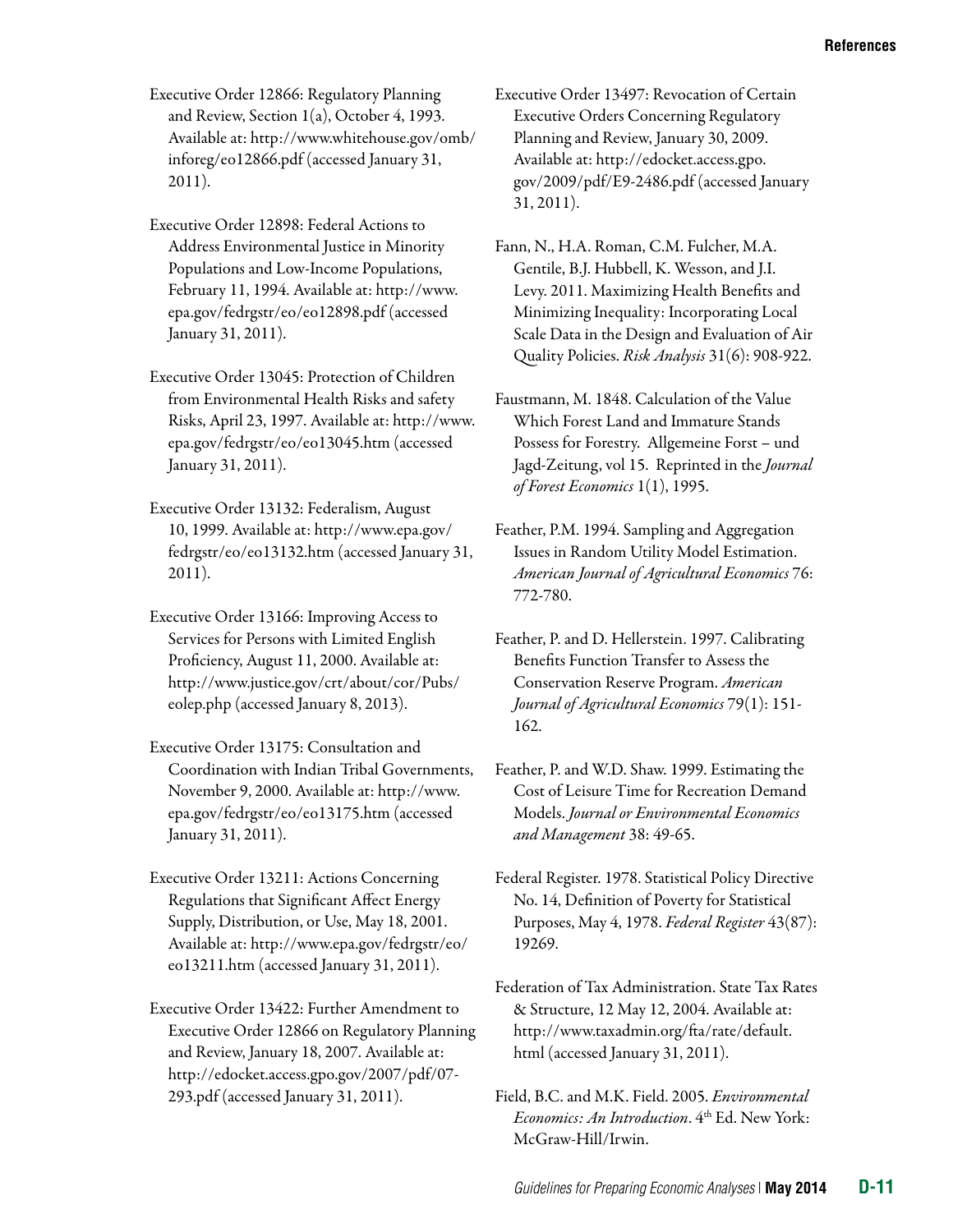Finnoff, D. and J. Tschirhart. 2008. Linking Dynamic Ecological and Economic General Equilibrium Models. *Resource and Energy Economics* 30(2): 91-114.

Fischhoff, B. and L. Furby. 1988. Measuring Values: A Conceptual Framework for Interpreting Transactions with Special Reference to Contingent Valuation of Visibility. *Journal of Risk and Uncertainty* 1: 147-184.

Fischoff, B., P. Slovic, S. Lichenstein, S. Reed, and B. Combs. 1978. How Safe is Safe Enough? A Psychometric Study of Attitudes Towards Technological Risks and Benefits. *Policy Sciences*  9: 127-152.

Fisher, B., S. Barrett, P. Bohm, J. Mubazi, A. Shah, and R. Stavins. 1995. An Economic Assessment of Policy Instruments to Combat Climate Change. Report of the Working Group III of the Intergovernmental Panel on Climate Change. Switzerland.

Fisher, B. and R.K. Turner. 2008. Ecosystem Services: Classification for Valuation. *Biological Conservation* 141: 1167-1169.

Fisher, B., R.K. Turner, and P. Morling. 2009. Defining and Classifying Ecosystem Services for Decision Making. *Ecological Economics*  68(3): 643-653.

Florax, R.J.G.M., P. Nijkamp, and K.G. Willis. 2002. *Comparative Environmental Assessment*. Northampton, Mass: Edward Elgar.

Flores, N.E. and R.T. Carson. 1997. The Relationship between the Income Elasticities of Demand and Willingness to Pay. *Journal of Environmental Economics and Management* 33: 287-295.

Fowlie, M., S.P. Holland, and E.T. Mansur. 2012. What Do Emissions Markets Deliver and to Whom? Evidence from Southern California's NOx Trading Program. *American Economic Review* 102(2): 965-93.

Frederick, S., G. Lowenstein, and T. O'Donoghue. 2002. Time Discounting and Time Preference: A Critical Review. *Journal of Economic Literature* 40: 351-401.

Freeman III, A.M. 1991. Valuing Environmental Resources under Alternative Management Regimes. *Ecological Economics* 3(3): 247-256.

Freeman III, A.M. 2003. *The Measurement of Environmental and Resource Values: Theory and Methods*. 2nd Ed. Washington, DC: Resources for the Future.

Freeman, M.C. 2009. Yes, We Should Discount the Far-Distant Future at Its Lowest Possible Rate: A Resolution of the Weitzman-Gollier Puzzle. Discussion Paper. Available at: [http://](http://www.economics-ejournal.org/economics/discussionpapers/2009-42)  [www.economics-ejournal.org/economics/](http://www.economics-ejournal.org/economics/discussionpapers/2009-42) [discussionpapers/2009-42](http://www.economics-ejournal.org/economics/discussionpapers/2009-42) (accessed January 31, 2011).

Fullerton, D. 1996. Why Have Separate Environmental Taxes? In *Tax Policy and the Economy*, ed. J. Proterba. Cambridge: MIT Press.

Fullerton, D. 2009. Distributional Effects of Environmental and Energy Policy: An Introduction. In *Distributional Effects of Environmental and Energy Policy*, ed. D. Fullerton. Aldershot, UK: Ashgate.

Fullerton, D. 2011. Six Distributional Effects of Environmental Policy. *Risk Analysis* 31(6): 923 929.

Fullerton, D. and A. Wolverton. 2001. The Case for a Two-Part Instrument: Presumptive Tax and Environmental Subsidy. In *The Economics of Household Garbage and Recycling Behavior*, ed. Fullerton, D. and T. Kinnaman. Cheltenham, U.K.: Edward Elgar.

Fullerton, D. and A. Wolverton. 2005. The Two-Part Instrument in a Second-Best World. *Journal of Public Economics* 89: 1961-1975.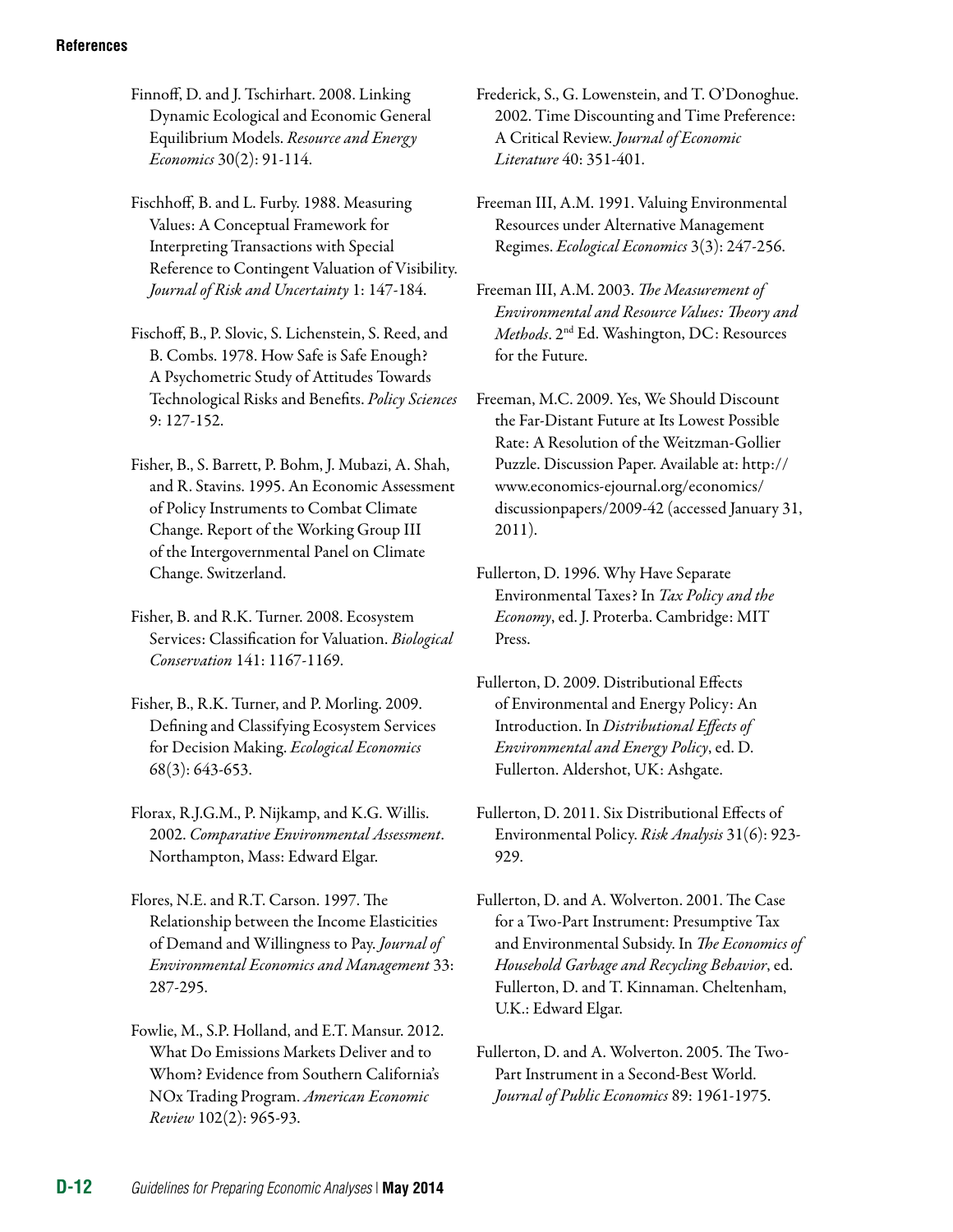General Accounting Office (GAO). 1983. Siting of Hazardous Waste Landfills and Their Correlation with Racial and Economic Status of Surrounding Communities. Report GAO/ RCED-83-168.

GAO. 1990. Solid Waste: Trade-Offs Involved in Beverage Container Deposit Legislation, GAO/RCED-91-25, Resources, Community and Economic Development Division.

Garen, J. 1988. Compensating wage differentials and the endogeneity of job riskiness. *The Review of Economics and Statistics* 70(1): 9-16.

Gegax, D., S. Gerking, and W. Schulze. 1985. Perceived Risk and the Marginal Value of Safety. *The Review of Economics and Statistics.*  73(4): 589-596.

General Accounting Office (GAO). 1983. *Siting of Hazardous Waste Landfills and Their Correlation with Racial and Economic Status of Surrounding Communities,* June 1, 1983. Available at: http://archive.gao.gov/ d48t13/121648.pdf (accessed November 30, 2011).

Geoghegan, J., L.A. Wainger, and N.E. Bockstael. 1997. Analysis of Spatial Landscape Indices in a Hedonic Framework: an Ecological Economics Analysis Using GIS. *Ecological Economics* 23: 251-264.

Geolytics: Demographic Data & Estimates Business & Marketing Information GIS & Mapping. Neighborhood Change Database (NCDB). 2 Dec. 2004. Available at: [http://](http://www.geolytics.com/USCensus,Neighborhood-Change-Database-1970-2000,Products.asp) [www.geolytics.com/USCensus,Neighborhood-](http://www.geolytics.com/USCensus,Neighborhood-Change-Database-1970-2000,Products.asp)[Change-Database-1970-2000,Products.asp](http://www.geolytics.com/USCensus,Neighborhood-Change-Database-1970-2000,Products.asp)  (accessed January 31, 2011).

Gerking, S., M. de Haan, and W. Schulze. 1988. The Marginal Value of Job Safety: A Contingent Valuation Study. *Journal of Risk and Uncertainty* 1(2): 185-200.

Gintis, H. 2000. Beyond Homo Economicus: Evidence From Experimental Economics. *Ecological Economics* 35(3): 311-322.

Gochfeld, M. and J. Burger. 2011. Disproportionate Exposures in Environmental Justice and Other Populations: The Importance of Outliers. *American Journal of Public Health*, Supplement 1 101(51): S53-S63.

Gold, M.R., J.E. Siegel, L.B. Russell, and M.C. Weinstein, eds. 1996. *Cost Effectiveness in Health and Medicine*, New York, NY: Oxford University Press.

Gollier, C. 2004. Maximizing the Expected Net Future Value as an Alternative Strategy to Gamma Discounting. *Finance Research Letters*   $1(2): 85-89.$ 

Gollier, C. 2009. Expected Net Present Value, Expected Net Future Value, and the Ramsey Rule. CESifo Working Paper #2643.

Gollier, C. and M.L. Weitzman. 2009. How Should the Distant Future by Discounted When Discount Rates are Uncertain? Working paper. Available at: [www.economics.](http://www.economics.harvard.edu/faculty/weitzman/files/discountinglongterm(2).pdf) [harvard.edu/faculty/weitzman/files/](http://www.economics.harvard.edu/faculty/weitzman/files/discountinglongterm(2).pdf) [discountinglongterm\(2\).pdf](http://www.economics.harvard.edu/faculty/weitzman/files/discountinglongterm(2).pdf) (accessed January 31, 2011).

Gollier, C. and J. Zeckhauser. 2005. Aggregation of Heterogeneous Time Preferences. *Journal of Political Economy* 113(4): 878-896.

Goulder, L.H. 1995. Environmental Taxation and the Double Dividend: A Reader's Guide. *International Tax and Public Finance* 2(2): 157 183.

Goulder, L.H. 2000. Environmental Policy Making in a Second-Best Setting. In *Economics of the Environment: Selected Readings*, 4th Ed. ed. R. Stavins. New York: W.W. Norton.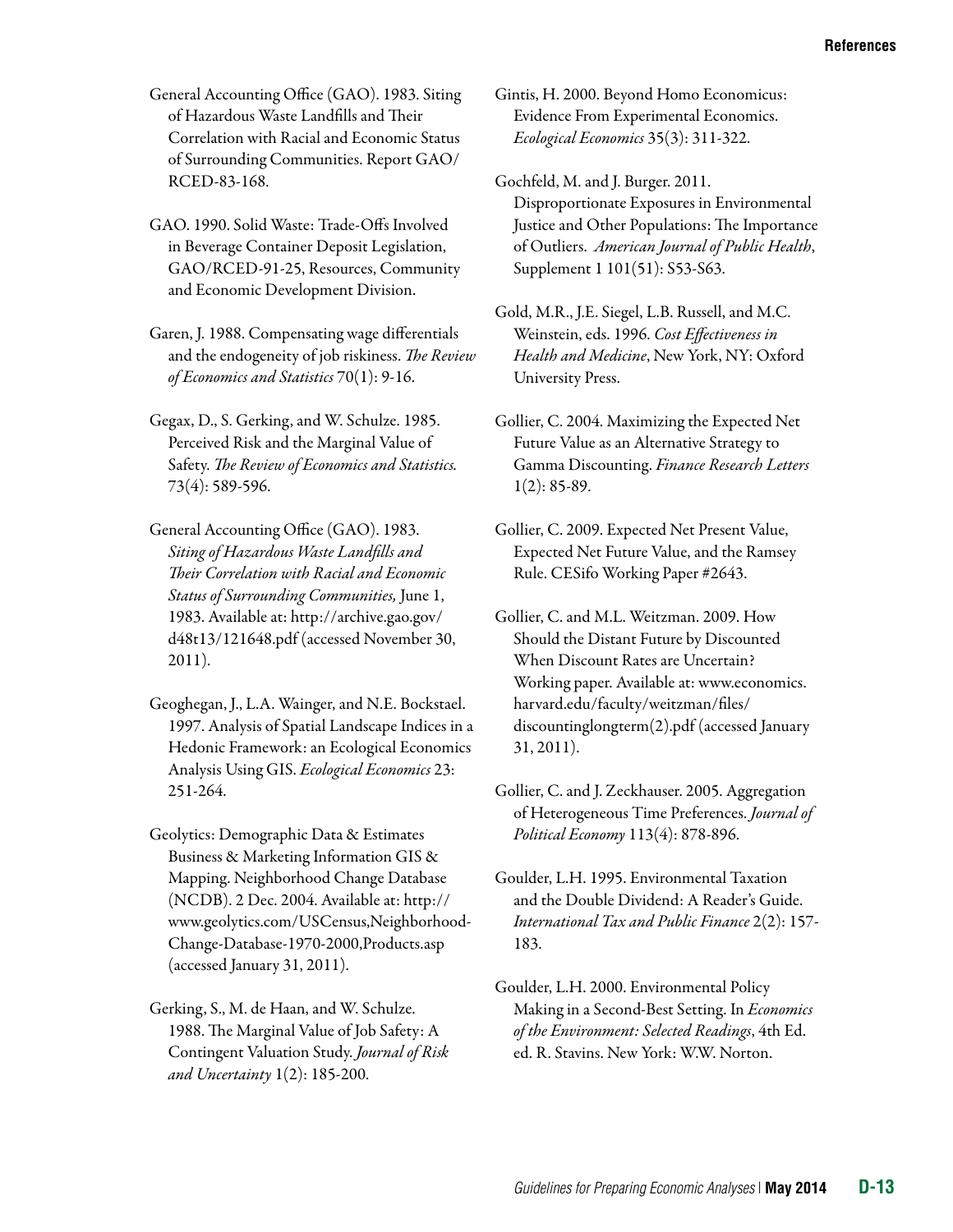- Goulder, L.H. and I.W.H. Parry. 2008. Instrument Choice in Environmental Policy Design. *Review of Environmental Economics and Policy* 2: 152 174.
- Goulder, L., I.W.H. Parry, and D. Burtraw. 1997. Revenue-Raising Versus Other Approaches to Environmental Protection: The Critical Significance of Preexisting Tax Distortions. *RAND Journal of Economics* 28(4): 708-731.
- Goulder, L., I.W.H. Parry, R.C. Williams III, and D. Burtraw. 1999. The cost-effectiveness of alternative instruments for environmental protection in a second-best setting. *Journal of Public Economics* 72(3): 329-360*.*
- Government Accounting Office (GAO). 1994. Air Pollution: Allowance Trading Offers an Opportunity to Reduce Emissions at Less Cost. GAO/RCED-95-30. Washington, DC.
- Grainger, C. A. 2012. The Distributional Effects of Pollution Regulations: Do Renters Fully Pay for Cleaner Air? *Journal of Public Economics* 96: 840-852.
- Gray, W.B. and R.J. Shadbegian. 2004. 'Optimal' Pollution Abatement—Whose Benefits Matter, and How Much? *Journal of Environmental Economics and Management* 47: 510-534.
- Groom, B., C. Hepburn, P. Koundouri, and D. Pearce. 2005. Declining Discount Rates: The Long and the Short of It. *Environmental and Resource Economics* 32: 445-493.
- Groom, B., P. Koundouri, E. Panopoulou, and T. Pantelidis. 2007. Discounting the Distant Future: How Much Does Model Selection Affect the Certainty Equivalent Rate? *Journal of Applied Econometrics* 22(3): 641-656.
- Guo, J., J. Cameran, R.S. Hepburn, J. Tol, and D. Anthoff. 2006. Discounting and the Social Cost of Carbon: a Closer Look at Uncertainty. *Environmental Science and Policy* 9: 205-216.
- Guyse, J.L., L.R. Keller, and T. Eppel. 2002. Valuing Environmental Outcomes: Preferences for Constant or Improving Sequences. *Organizational Behavior and Human Decision Processes* 87(2): 253-277.
- Haab, T.C. and R.L. Hicks. 1997. Accounting for Choice Set Endogeneity in Random Utility Models of Recreation Demand. *Journal of Environmental Economics and Management* 34: 127-47.
- Haab, T.C. and K.E. McConnell. 2003. *Valuing Environmental and Natural Resources: The Econometrics of Non-Market Valuation*. Cheltenham, UK: Edward Elgar.
- Hahn, R. and R. Stavins. 1992. Economic Incentives for Environmental Protection: Integrating Theory and Practice. *American Economic Review* 82(3): 464-468.
- Hamilton, J. 1993. Politics and Social Costs: Estimating the Impact of Collective Action on Hazardous Waste Facilities. *RAND Journal of Economics* 24(1): 101-125.
- Hamilton, J. 1995. Pollution as News: Media and Stock Market Reactions to the Toxics Release Inventory Data. *Journal of Environmental Economics and Management* 28: 98-113.
- Hamilton, J. 1995. Testing for Environmental Racism: Prejudice, Profits, Political Power? *Journal of Policy Analysis and Management*  14(1): 107-132.
- Hammack, J. and G.M. Brown Jr. 1974. *Waterfowl and Wetlands: Toward Bioeconomic Analysis*. Washington, DC: Resources for the Future.
- Hammitt, J.K. 2002. QALYs versus WTP. *Risk Analysis* 22(5): 985-1001.
- Hammitt, J.K. 2003. Valuing Health: Quality Adjusted Life-Years or Willingness to Pay? *Risk in Perspective* 11(1): 1-6.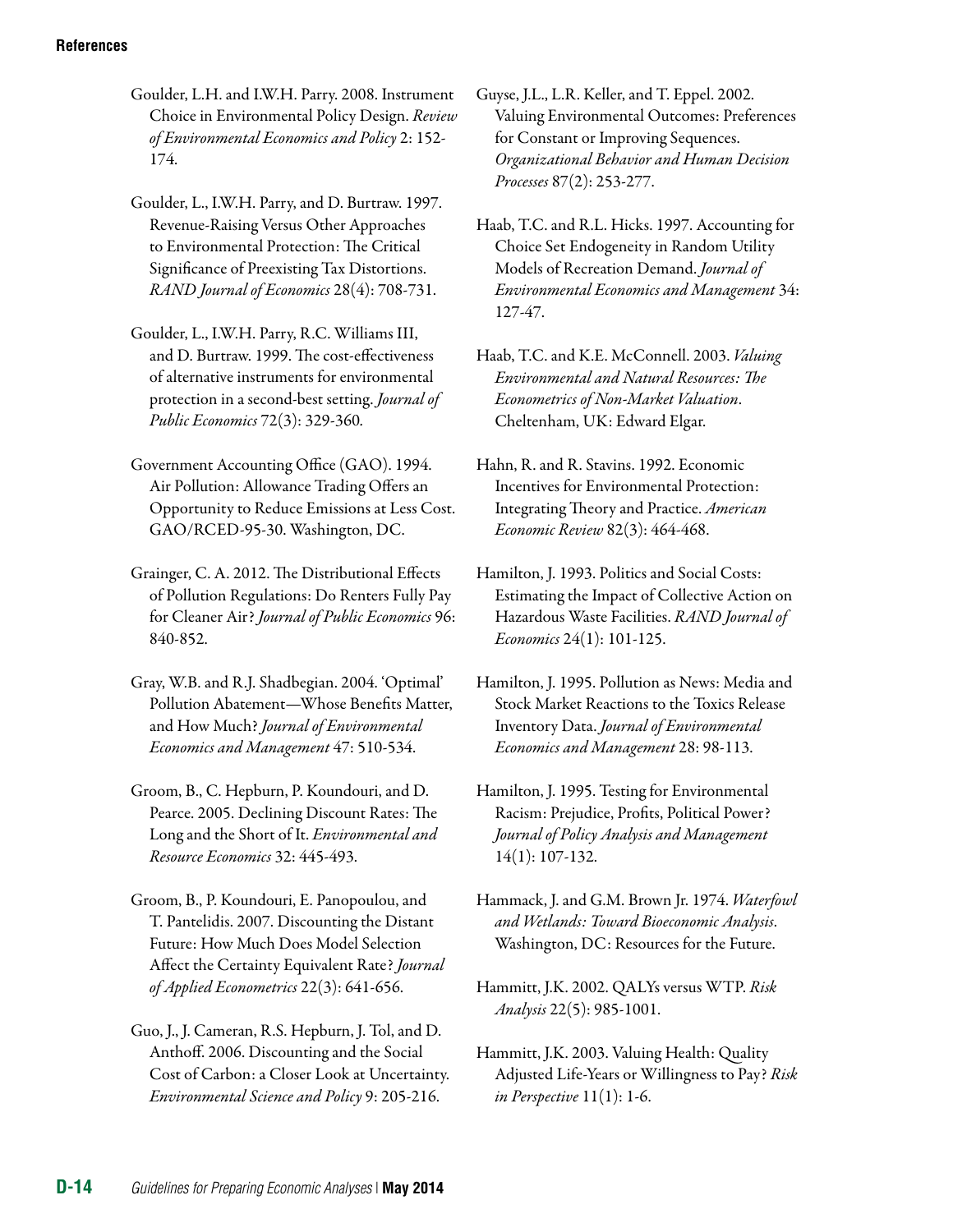- Hammitt, J.K. and K. Haninger. 2007. Sensitivity to Duration and Severity of Illness. *American Journal of Agricultural Economics* 89(5): 1170 1175.
- Hammitt, J.K. and J.T. Liu. 2004. Effects of Disease Type and Latency on the Value of Mortality Risk. *Journal of Risk and Uncertainty*  28(1): 73-95.
- Hanemann, W.M. 1984. Welfare Evaluations in Contingent Valuation Experiments with Discrete Responses. *American Journal of Agricultural Economics* 66: 332-341.
- Hanemann, W.M. 1991. Willingness to Pay and Willingness to Accept: How Much Can They Differ? *American Economic Review* 81(3): 635 647.
- Hanley, N. and C.L. Spash. 1993. *Cost-Benefit Analysis and the Environment.* Cheltenham, Great Britain: Edward Elgar Publishing.
- Hanley, N., J. Shogren, and B. White. 2001. *Introduction to Environmental Economics*. Oxford University Press.
- Hanley, N., R.E. Wright, and B. Alvarez-Farizo. 2006. Estimating the Economic Value of Improvements in River Ecology Using Choice Experiments: an Application to the Water Framework Directive. *Journal of Environmental Management* 78: 183-193.
- Hansen, A.C. 2006. Do Declining Discount Rates Lead To Time Inconsistent Economic Advice? *Ecological Economics* 60 (1): 138-144.
- Harford, J.D. 1984. Averting Behavior and the Benefits of Reduced Soiling. *Journal of Environmental Economics and Management* 11: 296-302.
- Harrington, W. and P.R. Portney. 1987. Valuing the Benefits of Health and Safety Regulation. *Journal of Urban Economics* 22: 101-112.
- Harrington, W., R. Morgenstern, and T. Sterner, eds. 2004. *Choosing Environmental Policy: Comparing Instruments and Outcomes in the United States and Europe*. Washington, DC: Resources for the Future.
- Harrington, W., R.D. Morgenstern, and P. Nelson. 1999. On the Accuracy of Regulatory Cost Estimates. Resources for the Future Discussion Paper #99-18, Washington, DC.
- Harris, J. 2002. *Environmental and Natural Resource Economics: A Contemporary Approach*. Boston: Houghton Mifflin Co.
- Hay, M.J. and K.E. McConnell. 1979. An Analysis of Participation in Nonconsumptive Wildlife Recreation. *Land Economics* 55(4): 460-471.
- Hazilla, M. and R.J. Kopp. 1990. Social Costs of Environmental Quality Regulations: A General Equilibrium Analysis. *Journal of Political Economy* 98(4): 853-873.
- Heal, G.M. 1998. Valuing the future: economic theory and sustainability. In *Economics for a Sustainable Earth*, ed. G. Chichilnisky and G. Heal. New York: Columbia University Press.
- Heberlein, T.A., M.A. Wilson, R.C. Bishop, and N.C. Schaeffer. 2005. Rethinking the scope test as a criterion for validity in contingent valuation. *Journal of Environmental Economics and Management* 50(1): 1-22.
- Helfand, G. 1991. Standards versus Standards: The Effects of Different Pollution Restriction. *American Economic Review* 81(4): 622-634.
- Henderson, N. and I. Bateman. 1995. Empirical and Public Choice Evidence for Hyperbolic Social Discount Rates and the Implications for Intergenerational Discounting. *Environmental and Resource Economics* 5(4): 413-423.
- Hepburn, C. and B. Groom. 2007. [Gamma](http://ideas.repec.org/a/eee/jeeman/v53y2007i1p99-109.html)  [Discounting and Expected Net Future Value](http://ideas.repec.org/a/eee/jeeman/v53y2007i1p99-109.html)*. [Journal of Environmental Economics and](http://ideas.repec.org/s/eee/jeeman.html)  [Management](http://ideas.repec.org/s/eee/jeeman.html)* 53(1): 99-109.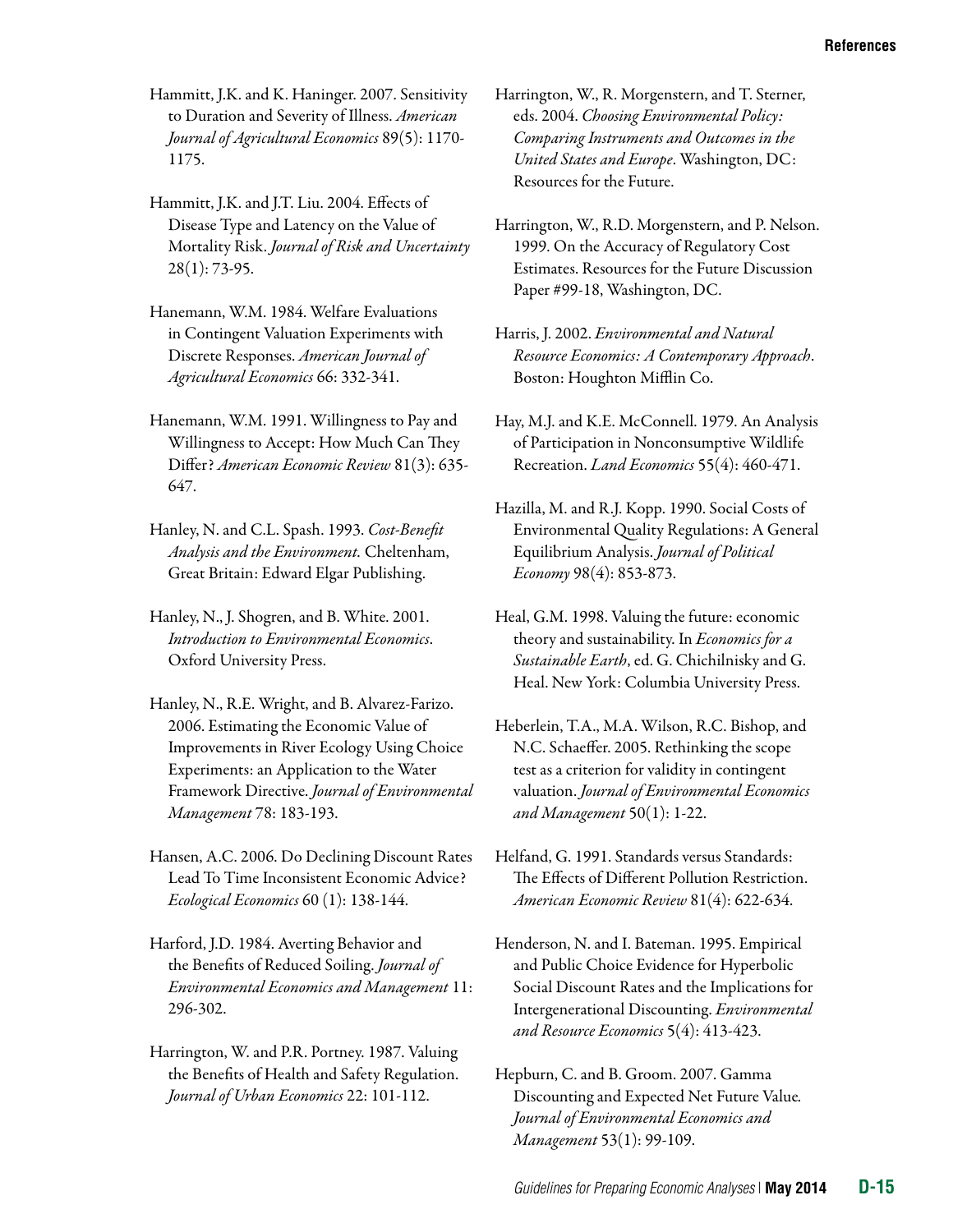Hepburn, C., P. Koundouri, E. Panopoulou, and T. Pantelidis. 2009. Social Discounting Under Uncertainty: a Cross-Country Comparison. *Journal of Environmental Economics and Management* 57: 140-150.

Herriges, J.A., C.L. Kling, and D.J. Phaneuf. 2004. What's the Use? Welfare Estimates from Revealed Preference Models when Weak Complementarity Does Not Hold. *Journal of Environmental Economics and Management* 47: 55-70.

Herzog, Jr., H.W. and A.M. Schlottman. 1987. Valuing Risk in the Workplace: Market Price, Willingness to Pay, and the Optimal Provision of Safety. University of Tennessee Working Paper.

Heyes, A.G. and C. Liston-Heyes. 1999. Corporate Lobbying, Regulatory Conduct and the Porter Hypothesis. *Environmental and Resource Economics* 13: 209-218.

Hicks, J.R. 1941. The Rehabilitation of Consumers' Surplus. *The Review of Economic Studies* 8(2): 108-116.

HM Treasury. 2008. *Intergenerational wealth transfers and social discounting: Supplementary Green Book Guidance.* Available at: ([http://](http://www.hm-treasury.gov.uk/d/4(5).pdf)  [www.hm-treasury.gov.uk/d/4\(5\).pdf](http://www.hm-treasury.gov.uk/d/4(5).pdf) (accessed February 27, 2010).

Hoban, J.C. and T.J. Whitehead. 1999. Testing for Temporal Reliability in Contingent Valuation with Time for Changes in Factors Affecting Demand. *Land Economics* 75(3): 453.

Holmes, T. and W. Adamowicz. 2003. Attribute Based Methods. In *A Primer on the Economic Valuation of the Environment*, ed. P. Champ, T. Brown and K. Boyle. Kluwer. pp. 171-219.

Huang, J.C., T.C. Haab, and J.C. Whitehead. 1997. Willingness to Pay for Quality Improvements: Should Revealed and Stated Preference Data be Combined? *Journal of Environmental Economics and Management* 34: 240-255.

Hunter, J. and F. Schmidt. 1990. *Methods of Meta-Analysis*. Newbury Park, CA: Sage.

Hyman, J.B. and S.G. Leibowitz. 2000. A general framework for prioritizing land units for ecological protection and restoration. *Environmental Management* 25(1): 23-35.

Ibbotson Associates, Inc. 2004. Stocks, Bonds, Bills, and Inflation Valuation Edition Yearbook. Chicago, IL (annual report).

Ibbotson, R.G. and R.A. Sinquefield. 1984. Stocks, Bonds, Bills, and Inflation: The Past and the Future, Financial Analysts Research Foundation, 1982. Updates published as Stocks, Bonds, Bills and Inflation Yearbook, Annual, Chicago, IL: R.G. Ibbotson Associates, Inc.

Iceland, J. 2003. *Dynamics of Economic Well-Being: Poverty 1996 – 1999*, Current Population Reports, P70-91. U.S. Census Bureau, Washington, DC.

ICF. 1990. Comparison of the Economic Impacts of the Acid Rain Provisions of the Senate Bill (S. 1630) and the House Bill (S. 1630). Prepared for the U.S. Environmental Protection Agency, Washington, DC. July.

ICF. 1995. Economic Analysis of Title IV Requirements of the 1990 Clean Air Act Amendments. Prepared for U.S. EPA, Washington, DC. September.

Ihlanfeldt, K. and L. Taylor. 2004. Estimating the Economic Impacts of Environmentally Contaminated Properties in an Urban Area. *Journal of Environmental Economics and Management* 47: 117-139.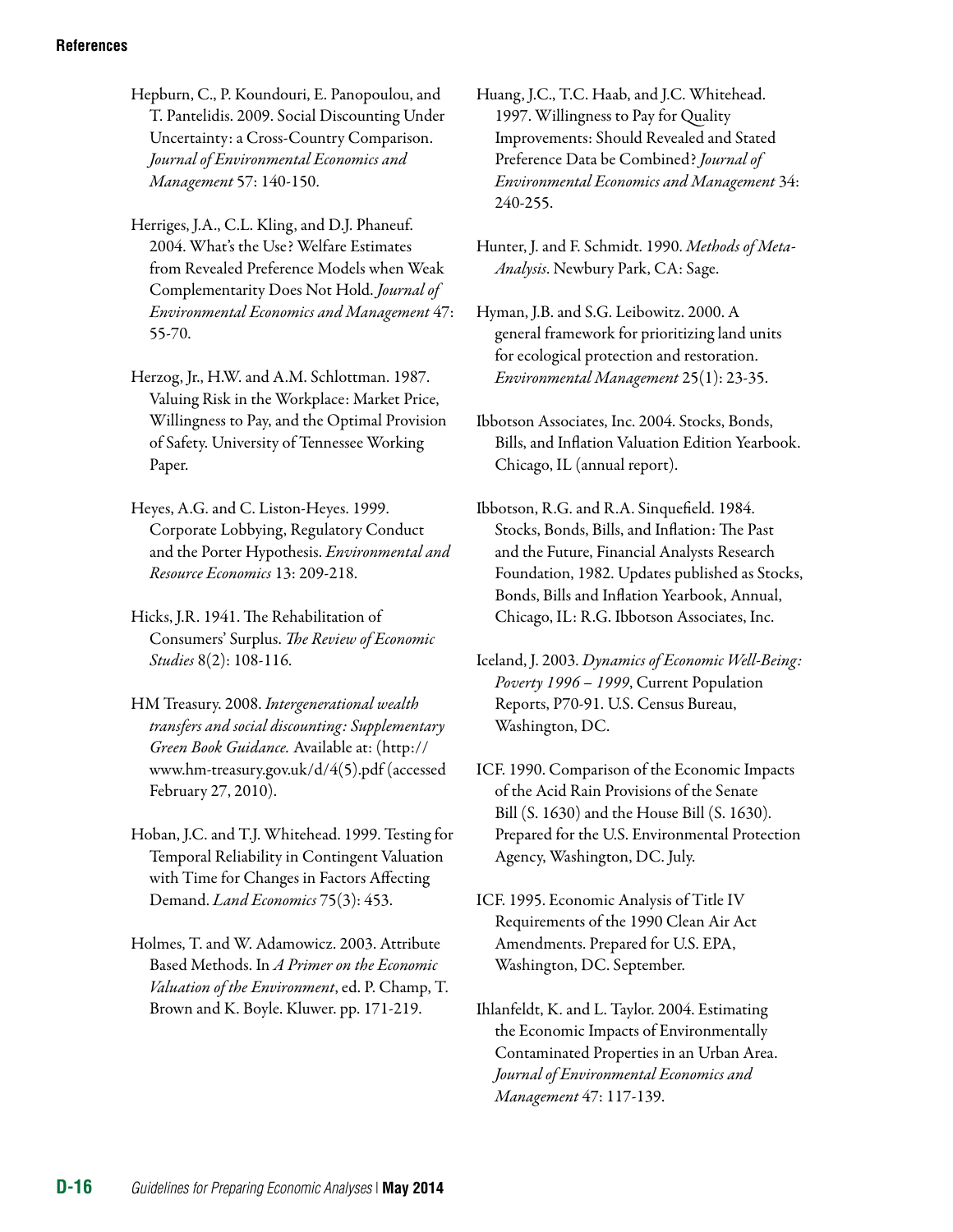- Industrial Economics, Inc. (IEc). 2004. An Expert Judgment Assessment of the Concentration-Response Relationship between PM2.5 Exposure and Mortality. Prepared for U.S. EPA/OAQPS. April 23.
- IEc. 2005. An Overview of Major Economic Modeling Paradigms and Their Potential Application in OSWER Analyses. Final Report prepared for the U.S. EPA Office of Solid Waste and Emergency Response, Economics, Methods and Risk Analysis Division.
- Institute of Medicine (IOM). 2006. *Valuing Health for Regulatory Cost-Effectiveness Analysis*, ed. Wilhelmine Miller, Lisa A. Robinson, and Robert S. Lawrence. Washington, DC: The National Academies Press.
- Intergovernmental Panel on Climate Change (IPCC). 1996. Intertemporal Equity, Discounting, and Economic Efficiency. Chapter 4 of Climate Change 1995: Economic and Social Dimensions of Climate Change. Contributions of Working Group III to the Second Assessment Report of the Intergovernmental Panel on Climate Change. Melbourne, Australia: Cambridge University Press.
- Irwin, E.G. and N. Bockstael. 2002. Interacting Agents, Spatial Externalities, and the Endogenous Evolution of Residential Land Use Patterns. *Journal of Economic Geography* 2: 31 54.
- Irwin, E. 2002. The Effects of Open Space on Residential Property Values. *Land Economics*  78(4): 465-481.
- Israel, B.A., E.A. Parker, Z. Rowe, A. Salvatore, M. Minkler, J. Lopez, A. Butz, A. Mosley, L. Coates, G. Lambert, P.A. Potito, B. Brenner, M. Rivera, H. Romero, B. Thompson, G. Coronoado, and S. Halstead. 2005. Community-Based Participatory Research: Lessons Learned from the Centers for Children's Environmental Health and Disease Prevention Research. *Environmental Health Perspectives* 113(10): 1463-1471. Just, R., D. Hueth, and A. Schmitz. 2004. *The Welfare Economics of Public Policy: A Practical Approach to Project and Policy Evaluation*. Edward Elgar.
- Jaffe, A.B. and K. Palmer. 1997. Environmental Regulation and Innovation: A Panel Data Study. *The Review of Economics and Statistics*  79(4): 610-619.
- Jaffe, A.B., S.R. Peterson, P.R. Portney, and R.N. Stavins. 1995. Environmental Regulation and the Competitiveness of U.S. Manufacturing: What Does the Evidence Tell Us? *Journal of Economic Literature* 33: 132-163.
- Jaffe, A.B. and R.N. Stavins. 1995. Dynamic Incentives of Environmental Regulations: The Effects of Alternative Policy Instruments on Technology Diffusion. *Journal of Environmental Economics and Management* 29: S43-S63.
- Jena, A., C. Mulligan, T.J. Philipson, and E. Sun. The Value of Life in General Equilibrium. NBER Working Paper 14157. Available at: <http://www.nber.org/papers/w14157>(accessed January 31, 2011).
- Johansson, P.O. 1995. *Evaluating Health Risks: an Economic Approach.* Cambridge, Great Britain: Cambridge University Press.
- Johansson, P.O. 2002. On the Definition and Age-Dependency of the Value of Statistical Life. *The Journal of Risk and Uncertainty* 25(3): 251-263.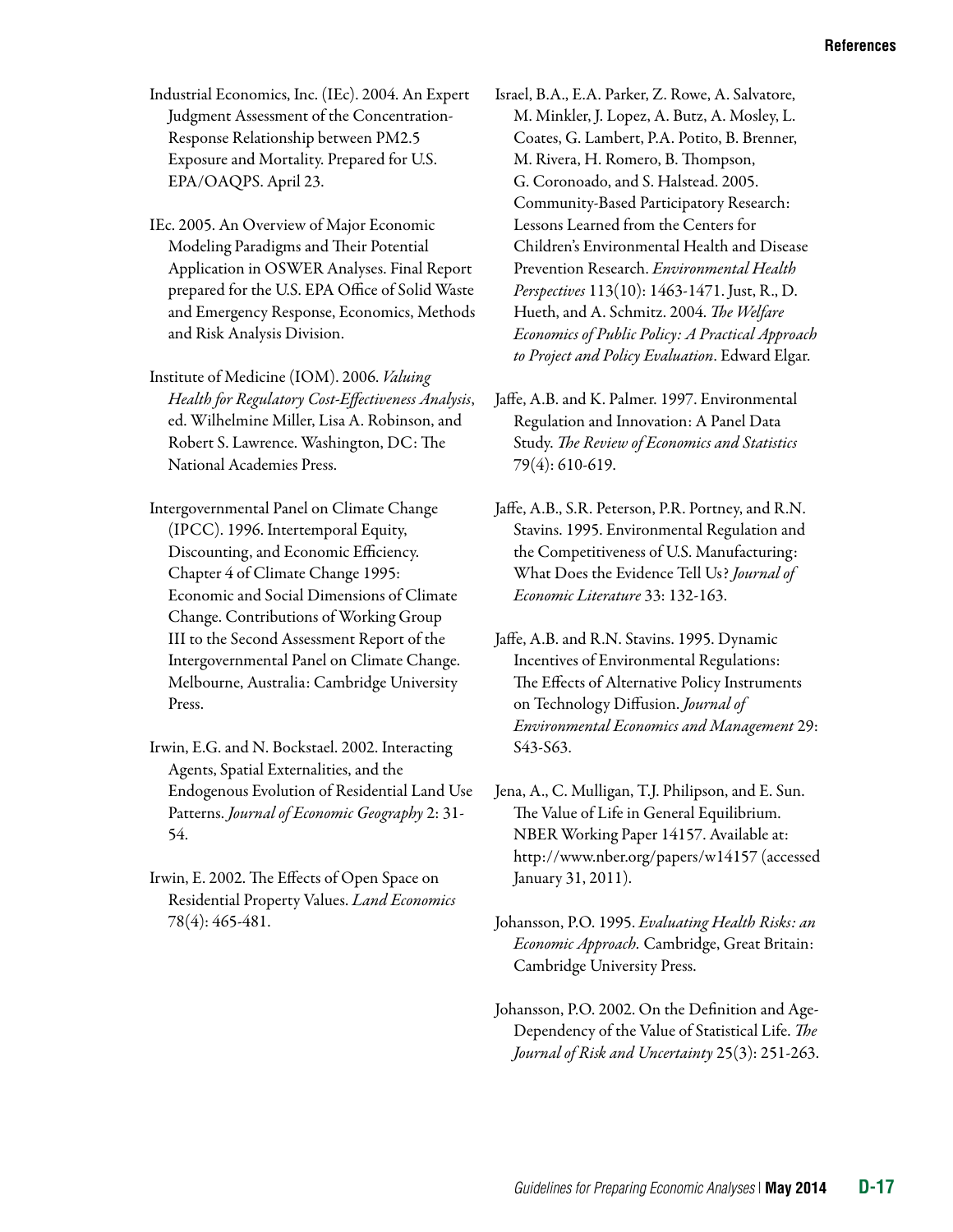Johnson, F.R., M. Ruby, S. Banzhaf, and W.H. Desvousges. 2000. Willingness to pay for improved respiratory and cardiovascular health: a multiple-format, stated-preference approach. *Health Economics* 9(4): 295-317.

Johnson, F.R. and W.H. Desvousges. 1997. Estimating Stated Preferences with Rated-Pair Data: Environmental, Health, and Employment Effects of Energy Programs. *Journal of Environmental Economics and Management*  34(1): 79-99.

Johnson, F.R., W.H. Desvousges, E.E. Fries, and L.L. Wood. 1995. Conjoint Analysis of Individual and Aggregate Environmental Preferences. Triangle Economic Research Technical Working Paper No. T-9502.

Johnston, R.J. 2006. Is hypothetical bias universal? Validating contingent valuation responses using a binding public referendum. *Journal of Environmental Economics and Management*  52(1): 469-481.

Jones-Lee, M.W. 1989. *The Economics of Safety and Physical Risk.* Oxford: Basil Blackwell.

Jones-Lee, M.W., M. Hammerton, and P.R. Philips. 1985. The Value of Safety: Results of a National Sample Survey. *Economic Journal* 95: 49-72.

Jones-Lee, M.W. and G. Loomes. 1994. Towards a Willingness-to-Pay Based Value of Underground Safety. *Journal of Transport Economics and Policy* 28: 83-98.

Jones-Lee, M.W. and G. Loomes. 1995. Scale and Context Effects in the Valuation of Transport Safety. *Journal of Risk and Uncertainty* 11:183 203.

Jones-Lee, M.W. and G. Loomes. 1996. *The Tolerability of Third Party Risk and the Value of Risk Reduction Near Airports*. Report to the Civil Aviation Authority, CASPAR, Newcastle. Jones-Lee, M.W., G. Loomes, D. O'Reilly, and P.R. Phillips. 1993. The Value of Preventing Non-Fatal Road Injuries: Findings of a Willingnessto-Pay National Sample Survey. TRL Working Paper WPSRC2.

Jorgenson, D. 1998a. *Growth, Volume 1: Econometric General Equilibrium Modeling.*  Cambridge, MA: MIT Press.

Jorgenson, D. 1998b. *Growth, Volume 2: Energy, the Environment, and Economic Growth.*  Cambridge, MA: MIT Press.

Jorgenson, D.W. and P. J. Wilcoxen. 1990. Environmental Regulation and U.S. Economic Growth. *RAND Journal of Economics* 21(2): 314-340.

Joskow, P., R. Schmalensee, and E.M. Bailey. 1998. The Market for Sulfur Dioxide Emissions. *American Economic Review* 88(4): 669-85.

Jung, C., K. Krutilla, and R. Boyd. 1996. Incentives for Advanced Pollution Abatement Technology at the Industry Level: An Evaluation of Policy Alternatives. *Journal of Environmental Economics and Management* 30: 95-111.

Just, R.E., D.L. Hueth, and A. Schmitz. 2005. *Welfare Economics of Public Policy: A Practical Approach to Project and Policy Evaluation.*  Northampton, MA: Edward Elgar.

Kahn, J. 1998. *The Economic Approach to Environmental and Natural Resources*. 2nd Ed. Orlando, FL: Dryden Press.

Kanninen, B.J. 1995. Bias in Discrete Response Contingent Valuation. *Journal of Environmental Economics and Management*  28(1): 114-125.

Just, R.E., D.L. Hueth, and A. Schmitz. 1982. *Applied Welfare Economics and Public Policy*. Englewood Cliffs, NJ: Prentice Hall.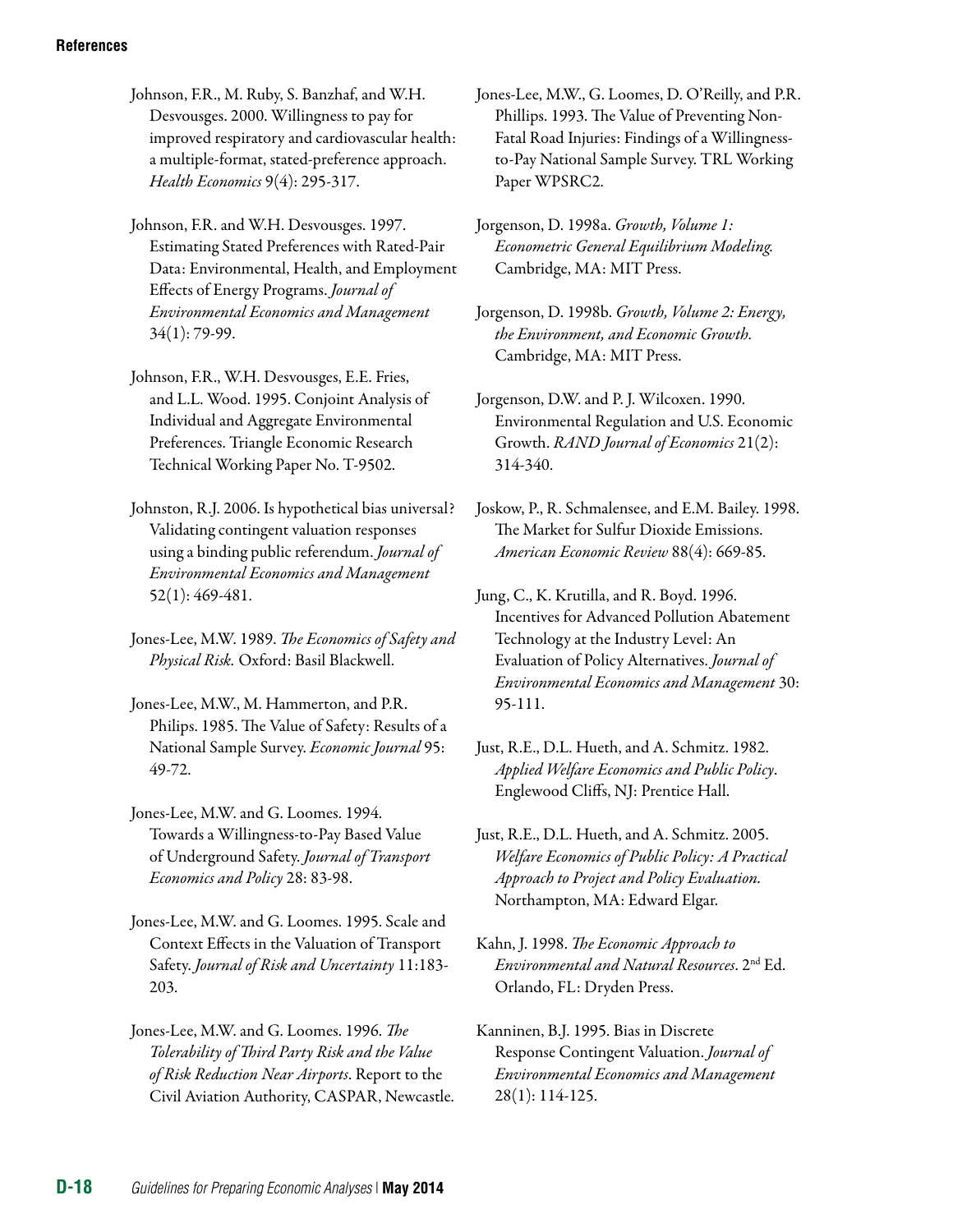- Kanninen, B.J. and B. Kriström. 1993. Sensitivity of Willingness-to-Pay Estimates to Bid Design in Dichotomous Choice Contingent Valuation Models: A Comment. *Land Economics* 69(2): 199-202.
- Kaoru, Y. 1995. Measuring Marine Recreation Benefits of Water Quality Improvements by the Nested Random Utility Model. *Resource and Energy Economics* 17(2): 119-136.
- Kaoru, Y., V.K. Smith, and J.L. Liu. 1995. Using Random Utility Models to Estimate the Recreational Value of Estuarine Resources. *American Journal of Agricultural Economics* 77: 141-151.
- Karp, L. 2005. Global Warming and Hyperbolic Discounting. *Journal of Public Economics* 89: 261-282.
- Kealy, M.J., M. Montgomery, and J.F. Dovidio. 1990. Reliability and predictive validity of contingent values: Does the nature of the good matter? *Journal of Environmental Economics and Management* 19(3): 244-263.
- Kelman, S. 1981. Cost-Benefit Analysis: An Ethical Critique. *Regulation* 5(1): 33-40.
- Kerr, S. and R. Newell. 2003. Policy-Induced Technology Adoption: Evidence from the U.S. Lead Phasedown. *Journal of Industrial Economics* 51(2): 317-343.
- Khanna, M. 2001. Non-Mandatory Approaches to Environmental Protection. *Journal of Economic Surveys* 15(3): 291-324.
- Khanna, M. and L. Damon. 1999. EPA's Voluntary 33/50 Program: Impact on Toxic Releases and Economic Performance of Firms*. Journal Environmental and Economic Management* 38: 1-28.
- Khanna, M., W. Quimio, and D. Bojilova. 1998. Toxics Release Information: A Policy Tool for Environmental Protection*. Journal of Environmental Economics and Management* 36: 243-266.
- Kleckner, N. and J. Neuman. 2000. Update to Recommended Approach to Adjusting WTP Estimates to Reflect Changes in Real Income. Industrial Economics, Inc. Memorandum to Jim DeMocker. U.S. Environmental Protection Agency. September 30.
- Kling, C.L. 1997. The Gains from Combining Travel Cost and Contingent Valuation Data to Value Nonmarket Goods. *Land Economics* 73: 428-439.
- Kniesner, T.J. and J.D. Leeth. 1991. Compensating wage differentials for fatal injury risk in Australia, Japan, and the United States. *Journal of Risk and Uncertainty* 4(1): 75-90.
- Kniesner, T.J, W.K. Viscusi, and J.P. Ziliak. 2006. Life-Cycle Consumption and the Age-Adjusted Value of Life. *Contributions to Economic Analysis & Policy* 5(1): Article 4. Available at: [http://www.bepress.com/bejeap/](http://www.bepress.com/bejeap/contributions/vol5/iss1/art4)  [contributions/vol5/iss1/art4](http://www.bepress.com/bejeap/contributions/vol5/iss1/art4) (accessed January 31, 2011).
- Kochi, I., B. Hubbell, and R. Kramer. 2006. An Empirical Bayes Approach to Combining and Comparing Estimates of the Value of a Statistical Life for Environmental Policy Analysis. *Environmental and Resource Economics* 34(3): 385-406.
- Kokoski, M. and V.K. Smith. 1987. A General Equilibrium Analysis of Partial Equilibrium Welfare Measures: The Case of Climate Change. *American Economic Review* 77(3): 331-341.
- Kolb, J.A. and J.D. Scheraga. 1990. Discounting the Benefits and Costs of Environmental Regulations. *Journal of Policy Analysis and Management* 9: 381-390.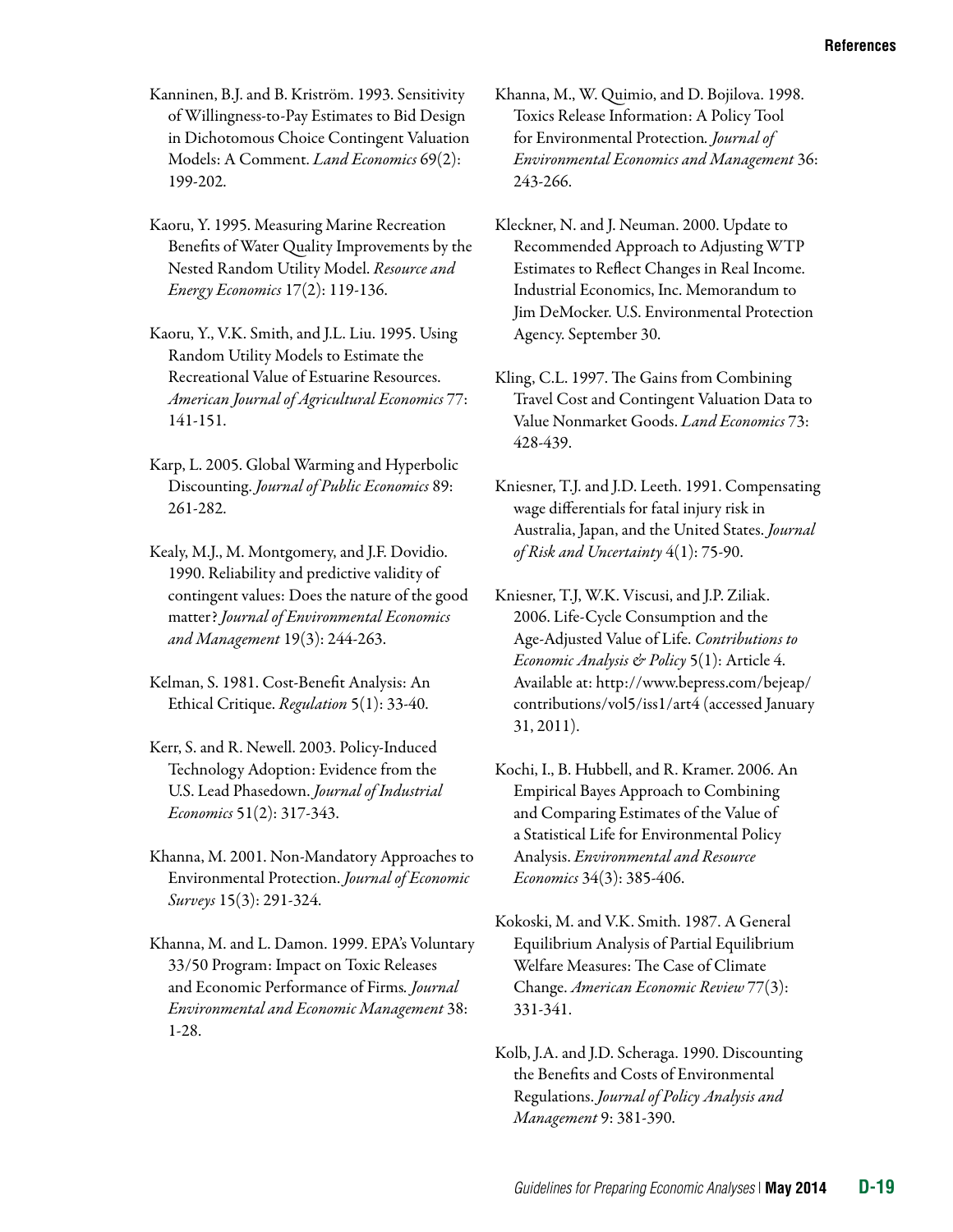- Kolm, S-C. 1976a. Unequal Inequalities I. *Journal of Economic Theory* 12: 416-442.
- Kolm, S-C. 1976b. Unequal Inequalities II. *Journal of Economic Theory* 13: 82-111.
- Kolstad, C. 2000. *Environmental Economics*. Oxford University Press.
- Konar, S. and M. Cohen. 1997. Information as Regulation: The Effect of Community Rightto-Know Laws on Toxic Emissions. *Journal of Environmental Economics and Management* 32: 109-124.
- Konar, S. and M. Cohen. 2001. Does the Market Value Environmental Performance? *Review of Economics and Statistics* 83(2): 281-89.
- Kopp, R.J. and A.J. Krupnick. 1987. Agricultural policy and the benefits of ozone control. *American Journal of Agricultural Economics* 69 (5): 956-62.
- Kopp, R.J., A.J. Krupnick, and M. Toman. 1997. Cost-Benefit Analysis and Regulatory Reform: AN Assessment of the Science and the Art*.*  Report to the Commission on Risk Assessment and Risk Management.
- Kreps, D.M. 1990. *A Course in Microeconomic Theory.* Princeton, NJ: Princeton University Press.
- Krupnick, A., A. Alberini, M. Cropper, N. Simon, B. O'Brien, R. Goeree, and M. Heintzelman. 2002. Age, Health, and the Willingness to Pay for Mortality Risk Reductions: A Contingent Valuation Survey of Ontario Residents. *The Journal of Risk and Uncertainty* 24(2): 161-186.
- Laibson, D. 1998. Life-Cycle Consumption and Hyperbolic Discount Functions. *European Economic Review* 42(3-5): 861-871.
- Lanphear, B.D., M. Weitzman, and S. Eberly. 1996. Racial Differences in Urban Children's Environmental Exposures to Lead. *American Journal of Public Health* 86(1): 1460-1463.
- Larson, D. 1993. On Measuring Existence Values. *Land Economics* 69(4): 377-388.
- Lavin, M.R. 1992*. Business Information: How to Find It, How to Use It*. 2nd Ed. Oryx Press, Phoenix.
- Layton, D.F. and G. Brown. 2000. Heterogeneous preferences regarding global climate change. *The Review of Economics and Statistics* 82(4): 616-624.
- Leeth, J.D. and J. Ruser. 2003. Compensating Wage Differentials for Fatal and Nonfatal Injury Risk by Gender and Race. *The Joumal of Risk and Uncertainty* 27(3): 257-277.
- Leggett, C.G. and N.R. Bockstael. 2000. Evidence of the Effects of Water Quality on Residential Land Prices. *Journal of Environmental Economics and Management* 39: 121-144.
- Leigh, J.P. 1987. Gender, Firm Size, Industry and Estimates of the Value-of-Life. *Journal of Health Economics* 6: 255-273.
- Leigh, J.P. and R.N. Folsom. 1984. Estimates of the value of accident avoidance at the job depend on concavity of the equalizing differences curve. *The Quarterly Review of Economics and Business* 24(1): 55-56.
- Lesser, J.A. and R.O. Zerbe. 1994. Discounting Procedures for Environmental (And Other) Projects: A Comment on Kolb and Scheraga. *Journal of Policy Analysis and Management*  13(1): 140- 156.
- Lichtenstein, S. and P. Slovic, eds. 2006. *The construction of preference.* New York: Cambridge University Press.
- Lind, R.C., ed. 1982a. *Discounting for Time and Risk in Energy Policy*. Washington, DC: Resources for the Future.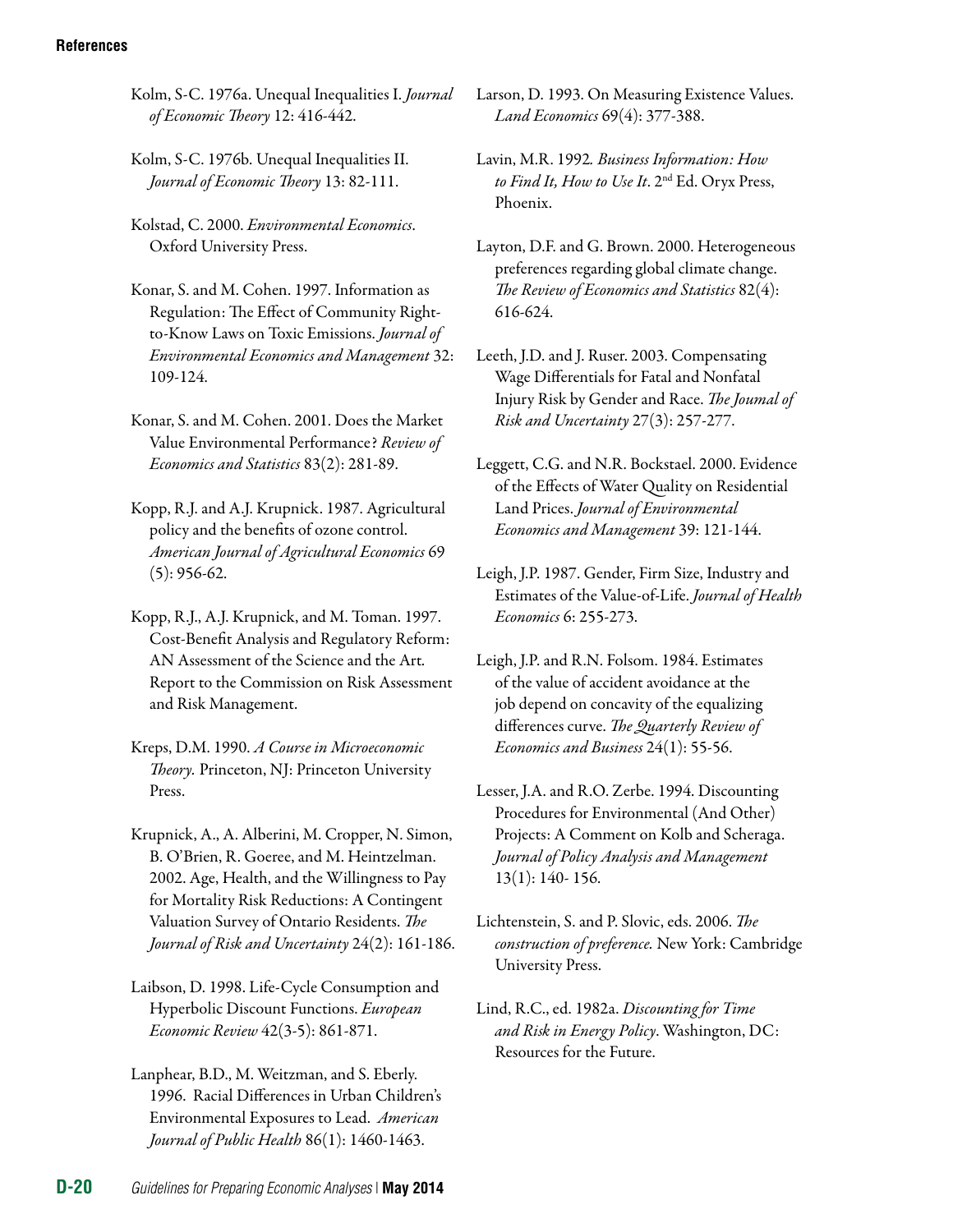- Lind, R.C. 1982b. A Primer on the Major Issues Relating to the Discount Rate for Evaluating National Energy Options. In *Discounting for Time and Risk in Energy Policy*, ed. R.C. Lind. Washington, DC: Resources for the Future.
- Lind, R.C. 1990. Reassessing the Government's Discount Rate Policy in Light of New Theory and Data in a World Economy with a High Degree of Capital Mobility. *Journal of Environmental Economics and Management*  18(2): 8-28.
- Lind, R.C. 1994. Intergenerational Equity, Discounting, and the Role of Cost-benefit Analysis in Evaluating Global Climate Policy. In *Integrative Assessment of Mitigation, Impacts, and Adaptation to Climate*, ed. N. Nakicenovic, W.D. Nordhaus, R. Richels, and F.L. Toth. Laxenburg, Austria: International Institute of Applied Systems Analysis.
- Lindberg, K., R.L. Johnson, and R.P. Berrens. 1997. Contingent Valuation of Rural Tourism Development with Tests of Scope and Mode Stability. *Journal of Agricultural and Resource Economics* 22(1): 44-60.
- List, J.A. 2001. Do Explicit Warnings Eliminate the Hypothetical Bias in Elicitation Procedures? Evidence from Field Auctions for Sportscards. *American Economic Review* 91(5): 1498-1507.
- List, J.A. and C.A. Gallet. 2001. What Experimental Protocol Influence Disparities between Actual and Hypothetical Stated Values? *Environmental and Resource Economics*  20: 241-254.
- List, J.A. and J. Shogren. 1998. Calibration of difference between actual and hypothetical valuations in a field experiment. *Journal of Economic Behavior and Organization* 37: 193 205.
- List, J.A., P. Sinha, and M.H. Taylor. 2006. Using Choice Experiments to Value Non-Market Goods and Services: Evidence from Field Experiments. *Advances in Economic Analysis & Policy* 6(2): Article 2.
- Loomis, J.B. 1989. Test-Retest Reliability of the Contingent Valuation Method: A Comparison of General Population and Visitor Response. *American Journal of Agricultural Economics*  71(1): 76.
- Loomis, J., P. Kent, L. Strange, K. Fausch, and A. Covich. 2000. Measuring the Total Economic Value of Restoring Ecosystem Services in an Impaired River Basin: Results from a Contingent Valuation Survey. *Ecological Economics* 33: 103-117.
- Loomis, J. and M. King. 1994. Comparison of Mail and Telephone-Mail Contingent Valuation Surveys. *Journal of Environmental Management*  41: 309-324.
- Lupi, Jr., F., T. Graham-Thomasi, and S.J. Taff. 1991. A Hedonic Approach to Urban Wetland Valuation. University of Minnesota, Department of Agricultural and Applied Economics. Staff Paper pp. 91-8.
- Lyon, R.M. 1990. Federal Discount Rate Policy, the Shadow Price of Capital, and Challenges for Reforms. *Journal of Environmental Economics and Management* 18(2): 29-50.
- Lyon, R.M. 1994. Intergenerational Equity and Discount Rates for Climate Change Analysis. Paper presented at IPCC Working Group III Workshop on Equity and Social Considerations Related to Climate Change, 18-22 July, Nairobi, Kenya.
- Magat, A.M., W.K. Viscusi, and J. Huber. 1996. A Reference Lottery Metric for Valuing Health. *Management Science* 42(8): 1118-1130.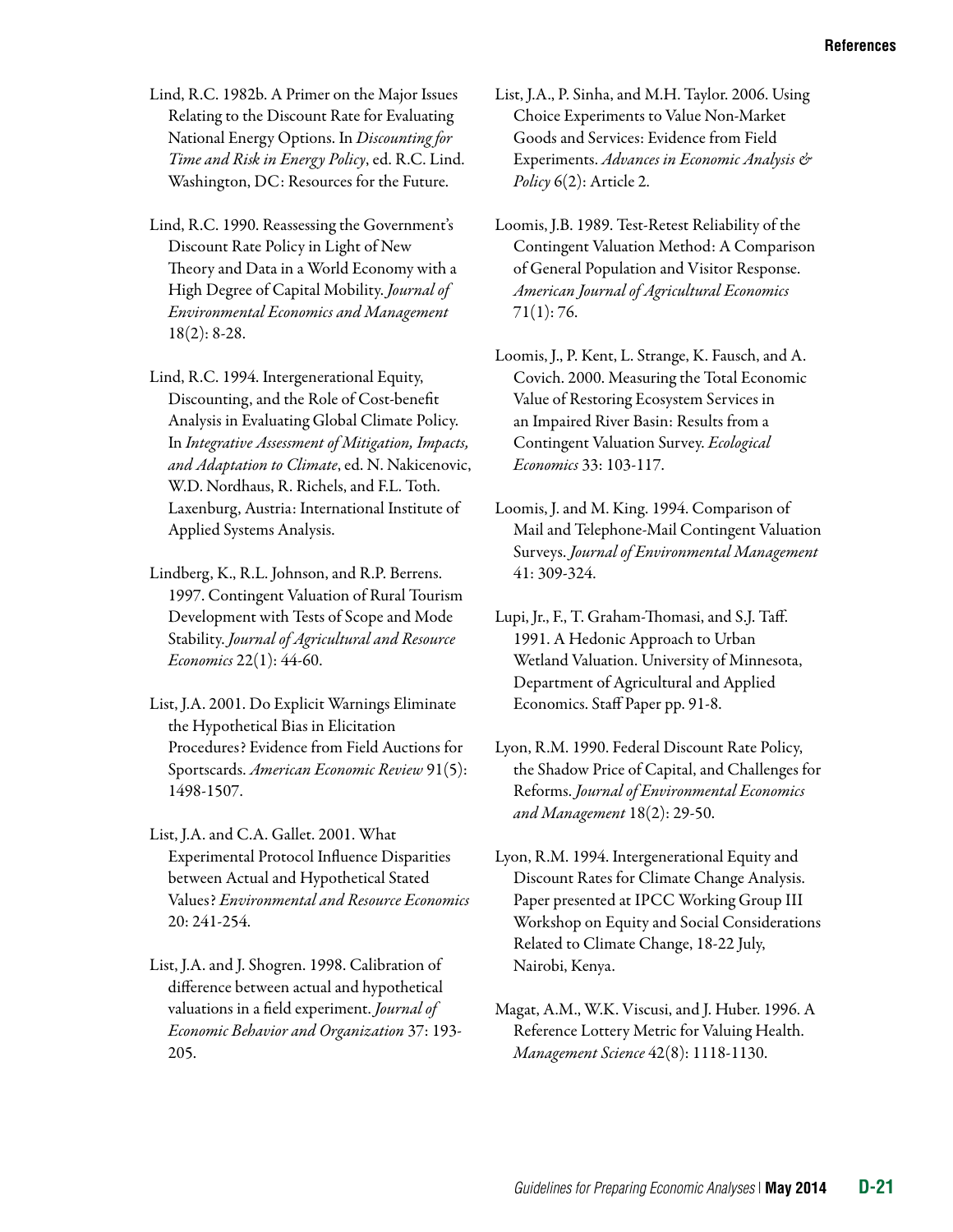- Maguire, K. and G. Sheriff. 2011. Comparing Distributions of Environmental Outcomes for Regulatory Environmental Justice Analysis. *International Journal of Environmental Research and Public Health* 8: 1707-1726.
- Maguire, K.B. 2009. Does Mode Matter? A Comparison of Telephone, Mail and In-Person Treatments in Contingent Valuation Experiments. *Journal of Environmental Management* (in press).
- Mahan, B.L., S. Polasky, and R.M. Adams. 2000. Valuing Urban Wetlands: a Property Price Approach. *Journal of Land Economics* 76: 100 113.
- Mankiw, N.G. 2004. *Principles of Economics*. 3rd Ed. Mason, OH: South-Western.
- Manne, A.S. 1994. The Rate of Time Preference: Implications for the Greenhouse Debate. In *Integrative Assessment of Mitigation, Impacts, and Adaptation to Climate Change*, ed. N. Nakicenovic, W.D. Nordhaus, R. Richels, and F.L. Toth. Laxenburg, Austria: International Institute for Applied Systems Analysis (IIASA).
- Mannesto, G. and J.B. Loomis. 1991. Evaluation of Mail and In-person Contingent Valuation Surveys: Results of a Study of Recreational Boaters. *Journal of Environmental Management*  32: 177-190.
- Marin, A. and G. Psacharopoulos. 1982. The reward for risk in the labor market: evidence from the United Kingdom and reconciliation with other studies. *Journal of Political Economy*  90(4): 827-853.
- Mas-Colell, A., M.D. Whinston, and J.R. Green. 1995. *Microeconomic Theory.* New York: Oxford University Press.
- Massey, D.M., S. Newbold, and B. Genter. 2006. Valuing Water Quality Changes Using a Bioeconomic Model of a Coastal Recreational Fishery. *Journal of Environmental Economics and Management* 52: 482-500.
- McClelland, G.H., W.D. Schulze, D. Waldman, J. Irwin, D. Schenk, T. Stewart, L. Deck, and M. Thayer. 1991. Valuing Eastern Visibility: A Field Test of the Contingent Valuation Method. U.S. EPA Cooperative Agreement #CR-815183-01-3. Draft report prepared for the U.S. Environmental Protection Agency, Washington, DC
- McCluskey, J.J. and G. Rausser. 2003. Hazardous waste sites and housing appreciation rates. *Journal of Environmental Economics and Management* 45: 166-176.
- McConnell, K.E. 1990. Double Counting in Hedonic and Travel Cost Models. *Land Economics* 66(2): 121-27.
- McConnell, K.E. 1992. On-site Time in the Demand for Recreation. *American Journal of Agricultural Economics* 74: 918-25.
- McConnell, K.E. and I. Strand. 1981. Measuring the Cost of Time in Recreation Demand Analysis: An Application to Sportfishing. *American Journal of Agricultural Economics* 63: 153-156.
- McConnell, K.E., I.E. Strand, and S. Valdes. 1998. Testing Temporal Reliability and Carry-over Effect: The Role of Correlated Responses in Test-retest Reliability Studies. *Environmental & Resource Economics* 12(3): 357.
- McDaniels, T.L., M.S. Kamlet, and G.W. Fischer. 1992. Risk Perception and the Value of Safety. *Risk Analysis* 12: 495-503.
- McDonald, A. and L. Schrattenholzer. 2001. Learning Rates for Energy Technologies. *Energy Policy* 29: 255-261.
- McFadden, D. 1994. [Contingent Valuation](http://www.jstor.org/stable/1243732)  [and Social Choice](http://www.jstor.org/stable/1243732). [American Journal of](http://www.jstor.org/action/showPublication?journalCode=amerjagriecon)  [Agricultural Economics](http://www.jstor.org/action/showPublication?journalCode=amerjagriecon) 76(4): 689-708.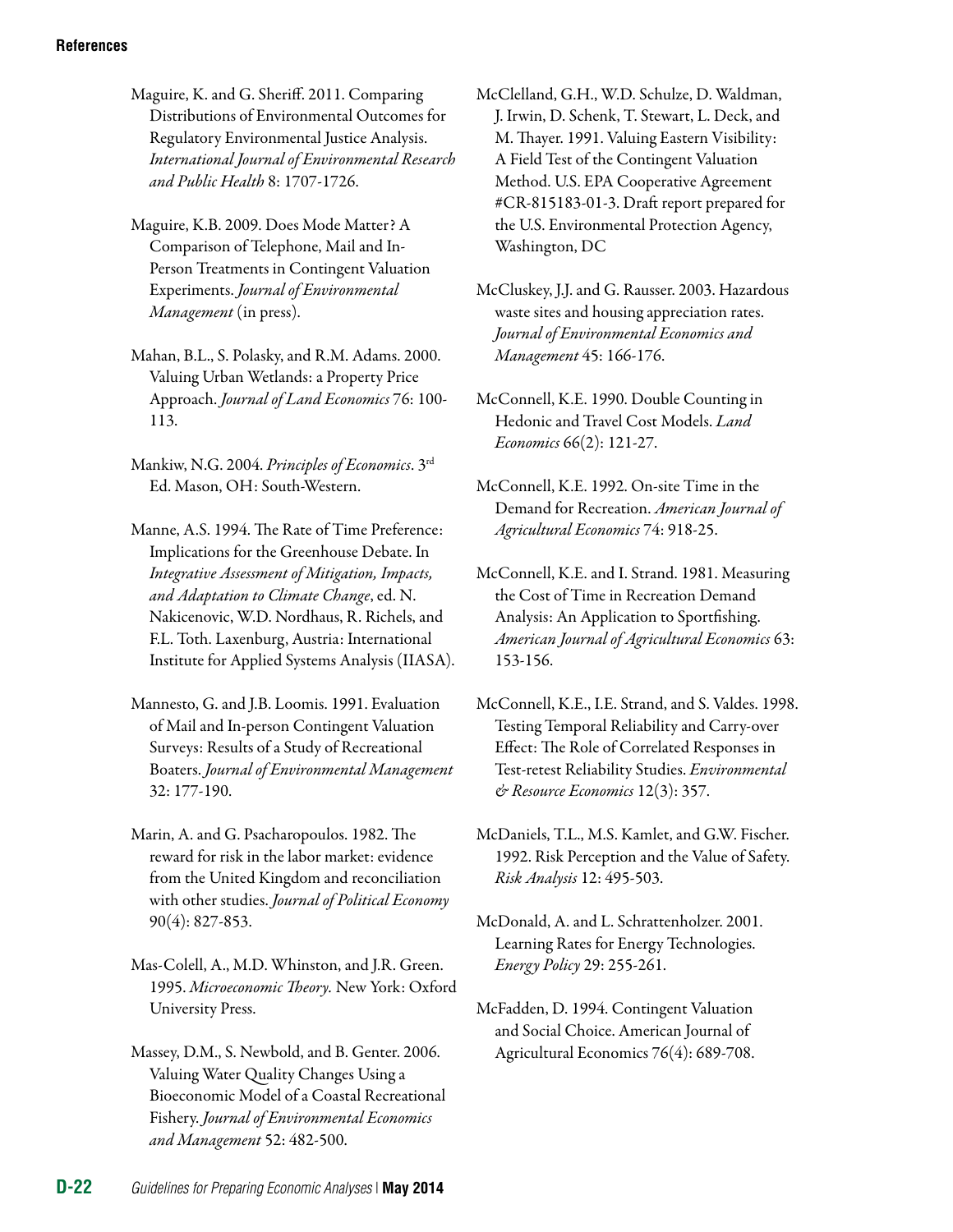- Mendeloff, J. and R.M. Kaplan. 1990. Are Twentyfold Differences in 'Lifesaving' Costs Justified? A Psychometric Study of the Relative Value Placed on Preventing Deaths from Programs Addressing Different Hazards. In *New Risks*, ed. A. Cox Jr., and D.F. Ricci. New York, NY: Plenum Press.
- Mendelsohn, R., J. Hoff, G. Peterson, and R. Johnson. 1992. Measuring Recreation Values with Multiple Destination Trips. *American Journal of Agricultural Economics* 74: 926-933.
- Messer, K.D., W.D. Schulze, K.F. Hackett, T.A. Cameron, and G.H. McClelland. 2006. Can Stigma Explain Large Property Value Losses? The Psychology and Economics of Superfund. *Environmental and Resource Economics* 33: 299 324.
- Michaels, R.G. and V.K. Smith. 1990. Market Segmentation and Valuing Amenities with Hedonic Models: The Case of Hazardous Waste Sites. *Journal of Urban Economics* 28: 223-242.
- Mielke, H.W., C.R. Gonzales, M.K. Smith, and P.W. Mielke. 1999. The Urban Environmental and Children's Health: Soils as an Indicator of Lead, Zinc, and Cadmium in New Orleans, Louisiana, U.S.A. *Environment Research Section* A 81: 117-129.
- Miller, R. and P. Blair. 1985. *Input Output Analysis: Foundations and Extensions*. Englewood Cliffs, N.J: Prentice-Hall.
- Miller, T. and J. Guria. 1991. The value of statistical life in New Zealand. Report to the New Zealand Ministry of Transport, Land Transportation Division, #0-477-05255-X.
- Millennium Ecosystem Assessment. 2005. *Ecosystems and human well-being: synthesis.*  Island Press, Washington DC. Available at: http://www.maweb.org/en/Index.aspx (accessed March 21, 2011).
- Milon, J.W. and D. Scrogin. 2006. Latent Preferences and Valuation of Wetland Ecosystem Restoration. *Ecological Economics*  56: 162-175.
- Mitchell, R.C. and R.T. Carson. 1989. *Using Surveys to Value Public Goods: The Contingent Valuation Method*. Washington, DC: Resources for the Future.
- Mohai, P. and B. Bryant. 1992. *Race and the Incidence of Environmental Hazards*. Boulder: Westview Press.
- Mohai, P., P. Lantz, J. Morenoff, J. House, and R. Mero. 2009. Racial and Socioeconomic Disparities in Residential Proximity to Polluting Industrial Facilities: Evidence from the American's Changing Lives Study. *American Journal of Public Health* 99 (S3): S649-S656.
- Mohai, P. and R. Saha. 2007. Racial Inequality in the Distribution of Hazardous Waste: A National Level Reassessment. *Social Problems*  54 (3): 343-370.
- Moher, D., D.J. Cook, S. Eastwood, I. Olkin, D. Rennie, and D.F. Stroup. 1999. Improving the quality of reports of meta-analyses of randomised controlled trials: The QUOROM statement. *The Lance* 354: 1896-1900.
- Montero, J. 2002. Permits, Standards, and Technology Innovation. *Journal of Environmental Economics and Management* 44: 23-44.
- Montgomery, M., and M. Needleman. 1997. The Welfare Effects of Toxic Contamination in Freshwater Fish*. Land Economics* 73(2): 211 223.
- Moore, M.A., A.E. Boardman, A.R. Vining, D.L. Weimer, and D.H. Greenberg. 2004. Just Give Me a Number! Practical Values for the Social Discount Rate. *Journal of Policy Analysis and Management* 23(4): 789-812.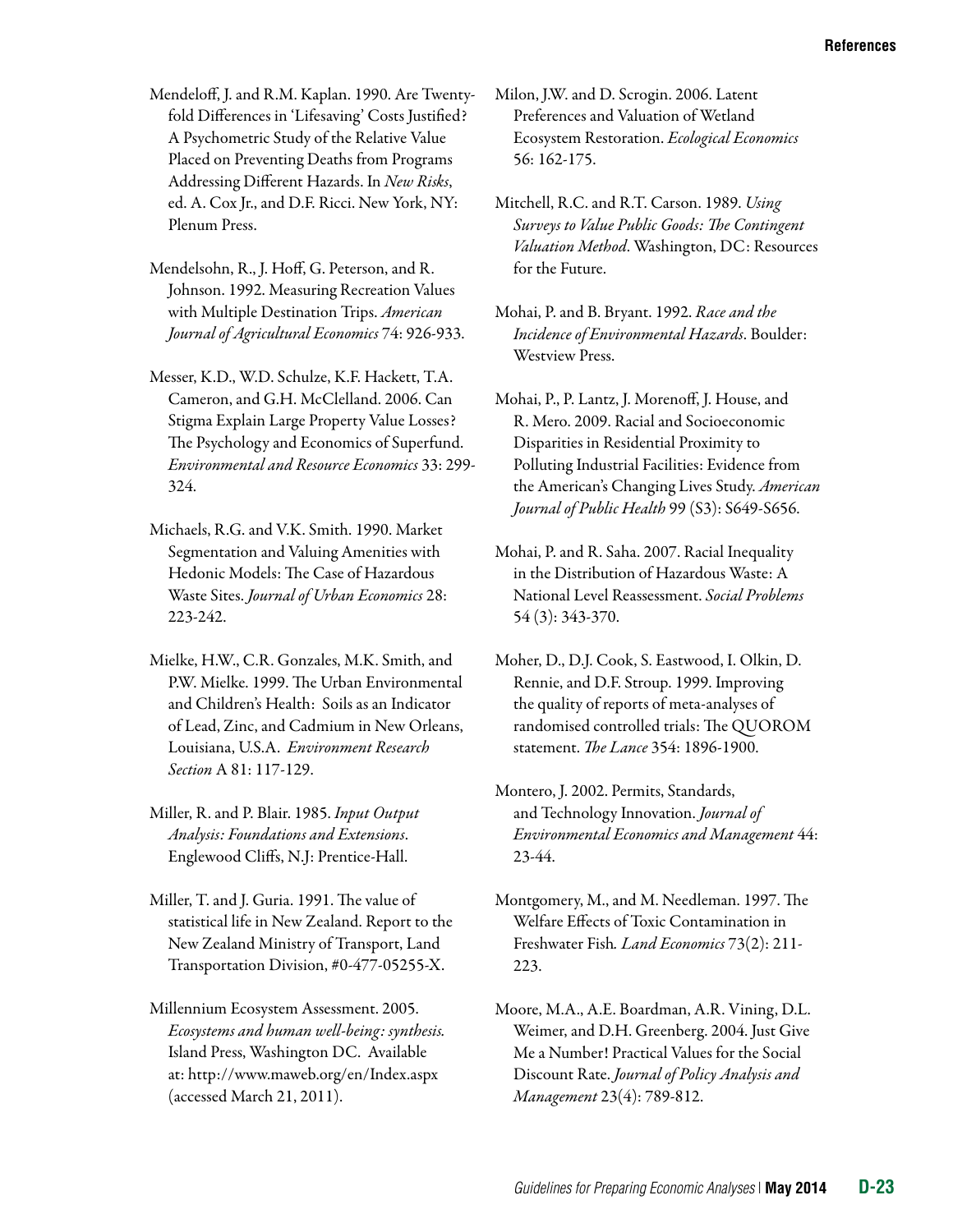- Moore, M.J. and K.W. Viscusi. 1988. Doubling the estimated value of life: results using new occupational fatality data. *Journal of Policy Analysis and Management* 7(3):476-490.
- Moore, M.J. and W.K. Viscusi. 1988. The Quantity-Adjusted Value of Life. *Economic Inquiry* 26(3): 369-388.
- Morello-Frosch, R.; M. Pastor, Jr.; and J. Sadd. 2001. Environmental Justice and Southern California's 'Riskscape:' The Distribution of Air Toxics Exposures and Health Risks among Diverse Communities. *Urban Affairs Review*  36(4): 551-578.
- Morey, E., T. Buchanan, and D. Waldman. 2002. Estimating the Benefits and Costs to Mountainbikers of Changes in Access Fees, Trail Characteristics and Site Closures: Choice Experiments and Benefits Transfer. *Journal of Environmental Economics and Management* 64: 411-422.
- Morgan, O.A., D.M. Massey, and W.L. Huth. 2009. Diving Demand for Large Ship Artificial Reefs. *Marine Resource Economics* 24: 43-59.
- Morgenstern, R.D. and W.A. Pizer. 2007. *Reality Check: The Nature and Performance of Voluntary Environmental Programs in the United States, Europe, and Japan*. RFF Press, Washington, DC.
- Morgenstern, R.D., W.A. Pizer, and J. Shih. 2002. Jobs Versus the Environment: An Industry-Level Perspective. *Journal of Environmental Economics and Management* 43: 412-436.
- Mrozek, J. and L. Taylor. 2002. What Determines the Value of Life? A Meta Analysis. *Journal of Policy Analysis and Management* 21(2): 253-70.
- Murphy, J.J. and P.G. Allen. 2005. A Meta-analysis of Hypothetical Bias in Stated Preference Valuation. *Environmental and Resource Economics* 30: 313-325.

Murray, B.C., A. Keeler, and W.N. Thurman. 2005. Tax Interaction Effects, Environmental Regulation, and "Rule of Thumb" Adjustments to Social Cost. *Environmental and Resource Economics* 30(1): 73-92.

- Murray, C.L. 1994. Quantifying the Burden of Disease: The Technical Basis for Disability-Adjusted Life Years. Bulletin of the World Health Organization 72: 429-445.
- National Academy of Science. 2005. Valuing Ecosystem Services: Toward Better Environmental Decision-Making. Available at: http://dels.nas.edu/Report/ Valuing-Ecosystem-Services-Toward-Better-Environmental/11139 (accessed March 21, 2011).
- National Research Council (NRC). 2002. *New Tools for Environmental Protection: Education, Information, and Voluntary Measures*, ed. T. Dietz and P. Stern. Washington, DC: National Academies Press.
- NRC. 2005. *Valuing Ecosystem Services: Toward Better Environmental Decision-Making*. National Academies Press.
- Navrud, S. and R. Ready, eds. 2007. *Environmental Value Transfer: Issues and Methods*. Dordrecht, the Netherlands: Springer.
- Neumann, J. and H. Greenwood. 2002. Existing Literature and Recommended Strategies for Valuation of Children's Health Effects. NCEE Working Paper Series, Working Paper #02-07.
- Newbold, S. and D. Massey. 2010. Recreation demand estimation and valuation in spatially connected systems. *Resource and Energy Economics* 32(2): 222-240.
- Newbold, S. and R. Iovanna. 2007. Effects of Density-independent Mortality on Populations and Ecosystems: Application to Cooling Water. *Ecological Applications* 17(2): 390-406.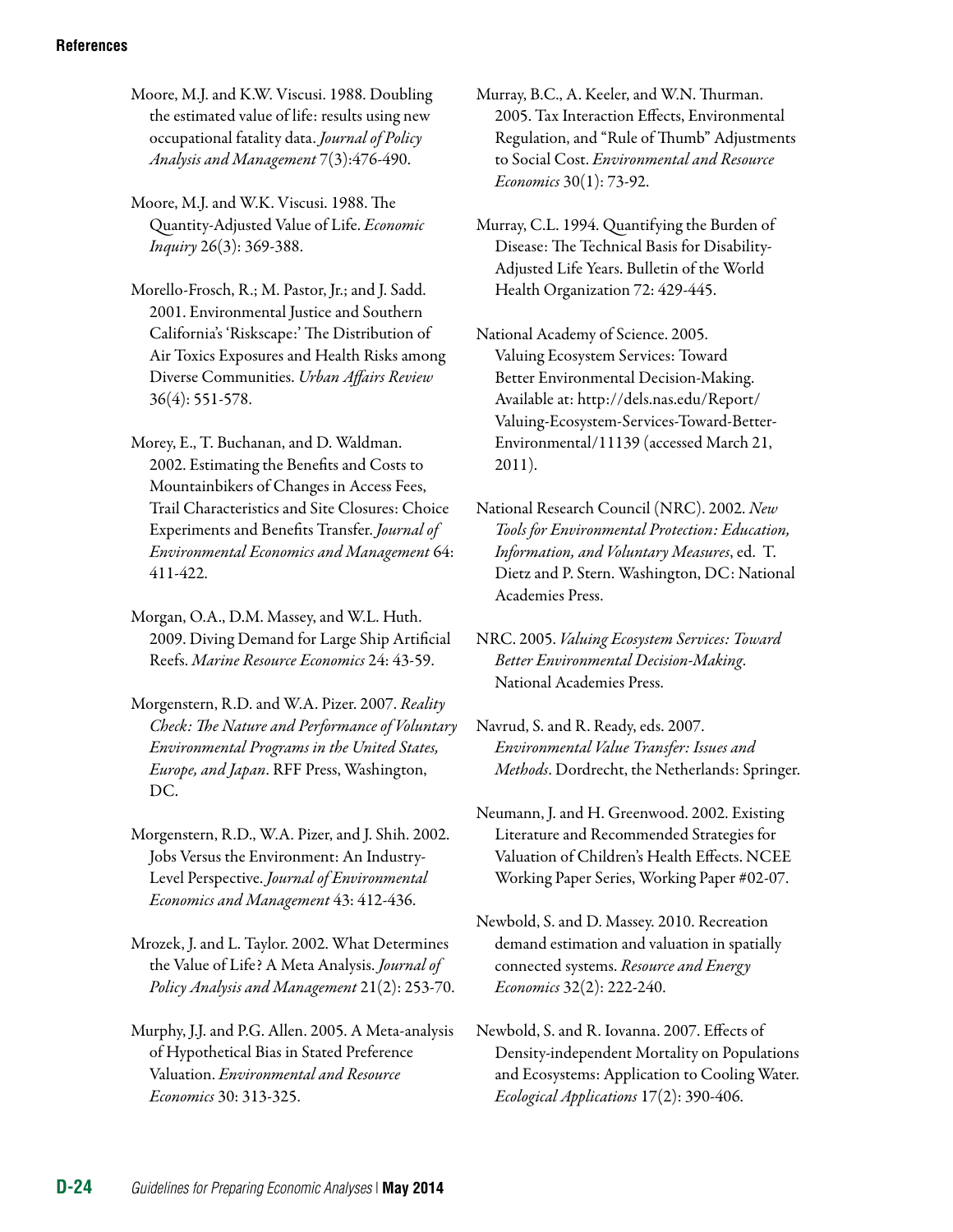Newell, R. and R. Stavins. 2003. Cost Heterogeneity and the Potential Savings from Market-Based Policies. *Journal of Regulatory Economics* 23(1): 43-59.

Newell, R.G. and W.A. Pizer. 2003. Discounting the Distant Future: How Much Do Uncertain Rates Increase Valuations? *Journal of Environmental Economics and Management*  46(1): 52-71.

- Newell, R.G., A.B. Jaffe, and R. Stavins. 1999. The Induced Innovation Hypothesis and Energysaving Technological Change. *The Quarterly Journal of Economics* 114(3): 941-975.
- Nicholson, W. 1995. *Microeconomic Theory: Basic Principals and Extension*. New York: Dryden Press.
- Nordhaus, W.D. 1993. Reflections on the Economics of Climate Change. *Journal of Economic Perspectives* 7(4): 11-25.
- Norland, D.L. and K.Y. Ninassi. 1998. *Price It Right: Energy Pricing and Fundamental Tax Reform*. Report to the Alliance to Save Energy, Washington, DC.
- Nordhaus, W.D. 2008. *A Question of Balance: Weighing the Options on Global Warming Policies*. New Haven, CT: Yale University Press.
- O'Connor, D. 1994. The Use of Economic Instruments in Environmental Management: The East Asian Experience, in Applying Economic Instruments to Environmental Policies in OECD and Dynamic Non-Member Countries. Paris: OECD Development Centre.
- O'Connor, D. 1996. Applying Economic Instruments in Developing Countries: From Theory to Implementation, Special Paper. Paris: OECD Development Centre.
- O'Neil, W. 1983. The Regulation of Water Pollution Permit Trading under Conditions of Varying Streamflow and Temperature. In *Buying a Better Environment: Cost-Effective Regulation Through Permit Trading*, ed. Joeres, E. and M. David, 219-231. Madison: University of Wisconsin Press.
- Oates, W.E. and D.L. Strassman. 1984. Effluent Fees and Market Structure. *Journal of Public Economics* 24: 29-46.
- Odum, H.T. 1996. *Environmental Accounting: Energy and Environmental Decision Making*. New York, NY: John Wiley & Sons.
- Office of Management and Budget (OMB). 1992. Guidelines and Discount Rates for Benefit-Cost Analysis of Federal Programs. OMB Circular A-94, October 29, 1992. Available at: http://www.whitehouse.gov/OMB/circulars/ a094/a094.html (accessed March 7, 2007).
- OMB. 1996. Economic Analysis of Federal Regulations under Executive Order No. 12866. (or Best Practices document). January 11, 1996.
- OMB. 1997. Revisions to the Standards for the Classification of Federal Data on Race and Ethnicity. Federal Register Notice, October 30, 1997. Available at: [http://www.whitehouse.](http://www.whitehouse.gov/omb/fedreg/ombdir15.html) [gov/omb/fedreg/ombdir15.html](http://www.whitehouse.gov/omb/fedreg/ombdir15.html) (accessed August 14, 2008).
- OMB. 1999. The Paperwork Reduction Act of 1995: Implementing Guidance for OMB Review of Agency Information Collect. June.
- OMB. 2000. Guidance on Aggregation and Allocation of Data on Race for Use in Civil Rights Monitoring and Enforcement. Available at: http://www.whitehouse.gov/omb/ bulletins\_b00-02 (accessed on January 8, 2013).
- OMB. 2000. Guidelines to Standardize Measures of Costs and Benefits and the Format of Accounting Statements. M-00-08.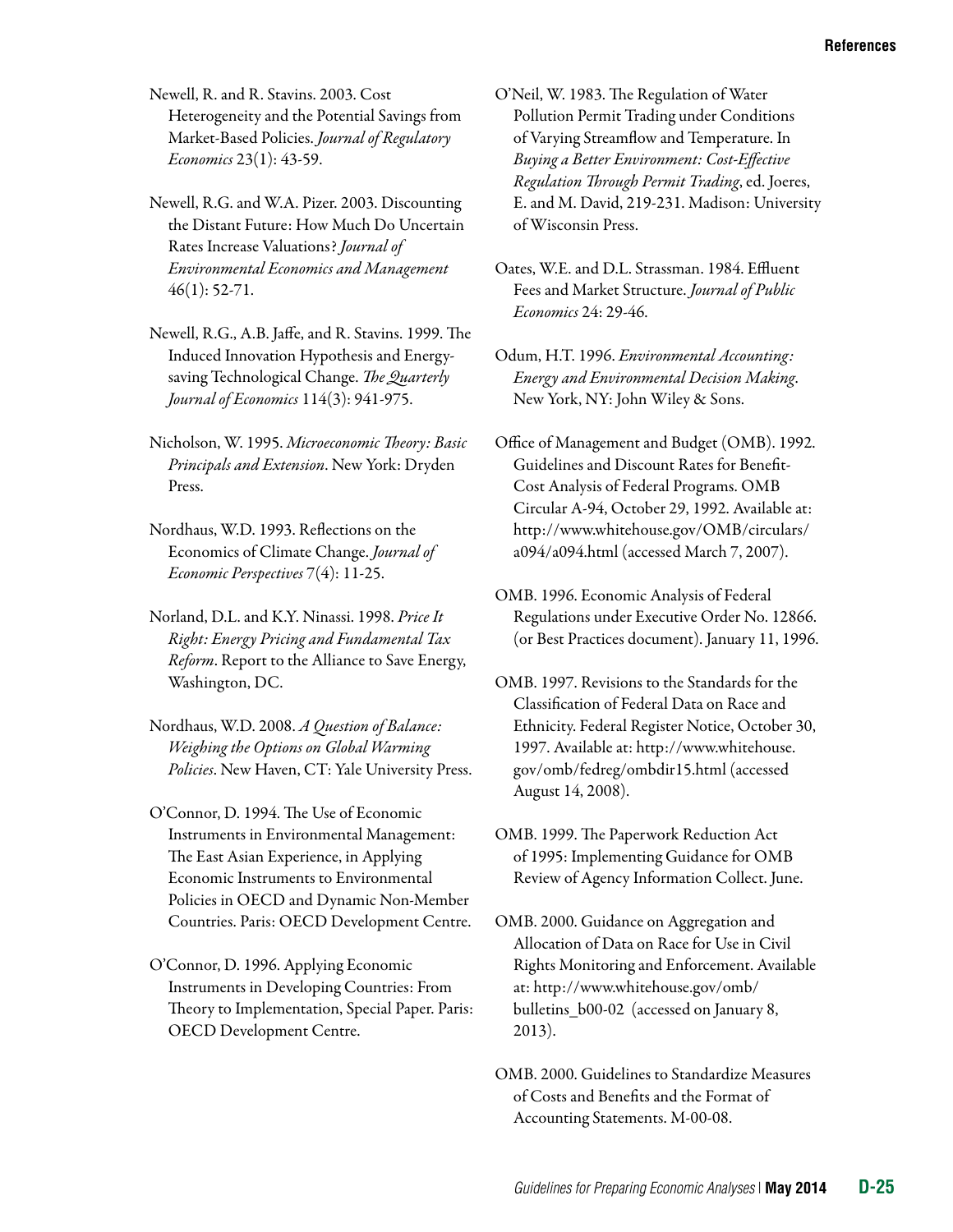OMB. 2003. Circular A-4, Regulatory Analysis, September 17, 2003. Available at: http://www. whitehouse.gov/omb/circulars\_a004\_a-4/ (accessed February 22, 2011).

OMB. 2006. Guidance on Agency Surveys and Statistical Information Collections: Questions and Answers When Designing Surveys for Information Collections. Available at: [http://](http://www.whitehouse.gov/omb/inforeg/pmc_survey_guidance_2006.pdf) [www.whitehouse.gov/omb/inforeg/pmc\\_](http://www.whitehouse.gov/omb/inforeg/pmc_survey_guidance_2006.pdf)  [survey\\_guidance\\_2006.pdf](http://www.whitehouse.gov/omb/inforeg/pmc_survey_guidance_2006.pdf) (accessed January 31, 2011).

OMB. 2009. Update of Statistical Area Definitions and Guidance on Their Uses. OMB Bulletin No. 10-02, December 1, 2009. Available at: http://www.whitehouse.gov/ sites/default/files/omb/assets/bulletins/b10 02.pdf (accessed on May 28, 2013).

OMB. 2010a. Draft 2010 Report to Congress on the Benefits and Costs of Federal Regulations and Unfunded Mandates on State, Local, and Tribal Entities. Available at: [http://www.](http://www.whitehouse.gov/sites/default/files/omb/assets/inforeg/draft_2010_bc_report.pdf) [whitehouse.gov/sites/default/files/omb/assets/](http://www.whitehouse.gov/sites/default/files/omb/assets/inforeg/draft_2010_bc_report.pdf)  [inforeg/draft\\_2010\\_bc\\_report.pdf](http://www.whitehouse.gov/sites/default/files/omb/assets/inforeg/draft_2010_bc_report.pdf) (accessed September 20, 2010).

OMB. 2010b. Disclosure and Simplification as Regulatory Tools. Available at: [http://www.](http://www.whitehouse.gov/sites/default/files/omb/assets/inforeg/disclosure_principles.pdf)  [whitehouse.gov/sites/default/files/omb/](http://www.whitehouse.gov/sites/default/files/omb/assets/inforeg/disclosure_principles.pdf) [assets/inforeg/disclosure\\_principles.pdf.](http://www.whitehouse.gov/sites/default/files/omb/assets/inforeg/disclosure_principles.pdf) (accessed November 2, 2010).

Olson, C.A. 1981. An Analysis of Wage Differentials Received by Workers on Dangerous Jobs. *Journal of Human Resources*  16(2): 167-185.

Opaluch, J.J., S.K. Swallow, T. Weaver, C.W. Wessells, and D. Wichelns. 1993. Evaluating Impacts from Noxious Facilities: Including Public Preferences in Current Siting Mechanisms. *Journal of Environmental Economics and Management* 24: 41-59.

Organization for Economic Cooperation and Development (OECD). 1994a. *Evaluating Economic Incentives for Environmental Policy*. Paris, France.

OECD. 1994b. Managing the Environment — The Role of Economic Instruments. Paris, France.

OECD. 1999. Voluntary Approaches for Environmental Policy: An Assessment. Paris, France.

OECD. 2003. Voluntary Approaches for Environmental Policy: Effectiveness, Efficiency and Usage in Policy Mixes. Paris, France.

Otway, H.J. 1977. Review of Research on Identification of Factors Influencing Social Response to Technological Risks, International Atomic Energy Agency, IAEA Paper CN-36/4, Vienna, (in Vol. 7 of Nuclear Power and its Fuel Cycle, IAEA Proceedings, pp. 95-118).

Palmer, K., H. Sigman, and M. Walls. 1997. The Cost of Reducing Municipal Solid Waste. *Journal of Environmental Economics and Management* 33(2): 128-50.

Palmer, K., W.E. Oates, and P.R. Portney. 1995. Tightening Environmental Standards: The Benefit-Cost or the No-Cost Paradigm? *Journal of Economic Perspectives* 9(4): 119-132.

Palmquist, R.B. 1988. Welfare Measurement for Environmental Improvements Using the Hedonic Model: The Case of Nonparametric Marginal Prices. *Journal of Environmental Economics and Management* 15: 297-312.

Palmquist, R.B. 1991. Hedonic Methods. In *Measuring the Demand for Environmental Quality,* ed. J. Braden and C. Kolstad. Amsterdam, The Netherlands: Elsevier Science Publishers.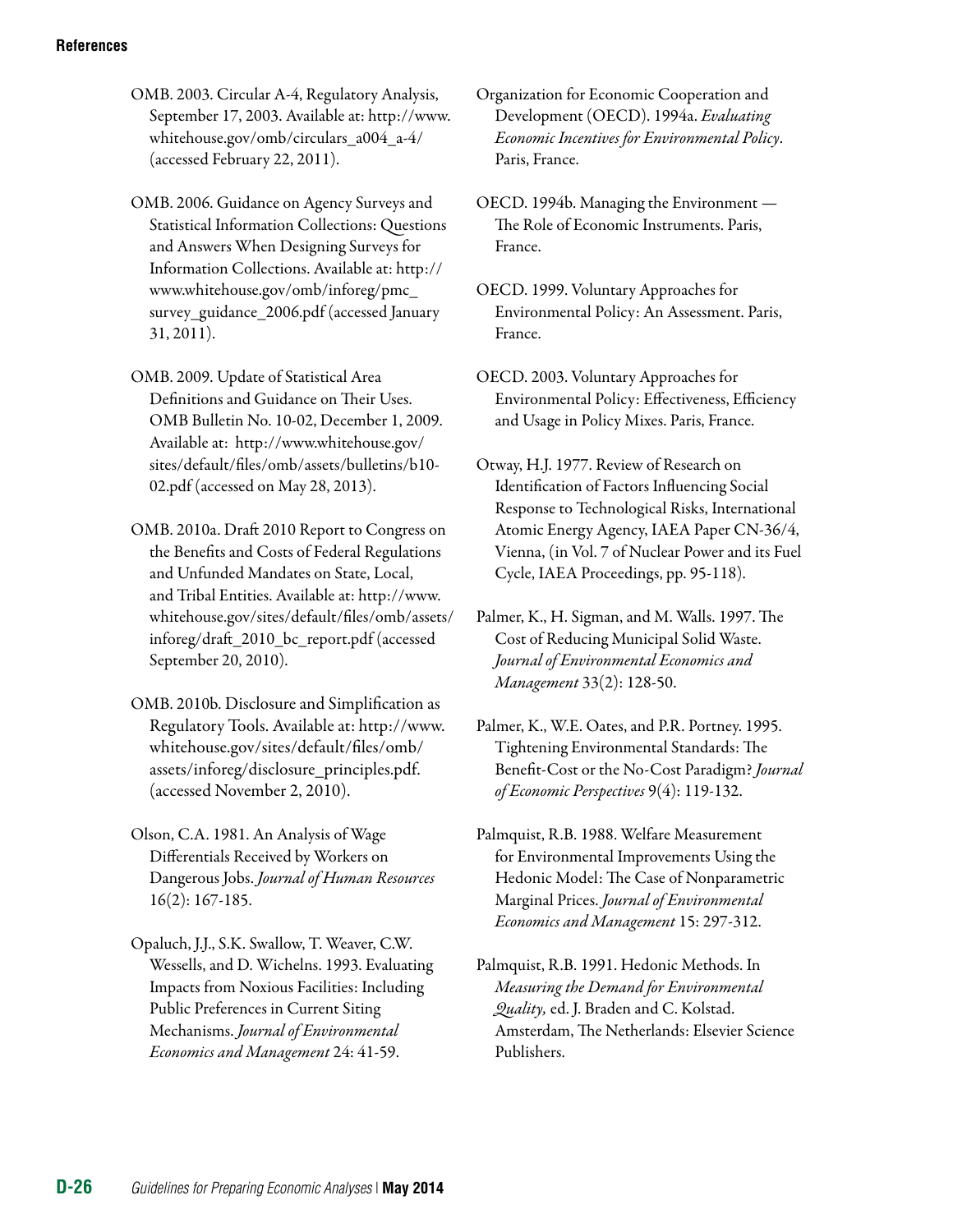Palmquist, R.B. and L.E. Danielson. 1989. A Hedonic Study of the Effects of Erosion Control and Drainage on Farmland Values. *American Journal of Agricultural Economics*   $71(1): 55-62.$ 

Pareto, V. 1906. *Manual of Political Economy.*1971 translation of 1927 edition, New York: Augustus M. Kelley.

Pargal, S. and D. Wheeler. 1996. Informal Regulation of Industrial Pollution in Developing Countries: Evidence in Indonesia. *Journal of Political Economy* 104(6): 1314-1327.

Parry, I.W.H. 1995. Pollution Taxes and Revenue Recycling. *Journal of Environmental Economics and Management* 29(3): S64-77.

Parry, I.W.H. 2003. Fiscal Interactions and the Case for Carbon Taxes over Grandfathered Carbon Permits. *Oxford Review of Economic Policy* 19(3): 385-399.

Parry, I.W.H. and A.M. Bento. 2000. Tax Deductions, Environmental Policy, and the "Double Dividend" Hypothesis. *Journal of Environmental Economics and Management*  39(1): 67-96.

Parry, I.W.H., L.H. Goulder, and D. Burtraw. 1997. Revenue-Raising vs. Other Approaches to Environmental Protection: The Critical Significance of Pre-Existing Tax Distortions. *RAND Journal of Economic* 28: 708-731.

Parry, I.W.H. and W.E. Oates. 2000. Policy Analysis in the Presence of Distorting Taxes. *Journal of Policy Analysis and Management* 19: 603-613.

Parry, I.W.H. and R.C. Williams. 1999. A Second-Best Evaluation of Eight Policy Instruments to Reduce Carbon Emissions. *Resource and Energy Economics* 21: 347-373.

Parsons, G.R. 2003a. A Bibliography of Revealed Preference Random Utility Models in Recreation Demand. Available online at http:// www.ocean.udel.edu/cms/gparsons/rumbib.pdf (accessed March 11, 2011).

Parsons, G.R. 2003b. The Travel Cost Model. In *A Primer on Non-Market Valuation*, ed. K. Boyle and G. Peterson. London: Kluwer Academic Publishers.

Parsons, G.R. and A.B. Hauber. 1998. Spatial Boundaries and Choice Set Definition in a Random Utility Model of Recreation Demand. *Land Economics* 74: 32-48.

Parsons, G.R. and D.M. Massey. 2003. A Random Utility Model of Beach Recreation. In *The New Economics of Outdoor Recreation,* ed. N. Hanley, D. Shaw, and R.E. Wright. Northampton, MA: Edward Elgar.

Parsons, G.R. and M.S. Needelman. 1992. Site Aggregation in a Random Utility Model of Recreation. *Land Economics* 68: 418-433.

Parsons, G.R., D.M. Massey, and T. Tomasi. 2000. Familiar and Favorite Sites in a Random Utility Model of Beach Recreation. *Marine Resource Economics* 14: 299-315.

Parsons, G.R., P.M. Jakus, and T. Tomasi. 1999. A Comparison of Welfare Estimates from Four Models for Linking Seasonal Recreational Trips to Multinomial Logit Models of Site Choice. *Journal of Environmental Economics and Management* 38: 143-157.

Parsons, G.R., A.J. Plantinga, and K.J. Boyle. 2000. Narrow Choice Sets in a Random Utility Model of Recreation Demand. *Land Economics*  76: 86-99.

Pastor, Jr., M.; R. Morello-Frosch; and J.L. Sadd. 2006. Breathless: Schools, Air Toxics, and Environmental Justice in California. *Policy Studies Journal* 34(3): 337-362.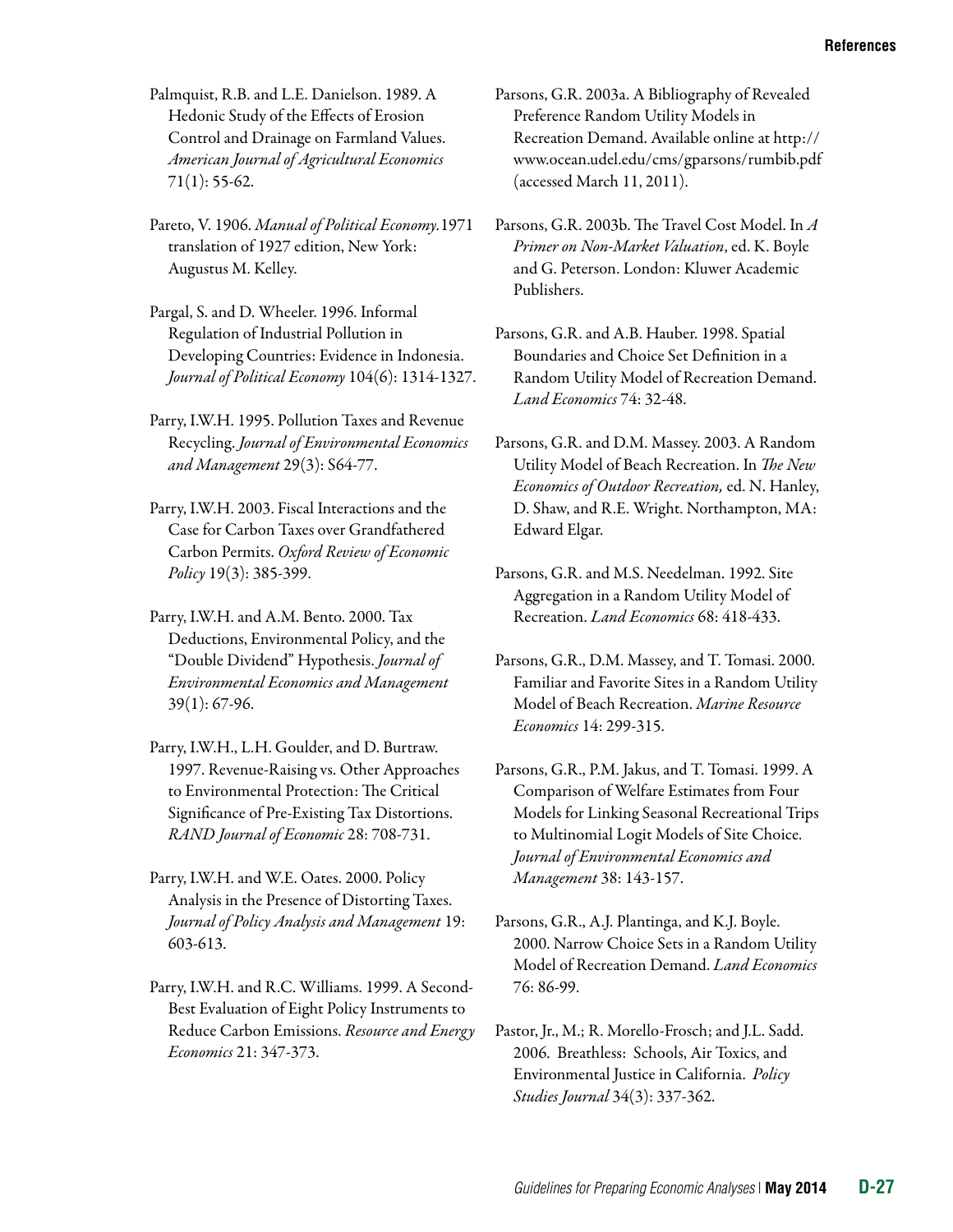- Pattanayak, S.K. and R.A. Kramer. 2001. Worth of Watersheds: A Producer Surplus Approach for Valuing Drought Mitigation in Eastern Indonesia. *Environment and Development Economics* 6: 23-146.
- Pearce, D.W., ed. 1992. *The MIT Dictionary of Modern Economics,* 4th Ed. Cambridge, MA: MIT Press.
- Pearce, D.W. and R.K. Turner. 1990. Discounting the Future. In *Economics of Natural Resources and the Environment*. Baltimore, MD: The Johns Hopkins University Press.
- Pearce, D.W. and D. Ulph. 1994. A Social Discount Rate for the United Kingdom. Mimeo No. 95-01, Centre for Social and Economic Research on the Global Environment, University College London and University of East Anglia, UK.
- Pearce, D., B. Groom, C. Hepburn, and P. Koundouri. 2003. [Valuing the Future](http://ideas.repec.org/a/wej/wldecn/141.html). *[World](http://ideas.repec.org/s/wej/wldecn.html)  [Economics](http://ideas.repec.org/s/wej/wldecn.html)* 4(2): 121-141.
- Perman, R., M. Common, J. McGilvray, J., and Y. Ma. 2003. *Natural Resource and Environmental Economics.* 3rd Ed. Essex: Pearson Education Limited.
- Peters, T., W.L. Adamowicz, and P.C. Boxall. 1995. Influence of Choice Set Considerations in Modeling the Benefits from Improved Water Quality. *Water Resources Research* 31(7): 1781 1787.
- Phaneuf, D.J., C.L. Kling, and J.A. Herriges. 2000. Estimation and Welfare Calculations in a Generalized Corner Solution Model with an Application to Recreation Demand. *Review of Economics and Statistics* 82: 83-92.
- Phaneuf, D.J. and C. Siderelis. 2003. An Application of the Kuhn-Tucker Model to the Demand for Water Trail Trips in North Carolina. *Marine Resource Economics* 18:1-14.
- Phaneuf, D.J. and V.K. Smith. 2005. Recreation Demand Models. In *Handbook of Environmental Economics*, Volume 2, ed. K. Mäler and J. Vincent. North-Holland.
- Phaneuf D.J., V.K. Smith, R.B. Palmquist, and J.C. Pope. 2008. Integrating Property Value and Local Recreation Models to Value Ecosystems Services in Urban Watersheds. *Land Economics*  84(3): 361-381.
- Pigou, A. 1932. *The Economics of Welfare*. 4th Ed. London: MacMillan and Company.
- Pizer, W.A. and R. Kopp. 2005. Calculating the Costs of Environmental Regulation. In *Handbook of Environmental Economics*, ed. K.G. Mäler and J.R. Vincent, Volume 3. Amsterdam: North-Holland.
- Poe, G., K. Boyle, and J. Bergstrom. 2001. A Preliminary Meta-Analysis of Contingent Values for Ground Water Quality Revisited. In *The Economic Value of Water Quality*, ed. J. Bergstrom, K. Boyle, and G. Poe. Northampton, MA: Elgar.
- Polasky, S. 2008a. What's Nature Done for You Lately: Measuring the Value of Ecosystem Services. *Choices* 23(2): 42-46.
- Polasky, S., E. Nelson, J. Camm, B. Csuti, P. Fackler, E. Lonsdorf, C. Montgomery, D. White, J. Arthur, B. Garber-Yonts, R. Haight, J. Kagan, A. Starfield, and C. Tobalske. 2008b. Where to Put Things? Spatial Land Management to Sustain Biodiversity and Economic Returns. *Biological Conservation*  141(6): 1505-1524.
- Popp, D. 2003. Pollution Control Innovations and the Clean Air Act of 1990. *Journal of Policy Analysis and Management* 22(4): 641-660.
- Porter, M.E. and C. van der Linde. 1995. Toward a New Conception of the Environment-Competitiveness Relationship. *Journal of Economic Perspectives* 9(4): 97-118.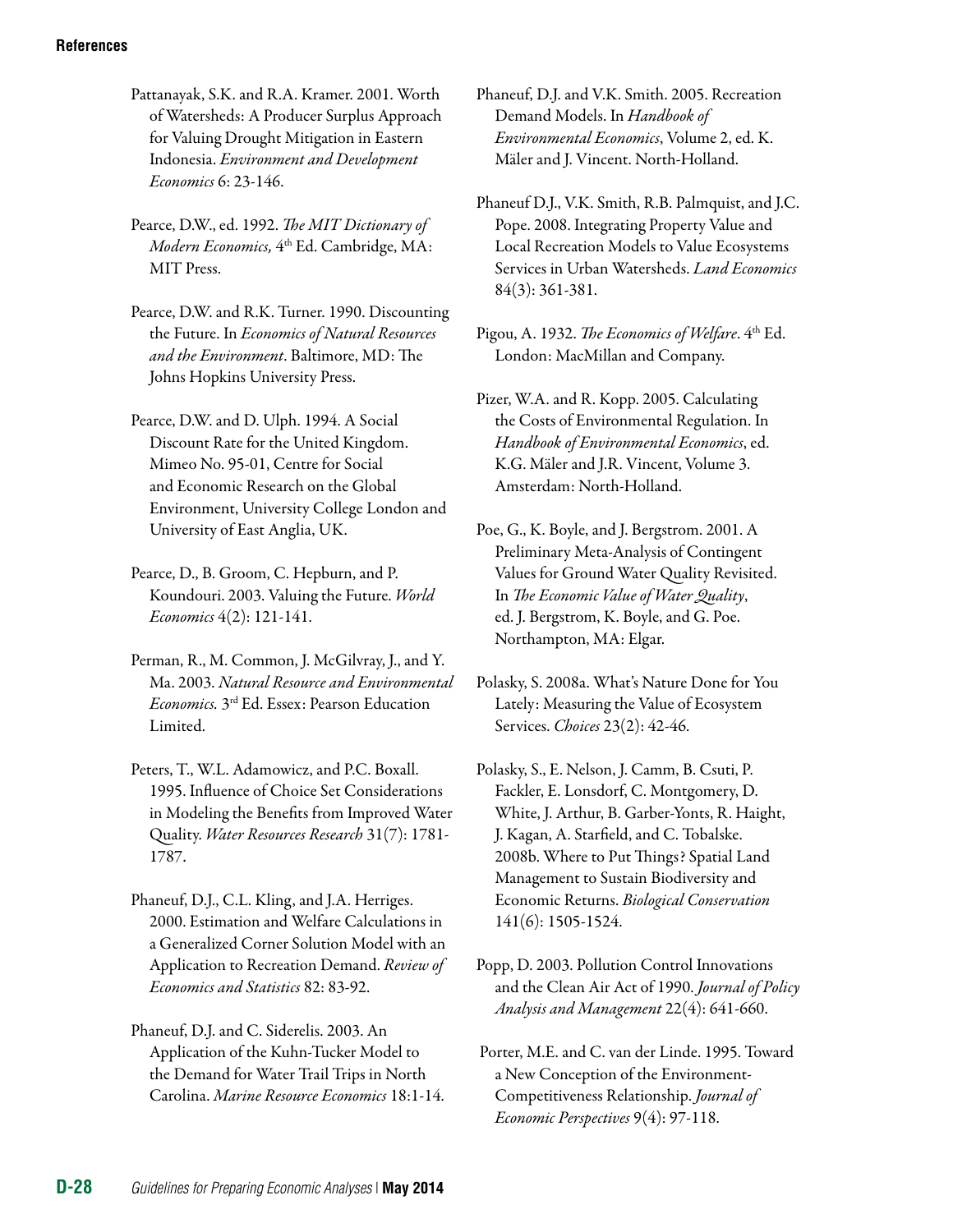- Portney, P. and R. Stavins, eds. 2000. *Public Policies for Environmental Protection*. Washington, DC: Resources for the Future.
- Portney, P.R. and J.P. Weyant. 1999. *Discounting and Intergenerational Equity.* Washington, DC: Resources for the Future.
- Post, E.S., A. Belova, and J. Huang. 2011. Distributional Benefits Analysis of a National Air Quality Rule. *International Journal of Environmental Research and Public Health* 8: 1872-1892.
- Presidential Memo. 1994. *Memorandum for the Heads of All Departments and Agencies: Executive Order on Federal Actions to Address Environmental Justice in Minority Populations and Low-Income Populations.* Available at: http://www.epa.gov/compliance/ej/resources/ policy/clinton\_memo\_12898.pdf (accessed on December 1, 2011).
- Price, J., N. Tanners, J. Neumann, and R. Oommen. 2010. Memorandum to Ellen Kurlansky (EPA): Employment Impacts Associated with the Manufacture, Installation, and Operation of Scrubbers. January 15, 2010.
- Quiggin, J. 1992. Risk, Self-Protection and Ex Ante Economic Value — Some Positive Results. *Journal of Environmental Economics and Management* 23(1): 40-53.
- Ramsey, F.P. 1928. A mathematical theory of saving. *Economics Journal* 38: 543-559.
- Rausser, G.C. and A.A. Small. 2000. Valuing research leads: Bioprospecting and the conservation of genetic resources. *Journal of Political Economy* 108: 173-206.
- Ready, R.C., J.C. Buzby, and D. Hu. 1996. Differences between Continuous and Discrete Contingent Value Estimates. *Land Economics*  72(3): 397-411.

Ricketts, T.H., G.C. Daily, P.R. Ehrlich, and C.D. Michener. 2004. Economic Value of Tropical Forest to Coffee Production. *Proceedings of the National Academy of Sciences of the United States of America* 101(34): 12579-12582.

- Ringquist, E. 2005. Assessing Evidence of Environmental Inequities: A Meta-Analysis. *Journal of Policy Analysis and Management* 24 (2): 223-247.
- Risk Management Association. Annual Statement Studies. Philadelphia, PA (annual report).
- Roberts, M. and A. Spence. 1976. Effluent Charges and Licenses under Uncertainty. *Journal of Public Economics* 5(3-4): 193-208.
- Roe, B., Boyle, K.J., and M.F. Teisl. 1996. Using Conjoint Analysis to Derive Estimates of Compensating Variation. *Journal of Environmental Economics and Management*  31(2): 145-159.
- Rollins, K. and A. Lyke. 1998. The Case for Diminishing Marginal Existence Values. *Journal of Environmental Economics and Management*  36(3): 324-334.
- Rosen, S. 1988. The Value of Changes in Life Expectancy. *Journal of Risk and Uncertainty*  1(3): 285-304.
- Rosenbaum, A., S. Hartley, and C. Holder. 2011. Analysis of Diesel Particulate Matter Health Risk Disparities in Selected US Harbor Areas. *American Journal of Public Health* 101: S217-S224.
- Rosenberger, R. and J. Loomis. 2000. Using Meta-Analysis for Benefit Transfer: In-Sample Convergent Validity Tests of an Outdoor Recreation Database. *Water Resources Research*  33(4): 1097-1107.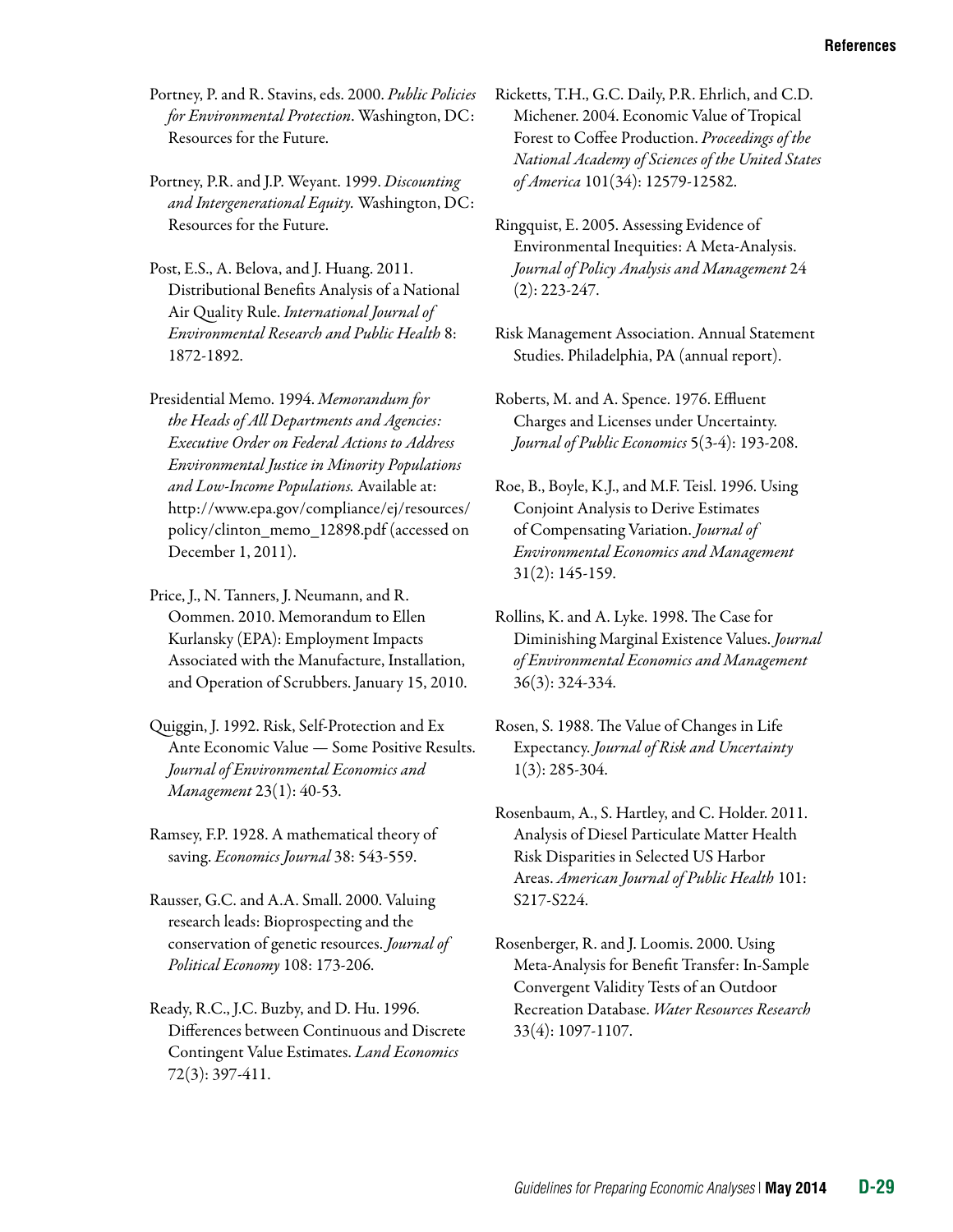- Rosenberger, R.S. and T.D. Stanley. 2007. Publication Effects in the Recreation Use Value Literature: a Preliminary Investigation. Paper prepared for presentation at the American Agricultural Economics Association Annual Meeting, Portland, OR, 2007.
- Rowe, R.D. and L.G. Chestnut. 1983. Valuing Environmental Commodities: Revisited. *Land Economics* 59: 404-410.
- Rowe, R.D., W.D. Schulze, and W.S. Breffle. 1996. A Test for Payment Card Biases. *Journal of Environmental Economics and Management*  31(2): 178-185.
- Rowe, R.D., C.M. Lang, L.G. Chestnut, D.A. Latimer, D.A. Rae, S.M. Bernow, and D.E. White. 1995. The New York State Electricity Externality Study, prepared for the Empire State Electric Energy Research Corporation, December 1995.
- Rowe, W.D. 1977. *An Anatomy of Risk.* New York, NY: Wiley.
- Sacks J.D., L.W. Stanek, T.J. Luben, D.O. Johns, B.J. Buckley, J.S. Brown, and M. Ross. 2011. Particulate Matter-induced Health Effects: Who is Susceptible? *Environmental Health Perspectives* 119: 446-54.
- Sagar, A. and B. Van der Zwaan. 2006. Technological Innovation in the Energy Sector: R&D, Deployment, and Learning-By-Doing. *Energy Policy* 34: 2601-2608.
- Samuelson, P.A. 1951. Abstract of a Theorem Concerning Substitutability in Open Leontief Models. In *Activity Analysis of Production and Allocation*, ed. T. Koopmans. New York, NY: John Wiley & Sons, Inc.
- Samuelson, P.A. 1976. Economics of Forestry in an Evolving Society. *Economic Inquiry* 14: 466 492.
- Savage, I. 1993. An Empirical Investigation into the Effects of Psychological Perceptions on the Willingness-to-Pay to Reduce Risk. *Journal of Risk and Uncertainty* 6: 75-90.
- Schelling, T.C. 1995. Intergenerational Discounting. *Energy Policy* 23(4/5): 395-401.
- Scheraga, J.D. 1990. Perspectives on Government Discounting Policies. *Journal of Environmental Economics and Management* 18(2): 65-71.
- Schlapfer, F. 2006. [Survey Protocol and Income](http://ideas.repec.org/a/eee/ecolec/v57y2006i3p415-429.html)  [Effects in the Contingent Valuation of Public](http://ideas.repec.org/a/eee/ecolec/v57y2006i3p415-429.html)  [Goods: A Meta-analysis](http://ideas.repec.org/a/eee/ecolec/v57y2006i3p415-429.html). *[Ecological Economics](http://ideas.repec.org/s/eee/ecolec.html)*  57(3): 415-429.
- Schlapfer, F., A. Roschewitz, and N. Hanley. 2004. Validation of Stated Preferences for Public Goods: A Comparison of Contingent Valuation Survey Responses and Voting Behavior. *Ecological Economics* 51: 1-16.
- Schmalensee, R., P. Joskow, A. Ellerman, J. Montero, and E. Bailey. 1998. An Interim Evaluation of Sulfur Dioxide Emissions Trading. *Journal of Economic Perspectives* 12: 53-68.
- Schwartz J., D. Bellinger, and T. Glass. 2011a. Expanding the Scope of Risk Assessment: Methods of Studying Differential Vulnerability and Susceptibility. *American Journal of Public Health* 101: S102-S109.
- Schwartz J., D. Bellinger, and T. Glass. 2011b. Exploring Potential Sources of Differential Vulnerability and Susceptibility in Risk from Environmental Hazards to Expand the Scope of Risk Assessment. *American Journal of Public Health* 101: S94-101.
- Scott, A.D. 1953. Notes on User Cost. *The Economic Journal* 63(250): 368-384.
- Scott, A.D. 1955. *Natural Resources, The Economics of Conservation* (2nd Edition 1983). Ottawa: Carleton University Press, Toronto, Don Mills: Oxford University Press.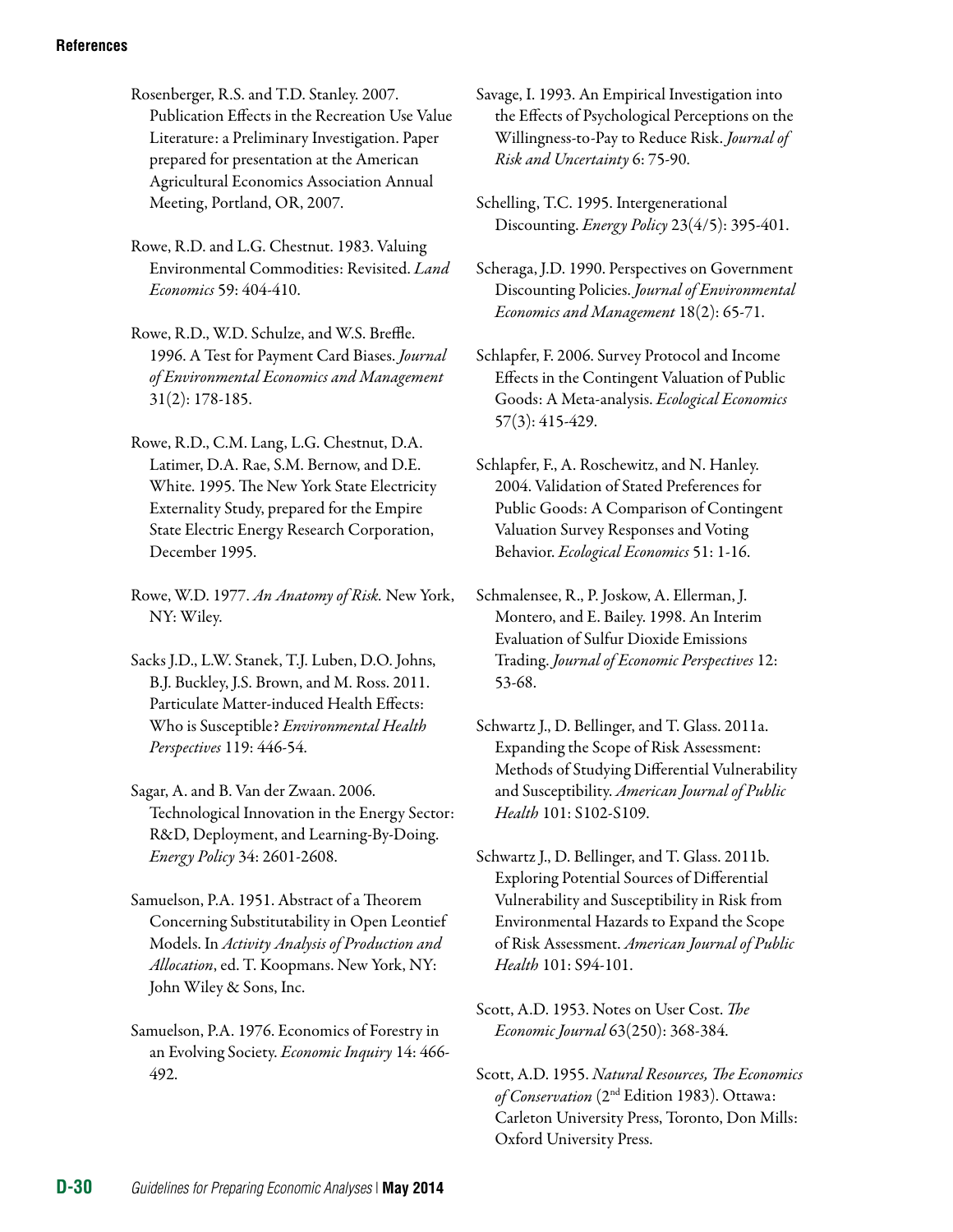Scotton C.R. and L.O. Taylor. 2009. Valuing Risk Reductions: Incorporating Risk Heterogeneity into a Revealed Preference Framework. Working paper. Available at: [http://www.ncsu.](http://www.ncsu.edu/cenrep/research/) [edu/cenrep/research/d](http://www.ncsu.edu/cenrep/research/)ocuments/riskhet\_ REE\_2009.pdf (accessed January 31, 2011).

Segerson, K. 1995. Liability and Penalty Structures in Policy Design. In *The Handbook of Environmental Economics*, ed. D.W. Bromley, 272-294. Cambridge, MA: Blackwell Publishers.

Segerson, K. and T. Miceli. 1998. Voluntary Environmental Agreements: Good or Bad News for Environmental Protection? *Journal of Environmental Economics and Management* 36: 109-130.

Segerson, K. and J. Wu. 2006. Nonpoint Pollution Control: Inducing First-Best Outcomes Through the Use of Threats. *Journal of Environmental Economics and Management* 51: 165-184.

Sen, A.K. 1970. *Collective Choice and Social Welfare*. San Francisco, CA: Holden-Day.

Sen, A.K. 1982. Approaches to the Choice of Discount Rates for Social Benefit-cost Analysis. In *Discounting for time and risk in energy policy*, ed. R.C. Lind. Washington, DC: Resources for the Future.

Serret, Yse and Nick Johnstone, eds. 2006. *The Distributional Effects of Environmental Policy*. OECD: Edward Elgar Publishing.

Sexton, K. 1997. Sociodemographic Aspects of Human Susceptibility to Toxic Chemicals: Do Class and Race Matter for Realistic Risk Assessment? *Environmental Toxicology and Pharmacology*: 261-269.

Shadbegian, R.J., W.B. Gray, and C. Morgan. 2007. Benefits and Costs from Sulfur Dioxide Trading: A Distributional Analysis. In Visgilio, G. and D. Whitelaw, eds. *Acid in the Environment: Lessons Learned and Future Prospects*. Springer Science+Media, Inc.

Shadbegian, R., and A. Wolverton. 2010. Location Decisions of U.S. Polluting Plants: Theory, Empirical Evidence, and Consequences. *International Review of Environmental and Resource Economics* 4: 1-49.

Shavell, S. 1979. Risk Sharing and Incentives in the Principal and Agent Relationship. *Bell Journal of Economics* 10: 55-73.

Shaw, D.W. and P.M. Jakus. 1996. Travel Cost Models of the Demand for Rock Climbing. *Agricultural and Resource Economics Review* 25: 133-142.

Shaw, W.D. and M.T. Ozog. 1999. Modeling Overnight Recreation Trip Choice: Application of a Repeated Nested Multinomial Logit Model. *Environmental and Resource Economics*  13(4): 397-414.

Shepard, D.S. and R.J. Zeckhauser. 1982. Life-Cycle Consumption and Willingness to Pay for Increased Survival. In *The Value of Life and Safety*, ed. M.W. Jones-Lee. Amsterdam, the Netherlands: North-Holland.

Shogren, J.F. and T.D. Crocker. 1991. Risk, Self-Protection, and Ex Ante Economic Value. *Journal of Environmental Economics and Management* 20(1): 1-15.

Shonkwiler, J.S. 1999. Recreation Demand Systems for Multiple Site Count Data Travel Cost Models. In *Valuing the Environment Using Recreation Demand Models*, ed. J.A. Herriges and C.L. Kling, 253-269. Edward Elgar.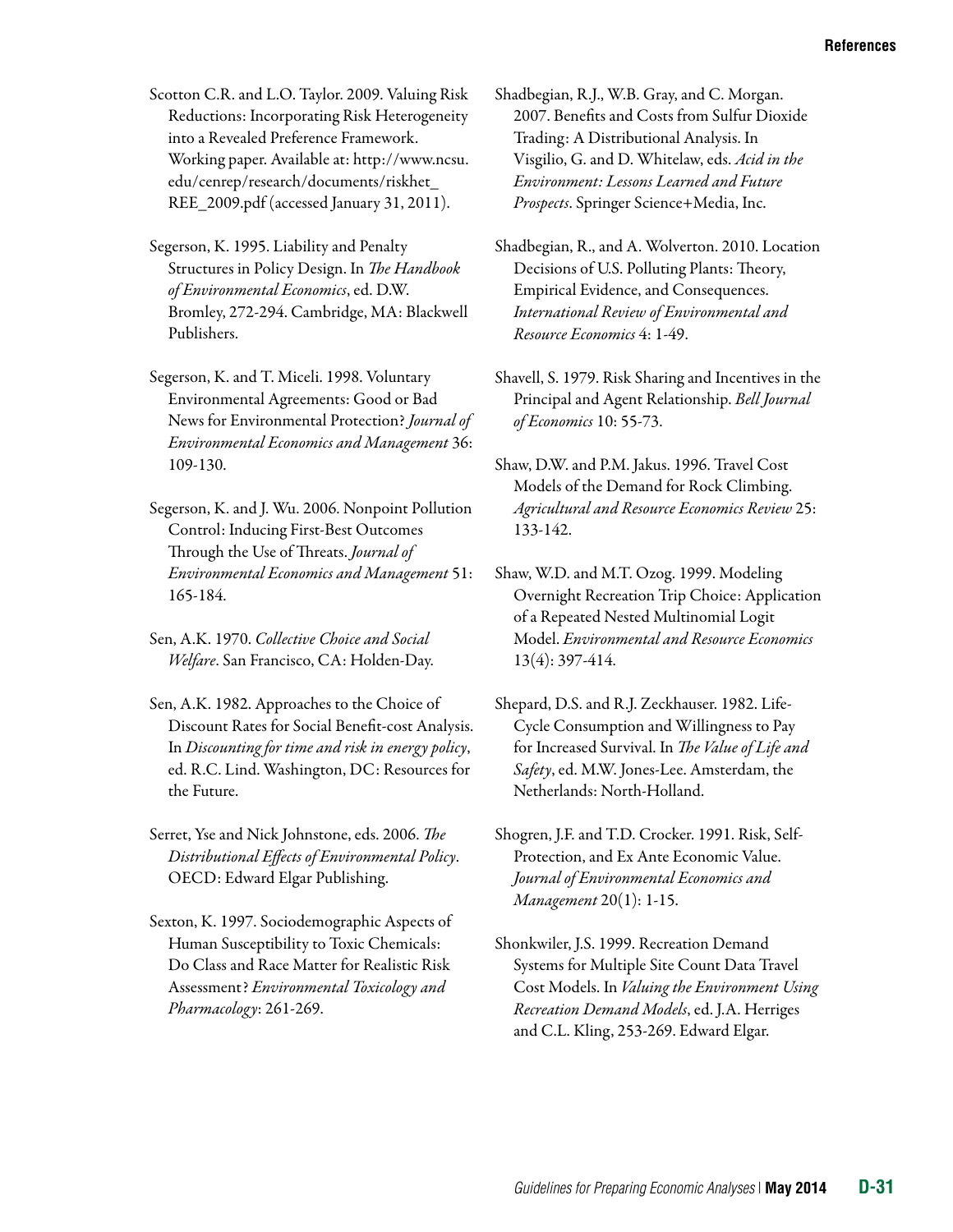Short, K. 2011. The Research Supplemental Poverty Measure: 2010, Current Population Reports. U.S. Census. P60-241. November. Available at: http://www.census.gov/hhes/ povmeas/methodology/supplemental/ research/Short\_ResearchSPM2010.pdf (accessed on November 20, 2012).

Short, K. 2012. The Research Supplemental Poverty Measure: 2011. Current Population Reports. U.S. Census. P60-244. November. Available at: http://www.census.gov/hhes/ povmeas/methodology/supplemental/ research/Short\_ResearchSPM2011.pdf (accessed on November 20, 2012).

Shrestha, R. and J. Loomis. 2003a. Meta-Analytic Benefit Transfer of Outdoor Recreation Economic Values: Testing Out-of-Sample Convergent Validity. *Environmental and Resource Economics* 25(1): 79-100.

Shrestha, R. and J. Loomis. 2003b. Testing a Meta-Analysis Model for Benefit Transfer in International Outdoor Recreation. *Ecological Economics* 39(1): 67-83.

Sieg, H., V.K. Smith, H.S. Banzhaf, and R. Walsh. 2004. Estimating the General Equilibrium Benefits of Large Changes in Spatially Delineated Public Goods. *International Economic Review* 45 (4): 1047-1077.

Sigman, H. 1995. A Comparison of Public Policies for Lead Recycling. *RAND Journal of Economics* 26(3): 452-478.

Simpson, R.D., R.A. Sedjo, and J.W. Reid. 1996. Valuing Biodiversity for Use in Pharmaceutical Research. *Journal of Political Economy* 104: 163 185.

Slovic, P. 1987. Perception of Risk. *Science*, 30(4): 423-439.

Smith, M.D. 2007. Generating Value in Habitatdependent Fisheries: the Importance of Fishery Management Institutions. *Land Economics*  83(1): 59-73.

Smith, M.D. and L.B. Crowder. 2005. Valuing Ecosystem Services with Fishery Rents: A Lumped-Parameter Approach to Hypoxia in the Neuse River. FEEM Working Paper No. 115.05. Available at SSRN: [http://ssrn.com/](http://ssrn.com/abstract=825587) [abstract=825587](http://ssrn.com/abstract=825587) (accessed January 31, 2011).

Smith, R.S. 1974. The feasibility of an 'injury tax' approach to occupational safety. *Law and Contemporary Problems* 38(4): 730-744.

Smith, R.S. 1976. The Occupational Safety and Health Act: Its Goals and Achievements. Washington: American Enterprise Institute.

Smith, V.K. 1983. The Role of Site and Job Characteristics in Hedonic Wage Models. *Journal of Urban Economics* 13: 296-321.

Smith, V.K. and C.C.S. Gilbert. 1984. The Implicit Valuation of Risks to Life: A Comparative Analysis. *Economics Letters* 16: 393-399.

Smith, V.K. and J. Huang. 1995. Can Markets Value Air Quality? A Meta-Analysis of Hedonic Property Value Models. *Journal of Political Economy* 103(11): 209-227.

Smith, V.K. and L.L. Osborne. 1996. Do Contingent Valuation Estimates Pass a "Scope" Test? A Meta-analysis. *Journal of Environmental Economics and Management* 31(3): 287-301.

Smith, V.K. and R.B. Palmquist. 1988. *The Value of Recreational Fishing on the Albemarle and Pamlico Estuaries.* Prepared for the U.S. Environmental Protection Agency. October.

Smith, V.K. and S. Pattanayak. 2002. Is Meta-Analysis a Noah's Ark for Non-Market Valuation? *Environmental and Resource Economics* 22(1-2): 271-296.

Smith, V.K., W. Desvousges, and M. McGivney. 1983. The Opportunity Cost of Travel Time in Recreation Demand Models. *Land Economics*  59: 259-278.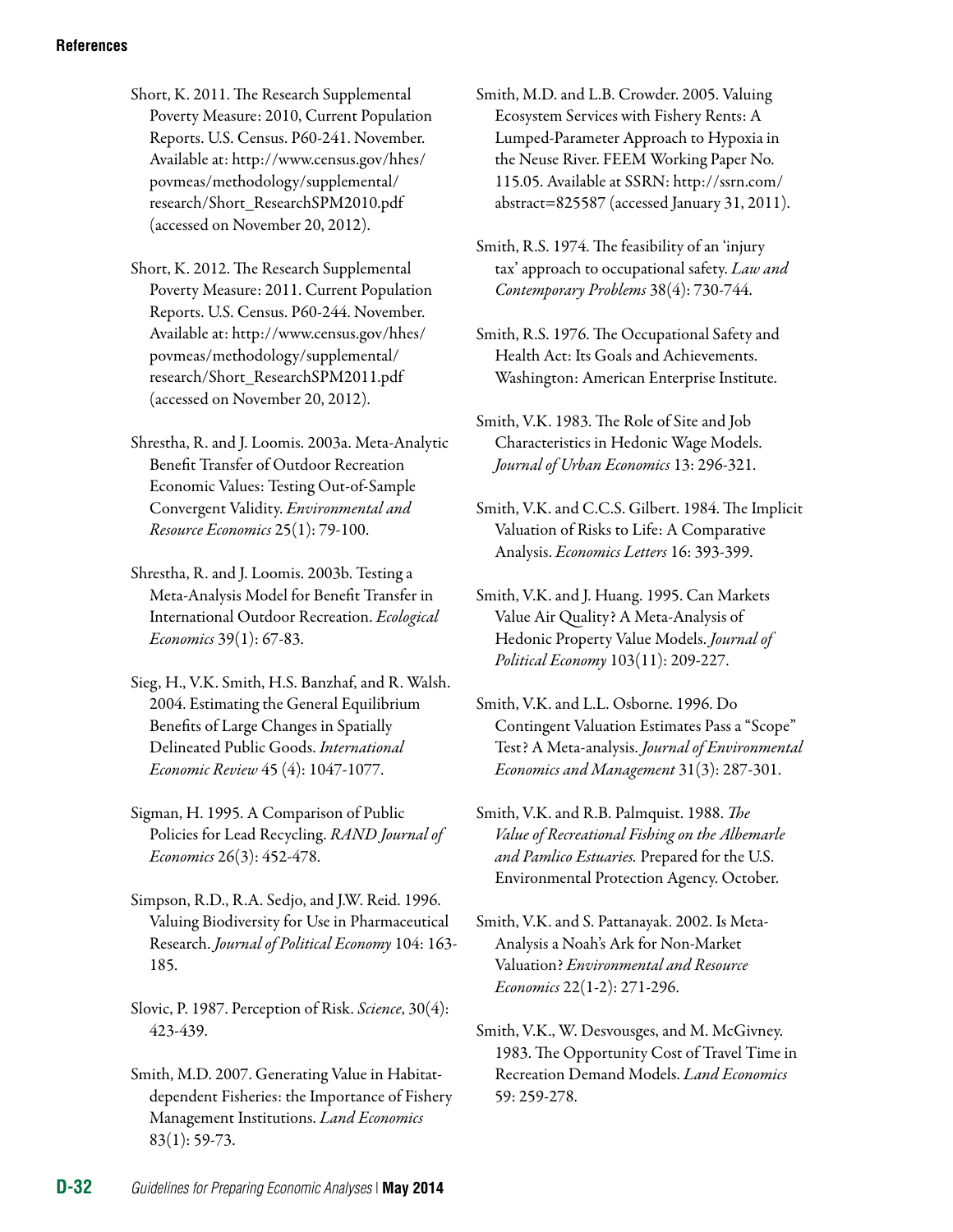- Smith, V.K., H. Sieg, H.S. Banzhaf, and R. Walsh. 2004. General Equilibrium Benefits for Environmental Improvements: Projected Ozone Reductions under EPA's Prospective Analysis for the Los Angeles Air Basin. *Journal of Environmental Economics and Management*  47(3): 559-584.
- Smith, V.K., S.K. Pattanayak, and G.L. van Houtven. 2006. Structural Benefits Transfer: An Example Using VSL Estimates. *Ecological Economics* 60: 361-371.
- Smith, V.K., M.F. Evans, H. Kim, and D.H. Taylor. 2004. Do the Near Elderly Value Mortality Risks Differently? *Review of Economics and Statistics* 86(1): 423-429.
- Solow, R. 1992. An Almost Practical Step toward Sustainability. Paper presented at the Fortieth Anniversary of Resources for the Future, 8 October, in Washington, DC.
- Spackman, M. 2004. Time Discounting and the Cost of Capital in Government. *Fiscal Studies*  25(4): 467-518.
- Spence, A. and M. Weitzman. 1978. Regulatory Strategies for Pollution Control. In *Approaches to Controlling Air Pollution*, ed. A. Frielander. Cambridge, MA: MIT Press.
- Standard & Poor's Corporation. Industry Surveys, (loose-leaf, updated weekly).
- Stanley, T.D. 2001. Wheat from Chaff: Meta-Analysis as Quantitative Literature Review. *The Journal of Economic Perspectives* 15(3): 131-150.
- Stanley, T.D. 2005. Beyond Publication Bias. *Journal of Economic Surveys* 19: 309-345.
- Stanley, T.D. 2008. Meta-Regression Methods for Detecting and Estimating Empirical Effect in the Presence of Publication Selection. *Oxford Bulletin of Economics and Statistics* 70: 103-27.
- Stavins, R., ed. 1988. *Project 88 Harnessing Market Forces to Protect Our Environment: Initiatives for the New President*. A Public Policy Study, Sponsored by Senator Timothy E. Wirth, Colorado, and Senator John Heinz, Pennsylvania. Washington, DC.
- Stavins, R. 1998a. Economic Incentives for Environmental Regulation. In *The New Palgrave Dictionary of Economics and the Law*, ed. P. Newman. London, Great Britain: The Macmillan Press.
- Stavins, R. 1998b. What Can We Learn from the Grand Policy Experiment? Lessons from SO2 Allowance Trading. *Journal of Economic Perspectives* 12(3): 69-88.
- Stavins, R., ed. 1991. *Project 88 -- Round II, Incentives for Action: Designing Market-Based Environmental Strategies*. A Public Policy Study, Sponsored by Senator Timothy E. Wirth, Colorado, and Senator John Heinz, Pennsylvania. Washington, DC.
- Stavins, R., ed. 2000a. *Economics of the Environment,* 4th Ed. New York: W.W. Norton.
- Stavins, R. 2000b. Market Based Environmental Policies. In *Public Policies for Environmental Protection*, ed. P.R. Portney and R. N. Stavins. Resources for the Future, Washington, DC.
- Stavins, R. 2003. Experience with Market-Based Environmental Policy Instruments. In *Handbook of Environmental Economics*, Volume I, ed. K.G. Mäler and J. Vincent, Chapter 9: 355-435. Amsterdam: Elsevier Science.
- Stratus Consulting. (2000). Handbook on Using Stated Preference Studies for EPA Economic Analyses. Draft Report prepared for EPA under contract # 68-W6-0055.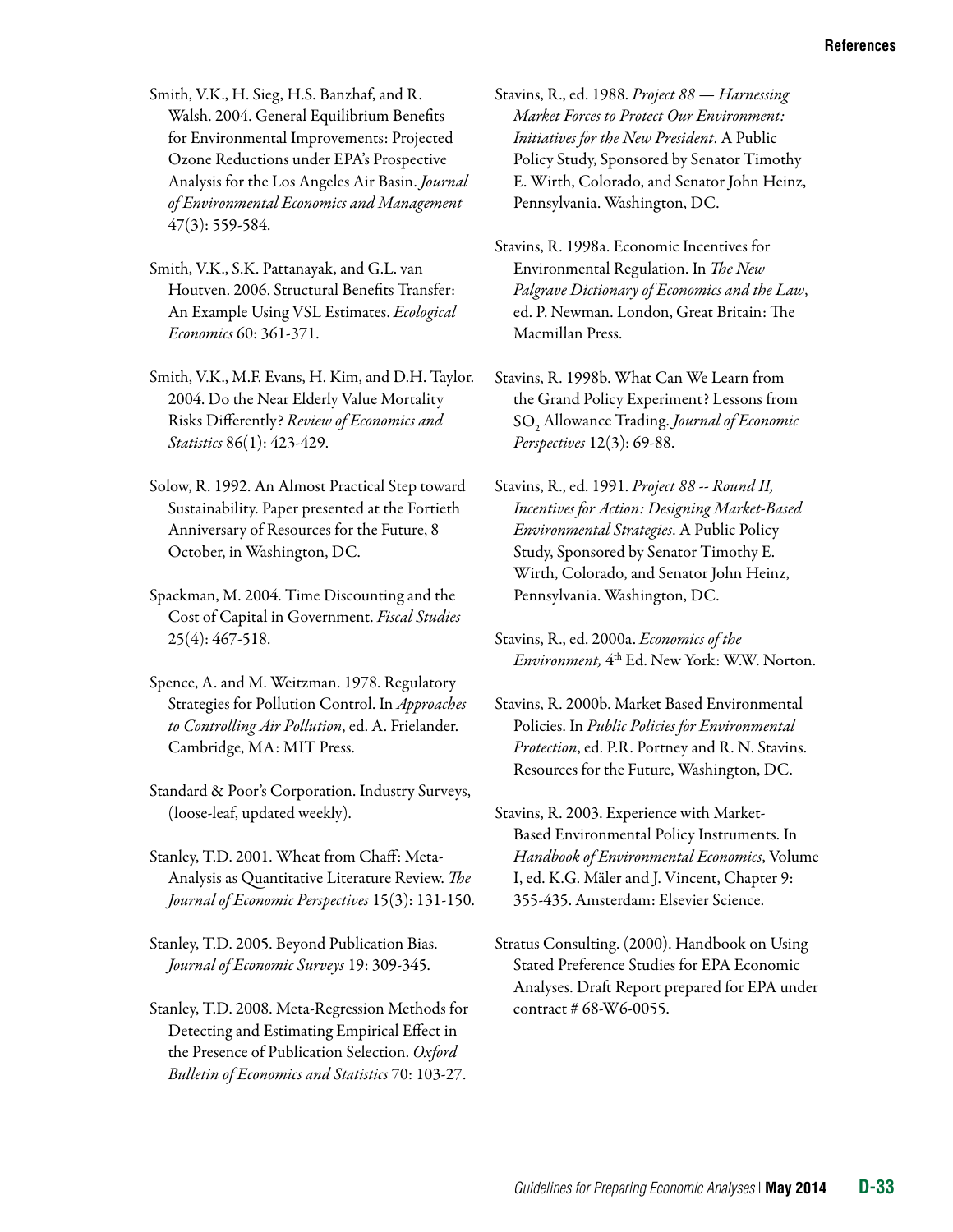- Stern, N. 2006. *The Economics of Climate Change: The Stern Review.* Available at: [http://www.](http://www.hm-treasury.gov.uk/independent_reviews/stern_review_economics_climate_change/stern_review_report.cfm) [hmtreasury.gov.uk/independent\\_reviews/](http://www.hm-treasury.gov.uk/independent_reviews/stern_review_economics_climate_change/stern_review_report.cfm)  stern review economics climate change/ [stern\\_review\\_report.cfm](http://www.hm-treasury.gov.uk/independent_reviews/stern_review_economics_climate_change/stern_review_report.cfm) (accessed August 13, 2008).
- Sterner, T. 2003. *Policy Instruments for Environmental and Natural Resource Management*. Washington, DC: Resources for the Future.
- Sumaila, U.R. and C. Walters. 2005. Intergenerational Discounting: A New Intuitive Approach. *Ecological Economics* 52: 135-142.
- Sunstein, C.R. 1997. Bad Deaths. *Journal of Risk and Uncertainty* 14(3): 259-282.
- Swift, B. 2000. How Environmental Laws Can Discourage Pollution Prevention: Case Studies of Barriers to Innovation. PPI Policy Report. Washington, DC: Progressive Policy Institute.
- Taylor, C.R. 1993. Policy Evaluation Exercises with AGSIM. In *Agricultural Sector Models for the United States: Descriptions and Selected Policy Applications*, ed. C.R. Taylor, K.H. Reichelderfer, and S.R. Johnson. Ames, Iowa: Iowa State University Press.
- Teisl, M., K.J. Boyle, D.W. McCollum, and S.D. Reiling. 1995. Test-Test Reliability of Contingent Valuation with Independent Sample Pretest and Posttest Control Groups. *American Journal of Agricultural Economics* 77: 613-619.
- Thaler, R.H. 1990. Saving, Fungibility, and Mental Accounts. *Journal of Economic Perspectives* 4(1): 193-205.
- Thorsnes, P.G. 2002. The Value of a Suburban Forest Reserve: Estimates from Sale of Vacant Residential Building Lots. *Land Economics*  78(3): 426-441.
- Tietenberg, T. 1998. Disclosure Strategies for Pollution Control*. Environmental and Resource Economics* 11(3-4): 587-602.
- Tietenberg, T., ed. 1999. *Emissions Trading Programs, Vols. I & II*. Ashgate, UK: Aldergate.
- Tietenberg, T. 2002. *Environmental and Natural Resource Economics*. 6th Ed. New York, NY: Harper Collins Publishers.
- Tietenberg, T. 2004. *Environmental Economics and Policy*. Addison-Wesley, 4<sup>th</sup> Edition.
- Tietenberg, T. and D. Wheeler. 2001. Empowering the Community: Information Strategies for Pollution Control. In *Frontiers of Environmental Economics*, ed. H. Folmer, H. Gabel, S. Gerking, and A. Rose, 85-120. Cheltenham, UK: Edward Elgar.
- Tilman, D., S. Polasky, and C. Lehman. 2005. Diversity, productivity and temporal stability in the economies of humans and nature. *Journal of Environmental Economics and Management* 49: 405-426.
- Timmins, C. and J. Murdock. 2007. [A Revealed](http://dx.doi.org/10.1016/j.jeem.2006.08.002)  [Preference Approach to the Measurement of](http://dx.doi.org/10.1016/j.jeem.2006.08.002)  [Congestion in Travel Cost Models](http://dx.doi.org/10.1016/j.jeem.2006.08.002). *Journal of Environmental Economics and Management* 53 (2): 230-249.
- Tol, R.S.J. and G.W. Yohe. 2006. A Review of the Stern Review. Working paper. Available at: [http://www.fnu.zmaw.de/fileadmin/fnu-files/](http://www.fnu.zmaw.de/fileadmin/fnu-files/publication/tol/RM551.pdf) [publication/tol/RM551.pdf](http://www.fnu.zmaw.de/fileadmin/fnu-files/publication/tol/RM551.pdf) (accessed August 13, 2008).
- Tolley, G.S., D. Kenkel, and R. Fabian, eds. 1994. *Valuing Health for Policy: An Economic Approach*. Chicago, IL: University of Chicago Press.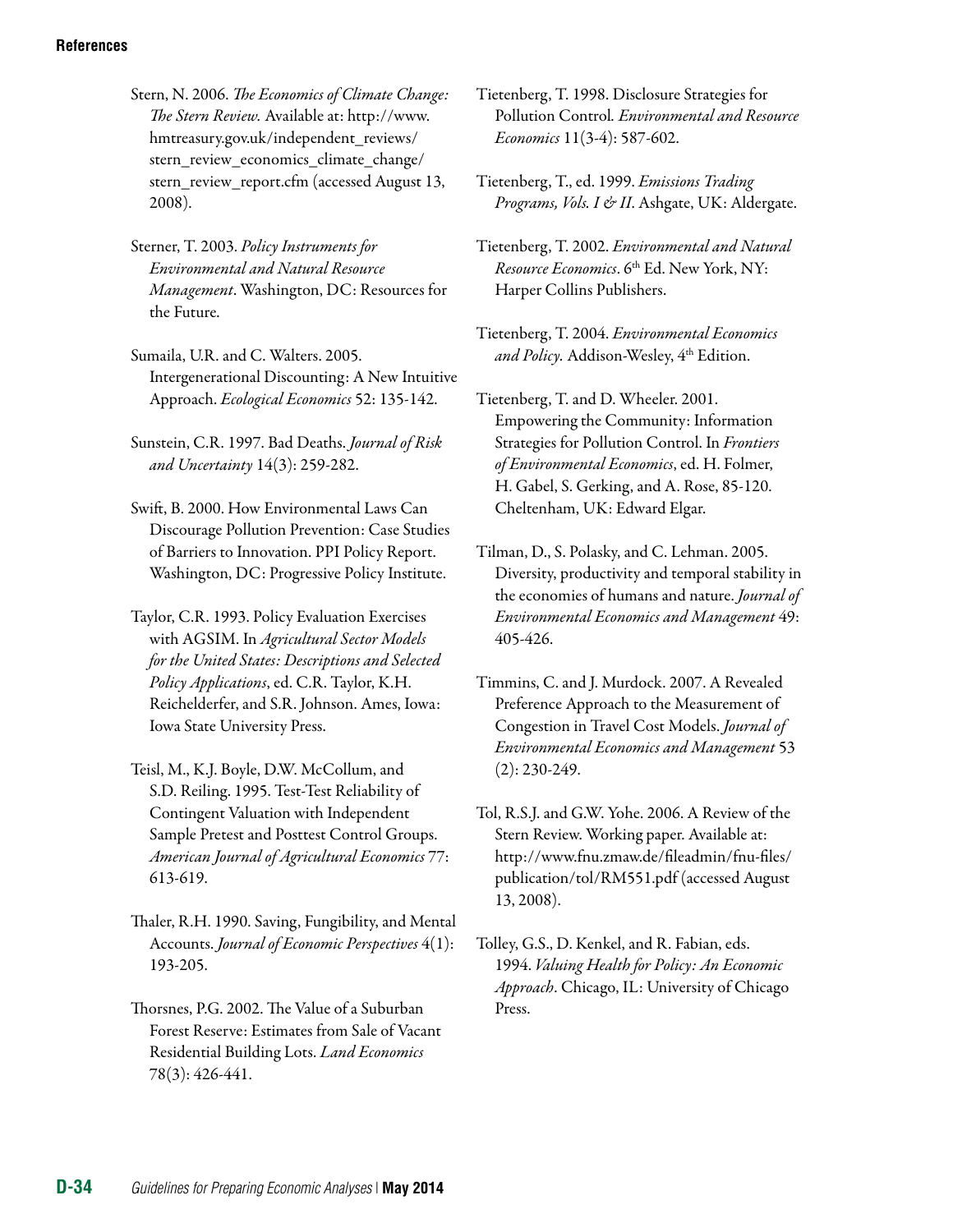Toth, F.L. 1994. Discounting in Integrated Assessments of Climate Change. In *Integrative assessment of mitigation, impacts, and adaptation to climate*, ed. N. Nakicenovic, W.D. Nordhaus, R. Richels, and F.L. Toth. Laxenburg, Austria: International Institute of Applied Systems Analysis (IIASA).

- Train, K.E. 1998. Recreation Demand Models with Taste Differences Over People. *Land Economics* 74: 230-239.
- Train, K.E. 2003. *Discrete Choice Methods with Simulation.* Cambridge University Press.
- Tyrväinen, L. and A. Miettinen. 2000. Property Prices and Urban Forest Amenities. *Journal of Environmental Economics and Management*  39(2): 205-223.
- U.S. Bureau of the Census (various years). Pollution Abatement Costs and Expenditures. Washington, DC: U.S. Government Printing Office.
- U.S. Congressional Budget Office (U.S. CBO). 1988. Assessing the Costs of Environmental Legislation. Staff Working Paper, May.
- U.S. CBO. 1998. The Economic Effects of Federal Spending on Infrastructure and Other Investments. Available at: http://www.cbo.gov/ ftpdocs/6xx/doc601/fedspend.pdf (accessed April 6, 2010).
- U.S. CBO. 2005. Uncertainty in Analyzing Climate Change: Policy Implications. Available at: [http://www.cbo.gov/ftpdocs/60xx/](http://www.cbo.gov/ftpdocs/60xx/doc6061/01-24-ClimateChange.pdf)  [doc6061/01-24-ClimateChange.pdf](http://www.cbo.gov/ftpdocs/60xx/doc6061/01-24-ClimateChange.pdf) (accessed March 26, 2010).
- U.S. Council on Environmental Quality (CEQ), Environmental Justice: Guidance Under the National Environmental Policy Act (NEPA), December 1997. Available at: http://ceq.hss. doe.gov/nepa/regs/ej/justice.pdf (accessed March 21, 2011).
- U.S. Department of Commerce (U.S. DOC). Economic Census. Published every five years. U.S. Census Bureau Washington, DC: U.S. Government Printing Office.
- U.S. DOC. Pollution Abatement Costs and Expenditures. U.S. Census Bureau. Published periodically. Washington, DC.
- U.S. DOC. Survey of Current Business. Monthly reports. Bureau of Economic Analysis. Washington, DC: U.S. Government Printing Office.
- U.S. DOC. U.S. Industry and Trade Outlook: Annual report. International Trade Administration. Washington, DC: U.S. Government Printing Office.
- U.S. Environmental Protection Agency (U.S. EPA). 1983. *Guidelines for Performing Regulatory Impact Analyses*. EPA-230-84-003. Reprinted with appendices in March 1991.
- U.S. EPA. 1985. Costs and Benefits of Reducing Lead in Gasoline: Final Regulatory Impact Analysis. EPA-230-05-85-006. Available at: [http://yosemite.epa.gov/ee/epa/eermfile.nsf/](http://yosemite.epa.gov/ee/epa/eermfile.nsf/vwAN/EE-0034-1.pdf/$file/EE-0034-1.pdf)  [vwAN/EE-0034-1.pdf/\\$file/EE-0034-1.pdf](http://yosemite.epa.gov/ee/epa/eermfile.nsf/vwAN/EE-0034-1.pdf/$file/EE-0034-1.pdf)  (accessed August 7, 2008)
- U.S. EPA. 1989. Regulatory Impact Analysis of Controls on Asbestos and Asbestos Products: Final Report. Prepared by the Office of Pesticides and Toxic Substances.
- U.S. EPA. 1991. Permitting and Compliance Policy: Barriers to U.S. Environmental Technology Innovation. EPA-101-N-91-001.
- U.S. EPA. 1995a. Interim Economic Guidance for Water Quality Standards: Workbook, Office of Water. EPA-823-B-95-002, March 1995.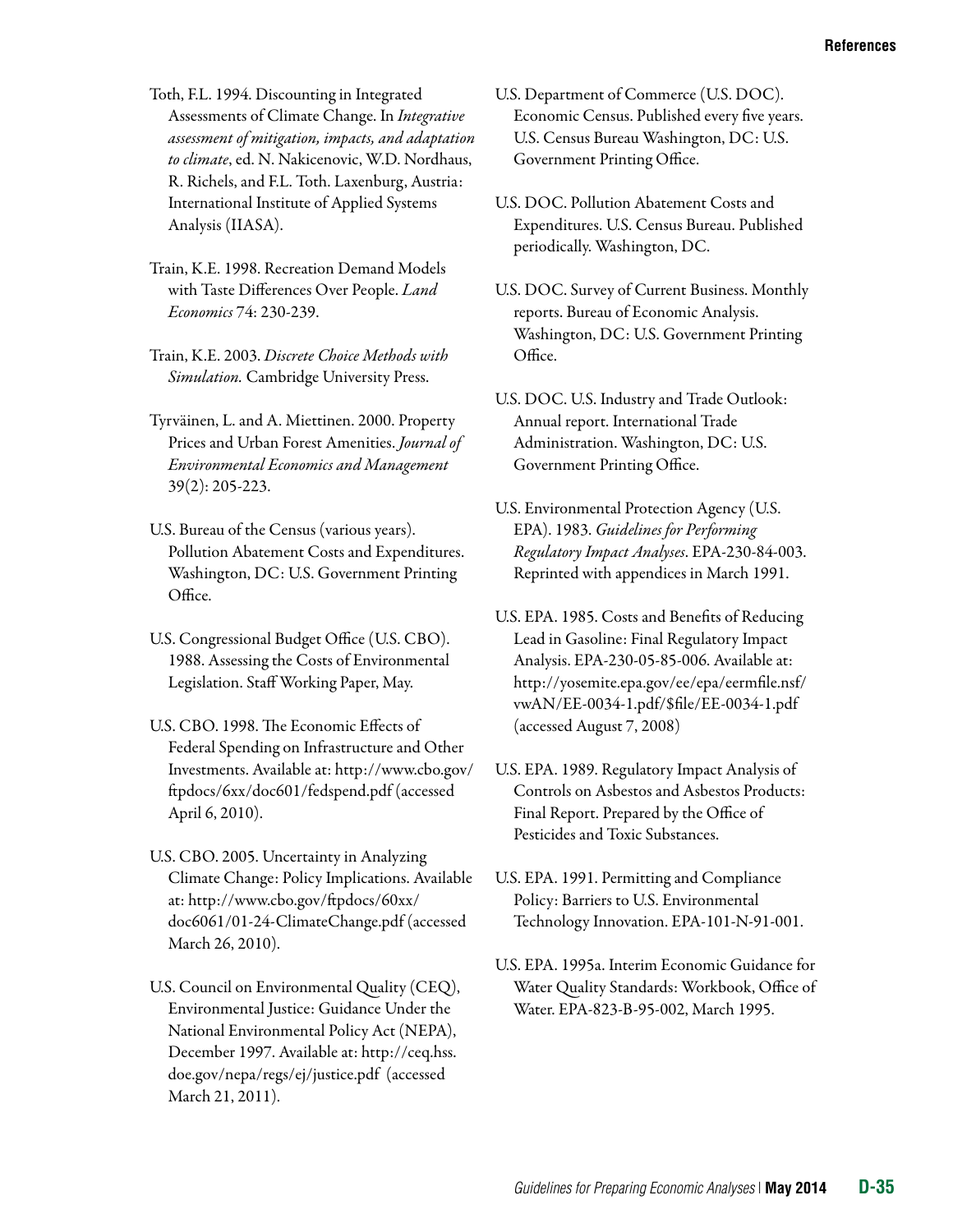- U.S. EPA. 1995b. Interim Guidance on the Unfunded Mandates Reform Act of 1995, memorandum from the Office of General Counsel, March 23, 1995. Available at: http:// intranet.epa.gov/adplibrary/documents/ umraguidance-03-25-95.pdf (accessed February 28, 2011, internal EPA document).
- U.S. EPA. 1995c. Regulatory Impact Analysis of Proposed Effluent Limitations Guidelines and Standards for the Metal Products and Machinery Industry. Office of Water. EPA/821/R-95-023.
- U.S. EPA. 1997a. The Benefits and Costs of the Clean Air Act: 1970-1990, Prepared by the Office of Air and Radiation and the Office of Policy, Planning and Evaluation. EPA/410/R-97/002.
- U.S. EPA. 1997b. Combined Sewer Overflows Guidance for Financial Capability Assessment and Schedule Development, Final. Office of Water, Office of Wastewater Management, EPA 932-B-97-004.
- U.S. EPA. 1997c. Economic Analysis for the National Emission Standards for Hazardous Air Pollutants for Source Category: Pulp and Paper Production; Effluent Limitations Guidelines, Pretreatment Standards, and New Source Performance Standards: Pulp, Paper and Paperboard Category-Phase I. EPA Contract No. 68-C3-0302. Available at: [http://www.epa.](http://www.epa.gov/waterscience/guide/pulppaper/jd/pulp.pdf)  [gov/waterscience/guide/pulppaper/jd/pulp.pdf](http://www.epa.gov/waterscience/guide/pulppaper/jd/pulp.pdf)  (accessed September 13, 1997).
- U.S. EPA. 1997d. Guiding Principles for Monte Carlo Analysis. Risk Assessment Forum, EPA/630/R-97/001. March. Available at: [http://cfpub.epa.gov/ncea/raf/recordisplay.](http://cfpub.epa.gov/ncea/raf/recordisplay.cfm?deid=29596) [cfm?deid=29596](http://cfpub.epa.gov/ncea/raf/recordisplay.cfm?deid=29596) (accessed January 31, 2011).
- U.S. EPA. 1997e. Policy for use of probabilistic analysis in risk assessment. Memorandum of Fred Hansen, Deputy Administrator, May 15, 1997. Available at: http://www.epa.gov/spc/ pdfs/probpol.pdf (accessed February 28, 2011).
- U.S. EPA. 1997f. Regulatory Impact Analyses for the Particulate Matter and Ozone National Ambient Air Quality Standards and Proposed Regional Haze Rule, prepared by Innovative Strategies and Economics Group, OAQPS, Research Triangle Park, NC, July 16.
- U.S. EPA. 1998a. Final Guidance for Incorporating Environmental Justice Concerns in EPA's NEPA Compliance Analyses. Office of Federal Activities, April. Available at: [http://](http://www.epa.gov/Compliance/resources/policies/ej/ej_guidance_nepa_epa0498.pdf) [www.epa.gov/Compliance/resources/policies/](http://www.epa.gov/Compliance/resources/policies/ej/ej_guidance_nepa_epa0498.pdf)  [ej/ej\\_guidance\\_nepa\\_epa0498.pdf](http://www.epa.gov/Compliance/resources/policies/ej/ej_guidance_nepa_epa0498.pdf) (accessed August 7, 2008).
- U.S. Environmental Protection Agency (U.S. EPA). 1998b. Final Guidance for Incorporating Environmental Justice Concerns in EPA's NEPA Compliance Analyses. April 1998. Available at: http://www.epa.gov/compliance/ environmentaljustice/resources/policy/ ej\_guidance\_nepa\_epa0498.pdf (accessed November 30, 2011).
- U.S. EPA. 1998c. EPA Rule Writer's Guide to Executive Order 13045: Guidance for Considering Risks to Children During the Establishment of Public Health-Related and Risk-Related Standards. Available at: [http://](http://yosemite.epa.gov/ochp/ochpweb.nsf/content/rrguide.htm/$File/rrguide.pdf)  [yosemite.epa.gov/ochp/ochpweb.nsf/content/](http://yosemite.epa.gov/ochp/ochpweb.nsf/content/rrguide.htm/$File/rrguide.pdf)  [rrguide.htm/\\$File/rrguide.pdf](http://yosemite.epa.gov/ochp/ochpweb.nsf/content/rrguide.htm/$File/rrguide.pdf) (accessed April 14, 2004).
- U.S. EPA. 1998d. Guidance for Conducting Fish and Wildlife Consumption Surveys. Office of Water. EPA-823-B-98-007. November 1998. Available at: http://www.epa.gov/waterscience/ fish/files/fishguid.pdf (accessed October 18, 2010).
- U.S. EPA. 1999. The Benefits and Costs of the Clean Air Act: 1990-2010. EPA 410-R-99-001.
- U.S. EPA. 2000a. EPA Order 5360.1 A2. Policy and Program Requirements for the Mandatory Agency-Wide Quality System. May 5, 2000.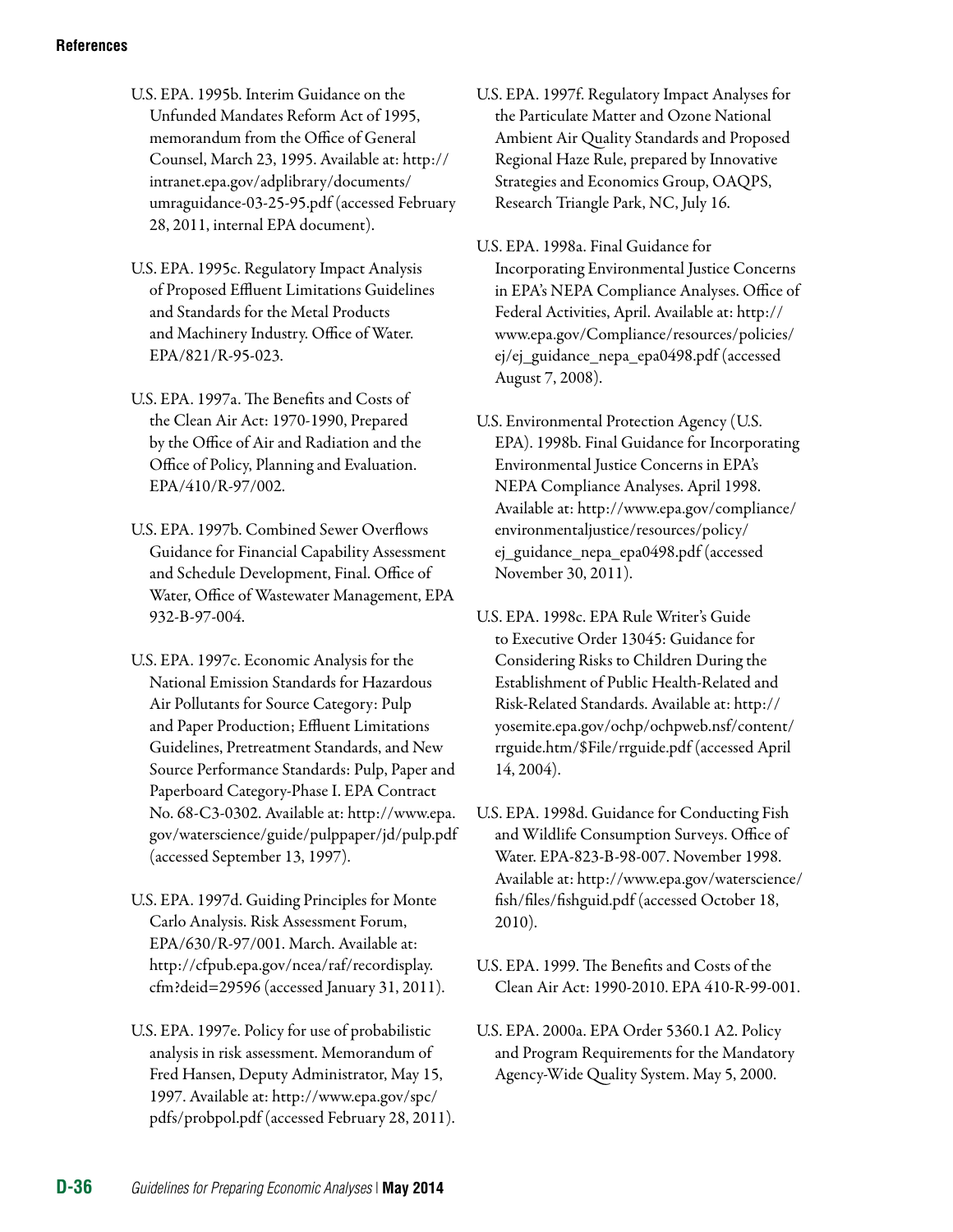- U.S. EPA. 2000b. *Guidelines for Preparing Economic Analyses*. EPA-240-R-00-003. September.
- U.S. EPA. 2000c. Handbook for Non-Cancer Health Effects Valuation. Non-Cancer Health Effects Valuation Subcommittee of the EPA Social Science Discussion Group. Available at: [http://www.epa.gov/OSA/spc/pdfs/](http://www.epa.gov/OSA/spc/pdfs/chapters.pdf)  [chapters.pdf](http://www.epa.gov/OSA/spc/pdfs/chapters.pdf) (accessed January 31, 2011).
- U.S. EPA. 2000d. SAB Report on EPA's White Paper Valuing the Benefits of Fatal Cancer Risk Reduction. EPA-SAB-EEAC-00-013.
- U.S. EPA. 2001a. The United States Experience with Economic Incentives for Protecting the Environment. EPA-240-R-01-001, Office of the Administrator.
- U.S. EPA. 2001b. Arsenic Rule Benefits Analysis: A Review by the Arsenic Rule Benefits Review Panel (ARBRP) of the U.S. EPA SAB. EPA-SAB-EC-01-008.
- U.S. EPA. 2002a. *Achievement Through Partnership: A Progress Report Through 2000*. Washington, DC: EPA, EPA-240R-02-001.
- U.S. EPA. 2002b. *Air Pollution Control Cost Manual*, 6th Ed. OAQPS. EPA/452/B-02-001.
- U.S. EPA. 2002c. Environmental and Economic Benefit Analysis of Final Revisions to the National Pollutant Discharge Elimination System Regulation and the Effluent Guidelines for Concentrated Animal Feeding Operations. EPA-821-R-03-003.
- U.S. EPA. 2002d. Final Regulatory Support Document: Control of Emissions from Unregulated Nonroad Engines. EPA-420-R-02-022. Available at: [http://www.epa.](http://www.epa.gov/nonroad/2002/r02022.pdf) [gov/nonroad/2002/r02022.pdf](http://www.epa.gov/nonroad/2002/r02022.pdf) (accessed April 9, 2010).
- U.S. EPA. 2002e. A Framework for the Economic Assessment of Ecological Benefits. Available at: <http://www.epa.gov/OSA/spc/pdfs/feaeb3.pdf> (accessed January 31, 2011).
- U.S. EPA. 2002f. Guidance for Quality Assurance Project Plans EPA QA/G-5. Office of Environmental Information, EPA/240/R-02/009. December.
- U.S. EPA. 2003a. Children's Health Valuation Handbook. Available at: http://yosemite.epa. gov/ee/epa/eed.nsf/cbd494e04061784d85256 a2b006c1945/6ed3736d44c87a4a85256dc10 04da4ac/\$FILE/handbook1030.pdf (accessed December 1, 2011).
- U.S. EPA. 2003b. America's Children and the Environment Measures of Contaminants, Body Burdens and Illnesses, 2nd Ed. EPA/240-R-03-001. February.
- U.S. EPA. 2003c. Children's Health Valuation Handbook. Office of Children's Health Protection and Office of Policy, Economics, and Innovation, EPA 100 R01-002. Available at: [http://yosemite.](http://yosemite.epa.gov/ee/epa/eed.nsf/webpages/HandbookChildrensHealthValuation.html) [epa.gov/ee/epa/eed.nsf/webpages/](http://yosemite.epa.gov/ee/epa/eed.nsf/webpages/HandbookChildrensHealthValuation.html)  [HandbookChildrensHealthValuation.html](http://yosemite.epa.gov/ee/epa/eed.nsf/webpages/HandbookChildrensHealthValuation.html)  (accessed January 31, 2011).
- U.S. EPA. 2003d. Tools of the Trade: A Guide to Designing and Operating a Cap and Trade Program for Pollution Control. Office of Air and Radiation. EPA430-B-03-002. Available at: [http://www.epa.gov/AIRMARKET/resource/](http://www.epa.gov/AIRMARKET/resource/docs/tools.pdf) [docs/tools.pdf](http://www.epa.gov/AIRMARKET/resource/docs/tools.pdf) (accessed January 31, 2011).
- U.S. EPA. 2003e. Water Quality Trading. January 13. Available at: [http://www.epa.gov/owow/](http://www.epa.gov/owow/watershed/trading/finalpolicy2003.pdf) [watershed/trading/finalpolicy2003.pdf](http://www.epa.gov/owow/watershed/trading/finalpolicy2003.pdf) (accessed August 7, 2008).
- U.S. EPA. 2004a. International Experiences with Economic Incentives for Protecting the Environment. EPA-236-R-04-001, Office of the Administrator.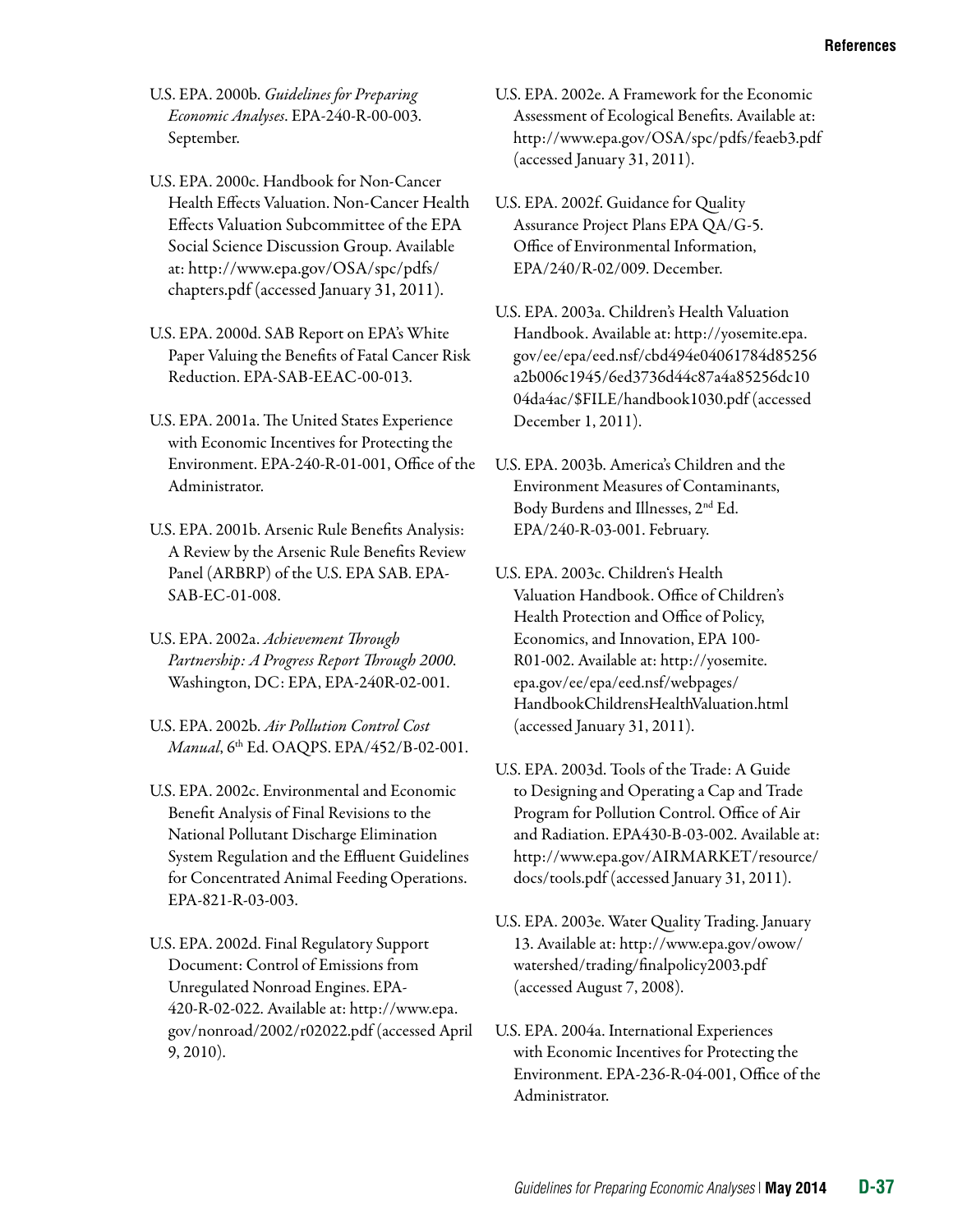U.S. EPA. 2004b. Water Quality Trading Assessment Handbook: Can Water Quality Trading Advance Your Watershed's Goals? Office of Water. EPA 841-B-04-001.

U.S. EPA. 2004c. Review Of The Revised Analytical Plan For EPA's Second Prospective Analysis-Benefits And Costs Of The Clean Air Act 1990-2020: An Advisory by a Special Panel of the Advisory Council on Clean Air Compliance Analysis. EPA-SAB-COUNCIL-ADV-04-004.

U.S. EPA. 2005a. Guidelines for Carcinogen Risk Assessment. Available at: http://www.epa.gov/ cancerguidelines/ (accessed December 1, 2011).

U.S. EPA. 2005b. Aging and Toxic Response: Issues Relevant to Risk Assessment. Available at: http://nepis.epa.gov/Adobe/PDF/ P100CJ6L.PDF (accessed December 1, 2011).

U.S. EPA. 2005c. Guidance on Selecting Age Groups for Monitoring and Assessing Childhood Exposures to Environmental Contaminants. Available at: http://www.epa. gov/raf/publications/guidance-on-selectingage-groups.htm (accessed December 1, 2011).

- U.S. EPA. 2005d. Economic Analysis for the Final Stage 2 Disinfectants and Disinfection Byproducts Rule. December 2005. EPA 815 R-05-010. Available at: http://www.epa.gov/ safewater/disinfection/stage2/pdfs/anaylsis\_ stage2\_ecconomic\_main.pdf (accessed March 21, 2011).
- U.S. EPA. 2005e. Guidelines for Carcinogen Risk Assessment. Available at: http://www.epa.gov/ cancerguidelines/ (accessed December 1, 2011).
- U.S. EPA. 2005f. OGC Desktop Reference Guide: Partial Summary of Cross-Cutting Statutory and Executive Order Reviews that May Apply to Agency Rulemakings. Office of General Council. June 2005. Available at: http://intranet.epa.gov/ogc/memoranda/ desktoprefguide.pdf (accessed August 7, 2008, internal EPA document).
- U.S. EPA. 2006a. A Framework for Assessing Health Risks of Environmental Exposures to Children (Final). Washington, DC: EPA/600/ R-05/093F. Available at: http://cfpub.epa. gov/ncea/cfm/recordisplay.cfm?deid=158363 (accessed December 1, 2011).
- U.S. EPA. 2006b. Guide to Considering Children's Health When Developing EPA Actions: Implementing Executive Order 13045 and EPA's Policy on Evaluating Health Risks to Children. Available at: http://yosemite.epa. gov/ochp/ochpweb.nsf/85256D1F007027A D852572190058AAC8/\$File/EPA\_ADP\_ Guide\_508.pdf (accessed December 1, 2011).
- U.S. EPA. 2006c. Ecological Benefits Assessment Strategic Plan. EPA-240-R-06-001. Office of the Administrator, Washington, DC. Available at: <http://www.epa.gov/economics/> (accessed January 31, 2011).
- U.S. EPA. 2006d. National Ambient Air Quality Standards for Particle Pollution. EPA–HQ– OAR–2001–0017. Available at: [http://](http://www.epa.gov/ttn/naaqs/standards/pm/data/fr20061017.pdf) [www.epa.gov/ttn/naaqs/standards/pm/data/](http://www.epa.gov/ttn/naaqs/standards/pm/data/fr20061017.pdf)  [fr20061017.pdf](http://www.epa.gov/ttn/naaqs/standards/pm/data/fr20061017.pdf) (accessed January 31, 2011).
- U.S. EPA. 2006e. Revised Final Guidance for EPA Rulewriters: Regulatory Flexibility Act as amended by the Small Business Regulatory Enforcement Fairness Act. Available at: http://www.epa.gov/sbrefa/documents/ rfaguidance11-00-06.pdf (accessed February 28, 2011).
- U.S. EPA. 2006f. Small Engine Buyback. Office of Air and Radiation. December 11, 2006. Available at: [http://www.epa.gov/air/recipes/](http://www.epa.gov/air/recipes/smallen.html) [smallen.html](http://www.epa.gov/air/recipes/smallen.html) (accessed August 7, 2008).
- U.S. EPA. 2006g. Willingness to Pay for Environmental Health Risk Reductions when there are Varying Degrees of Life Expectancy: A White Paper. Available at: [http://yosemite.](http://yosemite.epa.gov/ee/epa/eerm.nsf/vwRepNumLookup/EE-0495?OpenDocument) [epa.gov/ee/epa/eerm.nsf/vwRepNumLookup/](http://yosemite.epa.gov/ee/epa/eerm.nsf/vwRepNumLookup/EE-0495?OpenDocument) [EE-0495?OpenDocument](http://yosemite.epa.gov/ee/epa/eerm.nsf/vwRepNumLookup/EE-0495?OpenDocument) (accessed January 31, 2011).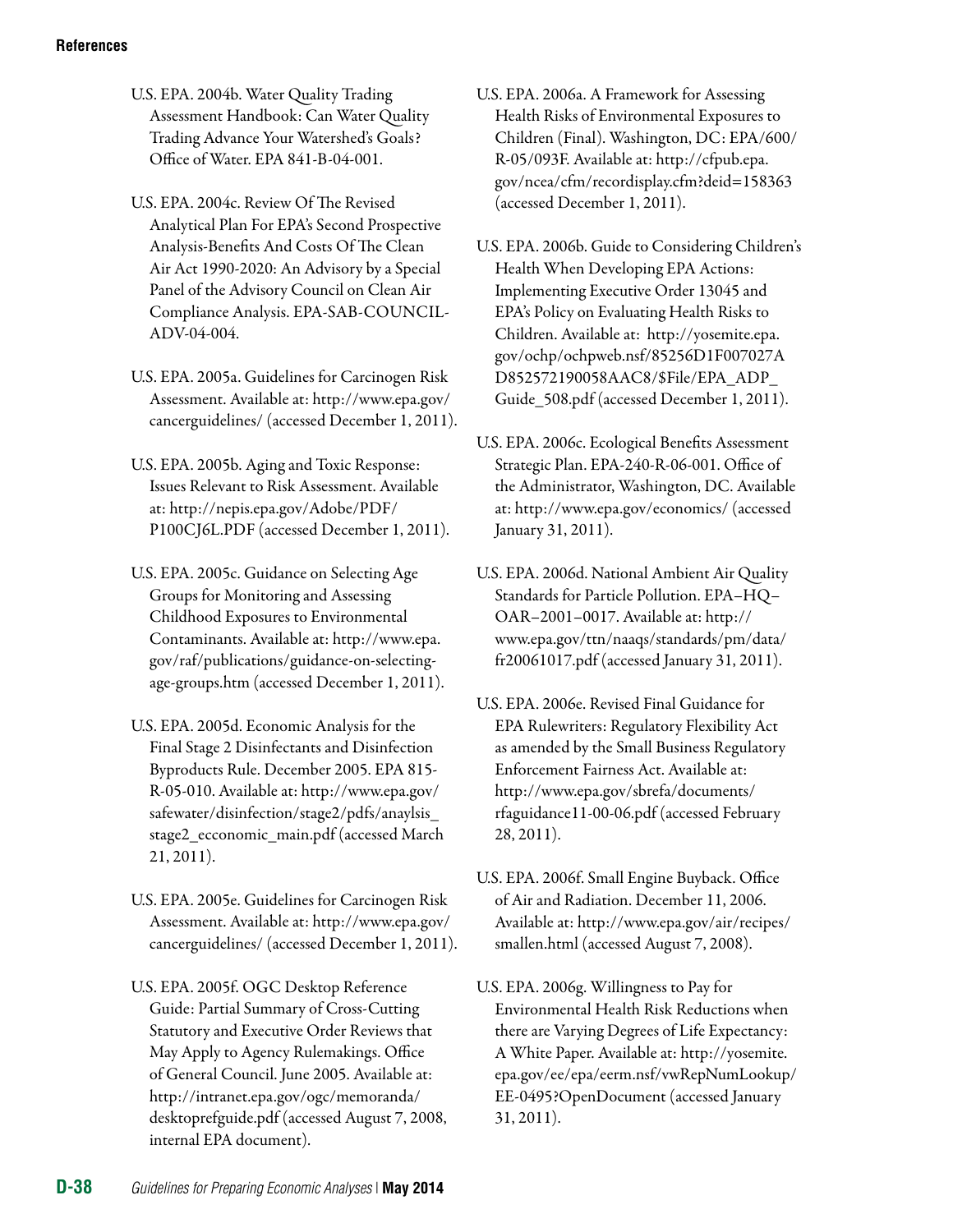U.S. EPA. 2007a. Acid Rain and Related Programs: 2006 Progress Report. EPA-430-R-07-011. Office of Air and Radiation, Clean Markets Division.

U.S. EPA. 2007b. Benefits and Costs of Clean Air Act — Direct Costs and Uncertainty Analysis. EPA-COUNCIL-07-002.

- U.S. EPA. 2007c. The Cost of Illness Handbook. Office of Toxic Substances. Available at: [http://](http://www.epa.gov/oppt/coi/) [www.epa.gov/oppt/coi/](http://www.epa.gov/oppt/coi/) (accessed August 7, 2008).
- U.S. EPA. 2007d. Elasticity Databank. Office of Air and Radiation. Available at: [http://www.](http://www.epa.gov/ttnecas1/Elasticity.htm)  [epa.gov/ttnecas1/Elasticity.htm](http://www.epa.gov/ttnecas1/Elasticity.htm) (accessed August 7, 2008).
- U.S. EPA. 2007e. EPA Partnership Program Review. Internal Draft Report.
- U.S. EPA. 2007f. EPA Water Quality Trading News. March. Available at: [http://www.epa.](http://www.epa.gov/owow/watershed/trading/newsletter/trading_newsletter032007.pdf) [gov/owow/watershed/trading/newsletter/](http://www.epa.gov/owow/watershed/trading/newsletter/trading_newsletter032007.pdf) [trading\\_newsletter032007.pdf](http://www.epa.gov/owow/watershed/trading/newsletter/trading_newsletter032007.pdf) (accessed May 15, 2008).
- U.S. EPA. 2007g. SAB Advisory on EPA's Issues in Valuing Mortality Risk Reduction. Available at: [http://yosemite.epa.gov/sab/sabproduct.nsf/4](http://yosemite.epa.gov/sab/sabproduct.nsf/4128007E7876B8F0852573760058A978/$File/sab-08-001.pdf) [128007E7876B8F0852573760058A978/\\$Fi](http://yosemite.epa.gov/sab/sabproduct.nsf/4128007E7876B8F0852573760058A978/$File/sab-08-001.pdf) [le/sab-08-001.pdf](http://yosemite.epa.gov/sab/sabproduct.nsf/4128007E7876B8F0852573760058A978/$File/sab-08-001.pdf) (accessed January 31, 2011).
- U.S. EPA. 2007h. Water Quality Trading Toolkit for Permit Writers. EPA-833-R-07-004. August. Available at: [http://www.epa.gov/](http://www.epa.gov/owow/watershed/trading/WQTToolkit.html) [owow/watershed/trading/WQTToolkit.html](http://www.epa.gov/owow/watershed/trading/WQTToolkit.html) (accessed May 15, 2008).
- U.S. EPA. 2008a. Regulatory Impact Analysis for the Final Lead Renovation, Repair, and Painting Rule. Available at http://www. nchh.org/Portals/0/Contents/EPA-HQ-OPPT-2005-0049-0916\_Final\_Economic\_ Analysis\_3-08.pdf (accessed January 14, 2013).
- U.S. EPA. 2008b. Child-Specific Exposures Handbook. Available at: http://cfpub.epa. gov/ncea/cfm/recordisplay.cfm?deid=199243. (accessed December 1, 2011).
- U.S. EPA. 2008c. Lead Renovation, Repair, and Painting Program; Final Rule. Federal Register 73: 78, pp. 21692.
- U.S. EPA. 2008d. Acid Rain. April 4, 2008. Available at:<http://www.epa.gov/acidrain/> (accessed August 7, 2008).
- U.S. EPA. 2008e. Environmental Innovation. July 25, 2008. Available at: [http://www.epa.gov/](http://www.epa.gov/innovation)  [innovation](http://www.epa.gov/innovation) (accessed August 7, 2008).
- U.S. EPA. 2008f. Guidance on Executive Order 13132: Federalism. Office of Policy, Economics and Innovation. Available at http://intranet.epa.gov/actiondp/documents/ federalismguide11-00-08.pdf (accessed February 28, 2011, internal EPA document).
- U.S. EPA. 2008g. Memorandum on Energy Executive Order 13211 — Preliminary Guidance. Available at: http://intranet.epa. gov/adplibrary/statutes.htm#energy under the heading "Preamble Language" (accessed August 7, 2008, internal EPA document).
- U.S. EPA. 2008h. Partnership Programs: List of Programs. May 13, 2008. Available at: [http://](http://www.epa.gov/partners/programs/index.htm) [www.epa.gov/partners/programs/index.htm](http://www.epa.gov/partners/programs/index.htm)  (accessed August 7, 2008).
- U.S. EPA. 2008i. Pollution Prevention (P2). Office of Prevention, Pesticides, and Toxic Substances. August 7, 2008. Available at: [http://www.epa.](http://www.epa.gov/p2) [gov/p2](http://www.epa.gov/p2) (accessed August 7, 2008).
- U.S. EPA. 2009a. Highlights of the Child-Specific Exposure Factors Handbook. Available at: http://cfpub.epa.gov/ncea/cfm/recordisplay. cfm?deid=200445 (accessed December 1, 2011).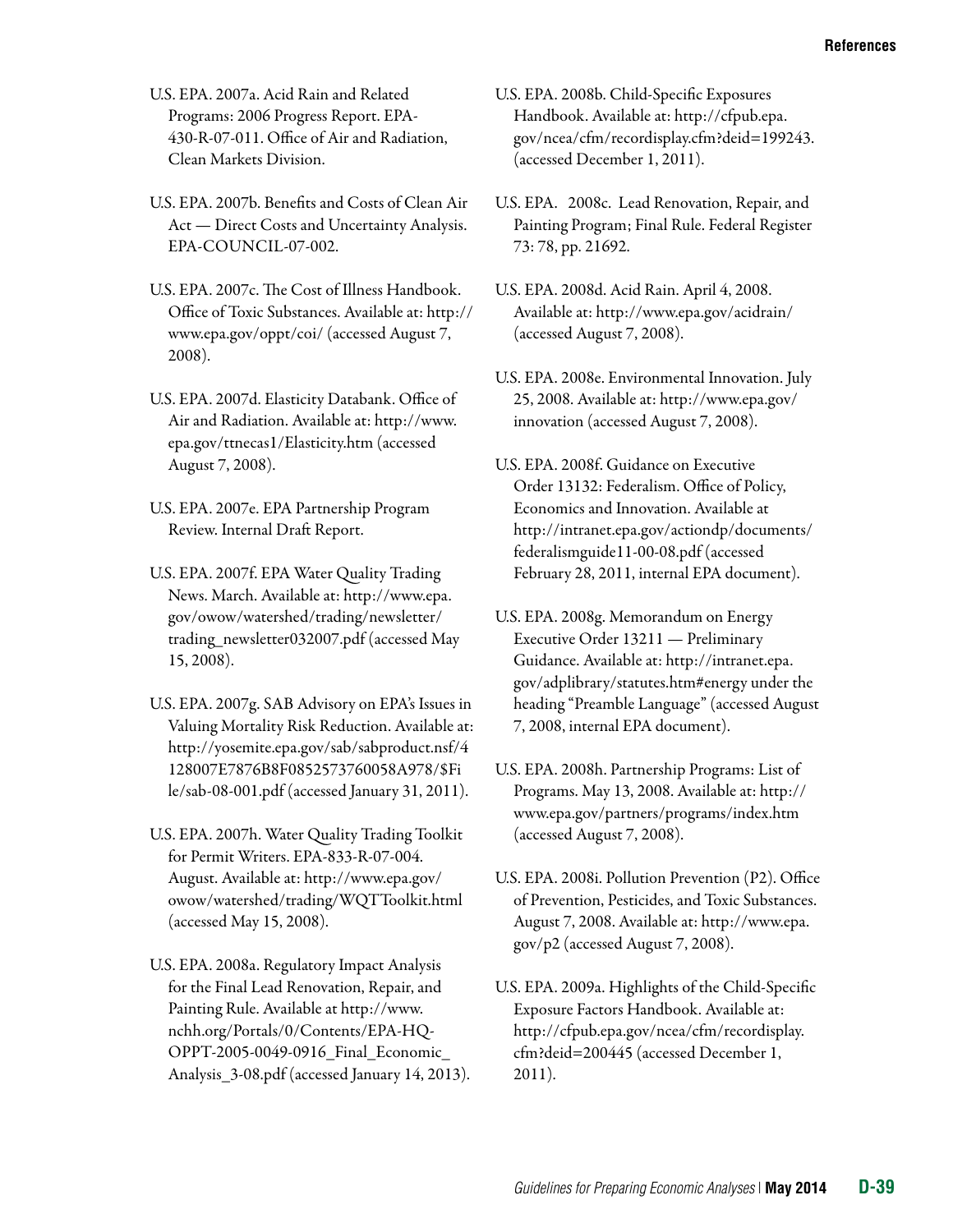- U.S. EPA. 2009b. Risk Assessment: Guidance & Tools. December 15, 2009. Available at: [http://](http://www.epa.gov/risk_assessment/guidance.htm)  [www.epa.gov/risk\\_assessment/guidance.htm](http://www.epa.gov/risk_assessment/guidance.htm) (accessed March 31, 2010).
- U.S. EPA. 2009c. Valuing the Protection of Ecological Systems and Services: A Report of the EPA Science Advisory Board.
- U.S. EPA. 2010a. Interim Guidance on Considering Environmental Justice During the Development of an Action. Office of Policy Economics and Innovation Development Series. Available at: http://www.epa.gov/ environmentaljustice/resources/policy/ considering-ej-in-rulemaking-guide-07-2010. pdf (accessed April 29, 2011).
- U.S. EPA. 2010b. FY 2011-2015, EPA Strategic Plan, September 30, 2010. Available at: http:// nepis.epa.gov/Adobe/PDF/P1008YOS.PDF (accessed November 30, 2011).
- U.S. EPA. 2010c. Interim Guidance on Considering Environmental Justice During the Development of an Action. Office of Policy Economics and Innovation Development Series. Available at: http://www.epa.gov/ environmentaljustice/resources/policy/ considering-ej-in-rulemaking-guide-07-2010. pdf (Accessed April 29, 2011). U.S. EPA. Undated. Interim Small Government Agency Plan. Available at: http://intranet.epa.gov/ adplibrary/statutes/umra.htm (accessed March 21, 2011, internal EPA document).
- U.S. EPA. 2011a. Plan EJ 2014 Legal Tools. Available at http://www.epa.gov/ environmentaljustice/resources/policy/planej-2014/ej-legal-tools.pdf (accessed January 15, 2013).
- U.S. EPA. 2011b. Regulatory Impact Analysis for the Cross-State Air Pollution Rule. Available at: http://www.epa.gov/airtransport/pdfs/ FinalRIA.pdf (accessed March 12, 2012).
- U.S. EPA. 2011c. Handbook on the Benefits, Costs, and Impacts of Land Cleanup and Reuse. Available at: http://yosemite.epa.gov/ee/epa/ eerm.nsf/vwAN/EE-0569-02.pdf/\$file/EE-0569-02.pdf (accessed January 8, 2013).
- U.S. EPA. 2011d. Exposure Factors Handbook. Available at: http://cfpub.epa.gov/ncea/cfm/ recordisplay.cfm?deid=236252 (accessed December 1, 2011).
- U.S. EPA. 2012a. Basic Information: Environmental Justice. Available at: http:// www.epa.gov/environmentaljustice/basics/ index.html (accessed January 15, 2013).
- U.S. EPA. 2012b. Technical Guidance for Assessing Environmental Justice in Regulatory Analysis. Internal Review Draft (October 2012).
- U.S. General Accounting Office (GAO). 1990. Solid Waste: Trade-Offs Involved in Beverage Container Deposit Legislation, GAO/RCED-91-25, Resources, Community and Economic Development Division.
- U.S. Interagency Working Group on Social Costs of Carbon. 2010. *Technical Support Document: Social Cost of Carbon for Regulatory Impact Analysis Under Executive Order 12866.*  Available at www.epa.gov/otaq/climate/ regulations/scc-tsd.pdf (accessed March 21, 2011).
- U.S. Securities and Exchange Commission (SEC). 2008. SEC Filings & Forms (EDGAR). Available at: [www.sec.gov/edgar.shtml](http://www.sec.gov/edgar.shtml) (accessed August 7, 2008).
- U.S. Small Business Administration (SBA). Size Standards. May 18, 2004. Available at [http://](http://www.sba.gov/size) [www.sba.gov/size](http://www.sba.gov/size) (accessed February 22, 2011).
- United Church of Christ (UCC), Commission for Racial Justice. 1987. T*oxic Waste and Race in the United States*. Available at: http://www.ucc. org/about-us/archives/pdfs/toxwrace87.pdf (accessed on November 30, 2011).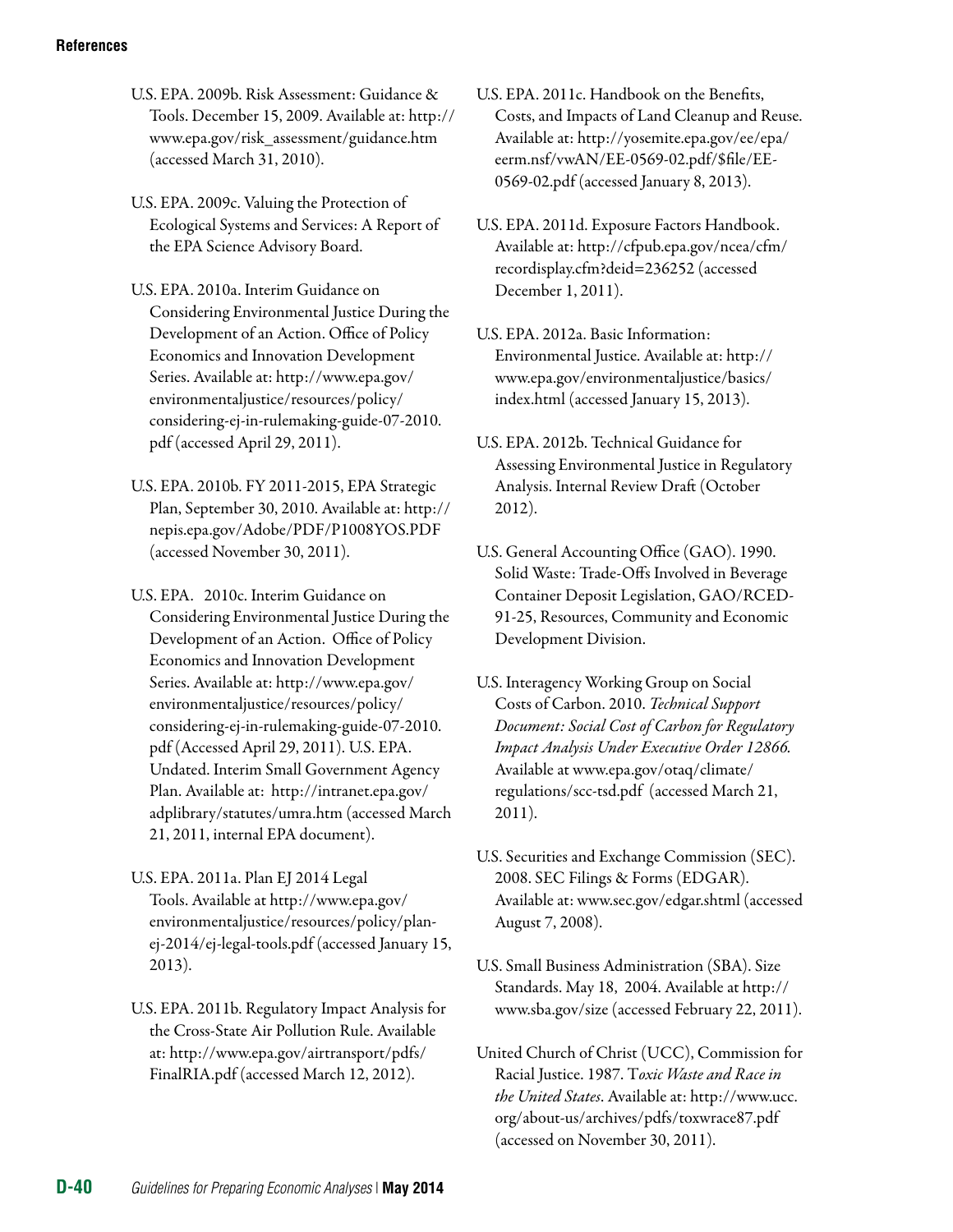United Nations, Statistical Office, International Trade Statistics Yearbook, New York, NY (2 volumes).

- Valdés, B. 1999. *Economic Growth: Theory, Empirics and Policy*. Edward Elgar Publishing Limited, Northampton, MA.
- Value Line. Investment Survey (loose-leaf in several volumes, with weekly updates). New York, NY.
- van der Zwaan, B. and A. Rabl. 2004. The Learning Potential of Photovoltaics: Implications for Energy Policy. *Energy Policy*  32: 1545-1554.
- Van Horn Consulting, Energy Ventures Analysis, Inc., and K.D. White. 1993. Integrated Analysis of Fuel, Technology and Emission Allowance Markets. Prepared for the Electric Power Research Institute, EPRI TR- 102510.
- Van Houtven, G., J. Powers, A. Jessup, and J.C. Yang. 2006. Valuing avoided morbidity using meta-regression analysis: what can health status measures and QALYs tell us about WTP? *Health Economics* 15: 775-795.
- Van Houtven, G. and V.K. Smith. 1999. Willingness to Pay for Reductions in Infertility Risks: A Contingent Valuation Study. Presented at USEPA Workshop, "Valuing Health for Environmental Policy with Special Emphasis on Children's Health Issues."
- Van Houtven, G., M.B. Sullivan, and C. Dockins. 2008. Cancer Premiums and Latency Effects: A Risk Tradeoff Approach for Valuing Reductions in Fatal Cancer Risks. *Journal of Risk and Uncertainty* 36(2): 179-199.
- Varian, H. 1992. *Microeconomic Analysis.* New York: W.W. Norton & Co., Inc.
- Varian, H. 2005. *Intermediate Microeconomics: A Modern Approach,* 7th Ed. New York: W.W. Norton & Co., Inc.
- Vassanadumrongdee, S., S. Matsuoka, and H. Shirakawa. 2004. Meta-analysis of Contingent Valuation Studies on Air Pollution-Related Morbidity Risks. *Environmental Economics and Policy Studies* 6: 11-47.
- Videras, J. and A. Alberini. 2000. The Appeal of Voluntary Environmental Programs: Which Firms Participate and Why? *Contemporary Economic Policy* 18(4): 449-61.
- Viscusi, W.K. 1978. Labor market valuations of life and limb: empirical evidence and policy implications. *Public Policy* 26(3): 359-386.
- Viscusi, W.K. 1981. Occupational Safety and Health Regulation: Its Impact and Policy Alternatives. *Research in Public Policy Analysis and Management* 2: 281-299.
- Viscusi, W.K. 1992. *Fatal Tradeoffs: Public and Private Responsibilities for Risk*. New York, NY: Oxford University Press.
- Viscusi, W.K. 1993. The Value of Risks to Life and Health. *Journal of Economic Literature* 31(4): 1912-1946.
- Viscusi W.K. 2003. Racial differences in labor market values of statistical life. *Journal of Risk and Uncertainty* 27(3): 239-256.
- Viscusi, W.K. 2004. The Value of Life: Estimates with Risks by Occupation and Industry. *Economic Inquiry* 42(10): 29-48.
- Viscusi, W.K. and J.E. Aldy. 2003. The Value of a Statistical Life: A Critical Review of Market Estimates throughout the World. *Journal of Risk and Uncertainty* 27(1): 5-76.
- Viscusi, W.K. and J. Aldy. 2007a. Age Differences in the Value of Statistical Life: Revealed Preference Evidence. *Review of Environmental Economics and Policy* 1(2): 241-260.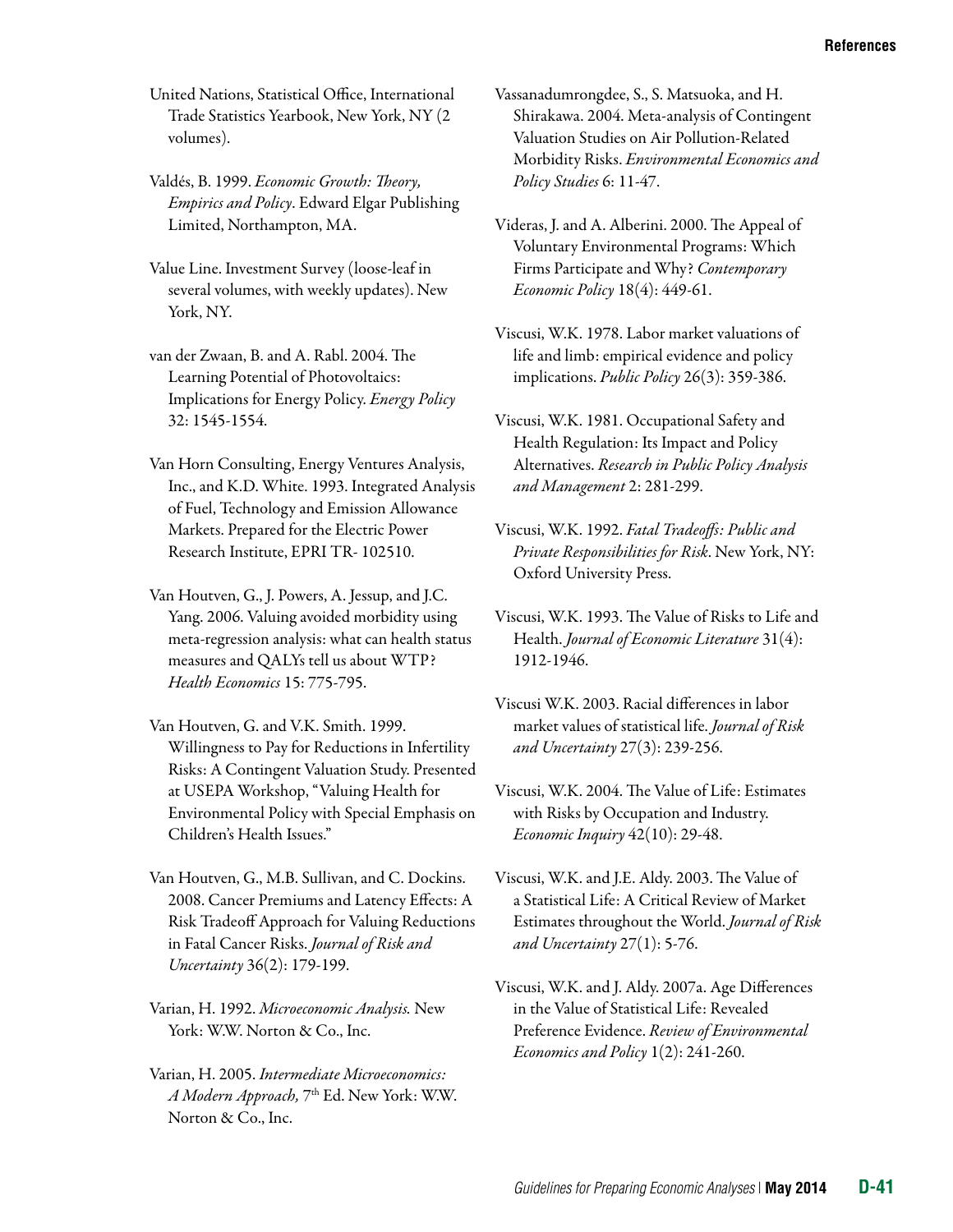- Viscusi, W.K. and J.E. Aldy. 2007b. Labor market estimates of the senior discount for the value of statistical life. *Journal of Environmental Economics and Management* 53(3): 377-392.
- Viscusi, W.K. and M.J. Moore. 1989. Rates of Time Preference and Valuations of the Duration of Life. *Journal of Public Economics*  38: 297-317.
- Viscusi, W.K., W.A. Magat, and J. Huber. 1991. Pricing Environmental Health Risks: Survey Assessments of Risk-Risk and Risk-Dollar Trade-Offs for Chronic Bronchitis. *Journal of Environmental Economics and Management*  21(1): 32-51.
- Voinov, A. and J. Farley. 2007. Reconciling Sustainability, Systems Theory and Discounting. *Ecological Economics* 63(1): 104 113.
- von Haefen, R.H. and D.J. Phaneuf. 2004. Kuhn-Tucker Demand System Approaches to Non-Market Valuation Prepared for Applications of Simulation Methods. In *Environmental and Resource Economics*, ed. A. Alberini and R. Scarpa.
- von Haefen, R.H. and D.J. Phaneuf. 2005. Continuous Demand System Approaches to Nonmarket Valuation. In *Applications of Simulation Methods in Environmental & Resource Economics*, ed. R. Scarpa and A. Alberini. Dordrecht: Springer.
- von Haefen, R.H. and D.J. Phaneuf. 2008. Identifying Demand Parameters in the Presence of Unobservables: A Combined Revealed and Stated Preference Approach. *Journal of Environmental Economics and Management*  56(1): 19-32.
- von Haefen, R.H., D.J. Phaneuf, and G.R. Parsons. 2004. Estimation and Welfare Analysis with Large Demand Systems. *Journal of Business and Economic Statistics* 22(2): 194-205.

Vossler, C.A., R.G. Ethier, G.L. Poe, and M.P. Welsh. 2003. Payment certainty in discrete choice contingent valuation responses: results from a field validity test. *Southern Economic Journal* 69(4): 886-902.

- Wackernagel, M. and W. Rees. 1996. *Our Ecological Footprint: Reducing Human Impact on Earth.* Gabriola Island, BC. New Society Publishers.
- Wallace, K.J. 2007. Classification of Ecosystem Services: Problems and Solutions. *Biological Conservation* 139: 235-246.
- Weitzman, M. 1974. Prices Versus Quantities. *Review of Economic Studies* 41(4): 477-491.
- Weitzman, M.L. 1992. On Diversity. *The Quarterly Journal of Economics* 107(2): 363-405.
- Weitzman, M.L. 1998. Why the Far-Distant Future Should Be Discounted at Its Lowest Possible Rate. *Journal of Environmental Economics and Management* 36(3): 201-208.
- Weitzman, M.L. 2001. Gamma Discounting. *American Economic Review* 91(1): 260-271.
- White, K. 1997.  $\, \mathrm{SO}_2 \, \mathrm{Compliance}$  and Allowance Trading: Developments and Outlook. Prepared for the Electric Power Research Institute (EPRI) EPRI TR-107897 (April).
- White, K., Energy Ventures Analysis, Inc., and Van Horn Consulting. 1995. The Emission Allowance Market and Electric Utility  $\text{SO}_2$ Compliance in a Competeitve and Uncertain Future. Prepared for the Electric Power Research Institute (EPRI), TR-105490, Palo Alto, CA. Final report: September.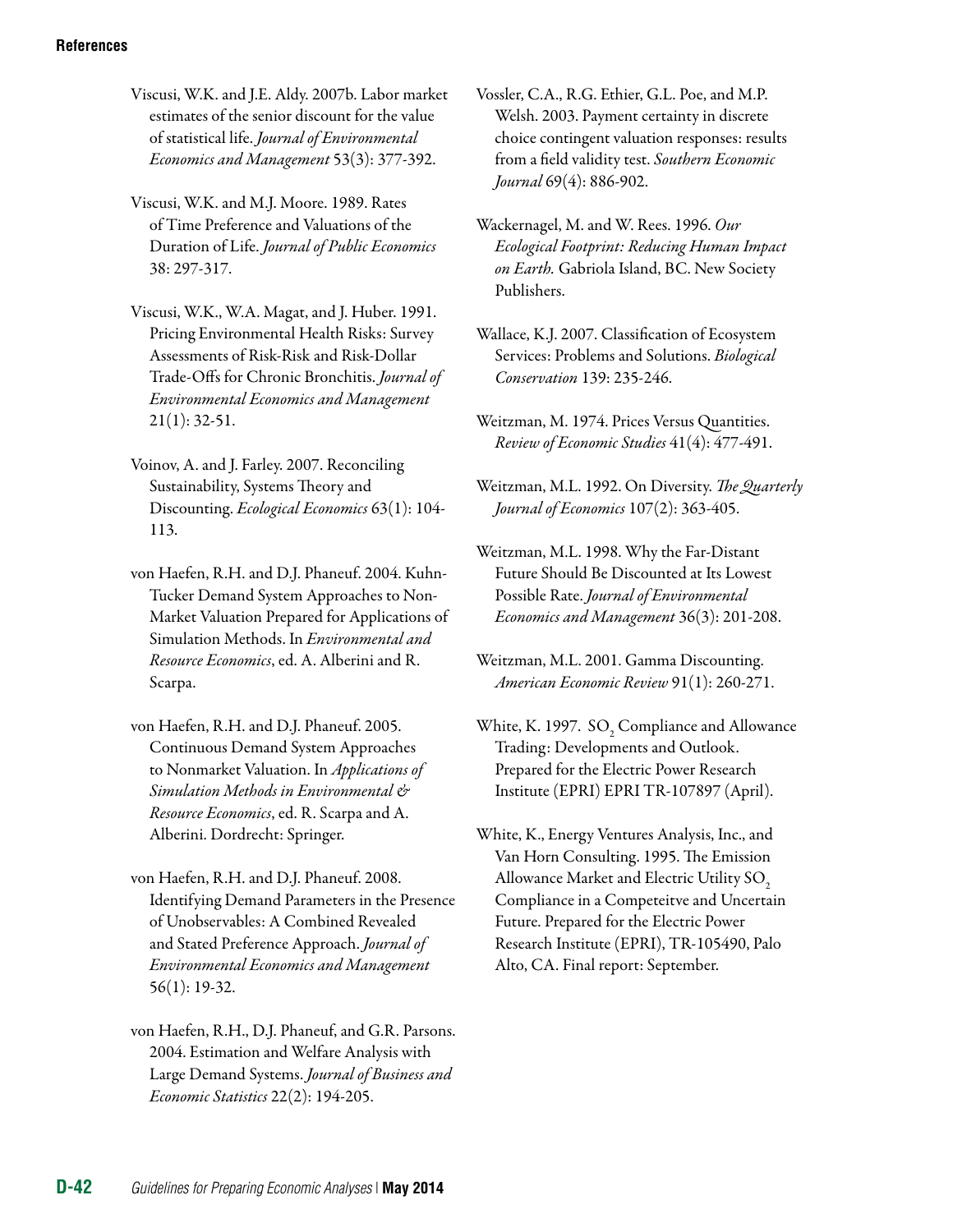- White House. 1994. Memorandum for the Heads of All Departments and Agencies: Executive Order on Federal Actions to Address Environmental Justice in Minority Populations and Low-Income Populations, February 11, 1994. Available at: http://www.epa.gov/ compliance/ej/resources/policy/clinton\_ memo\_12898.pdf (accessed November 30, 2011).
- Whitehead, J.C. 2002. Incentive Incompatibility and Starting-Point Bias in Iterative Valuation Questions. *Land Economics* 78(2): 285-297.
- Whitehead, J.C., S.K. Pattanayak, G.L. Van Houtven, and B.R. Gelso. 2008. Combining Revealed and Stated Preference Data to Estimate the Nonmarket Value of Ecological Services: An Assessment of the State of the Science. *Journal of Economic Surveys* 22: 872 908.
- Whittington, D. and D. MacRae, Jr. 1986.. The Issue of Standing in Cost-Benefit Analysis. *Journal of Policy Analysis and Management*  5(4): 665-682.
- Willig, R.D. 1976. Consumer's Surplus without Apology. *The American Economic Review* 66(4): 589-97.
- Willis, K.G. and G.D. Garrod. 1991. Amenity Value of Forests in Great Britain and its Impact on the Internal Rate of Return from Forestry. *Forestry* 65(3): 331-346.
- Wolverton, A. 2009. Effects of Socio-Economic and Input-Related Factors on Polluting Plants' Location Decisions. *Berkeley Electronic Journal of Economic Analysis and Policy Advances* 9(1): Article 14.
- Woodward, R.T. and Y. Wui. 2001. [The Economic](http://ideas.repec.org/a/eee/ecolec/v37y2001i2p257-270.html)  [Value of Wetland Services: a Meta-analysis](http://ideas.repec.org/a/eee/ecolec/v37y2001i2p257-270.html). *[Ecological Economics](http://ideas.repec.org/s/eee/ecolec.html)* 37(2): 257-270.
- World Bank. 2000. *Greening Industry: New Roles for Communities, Markets, and Governments*. New York: Oxford University Press.

World Health Organization (WHO). 2007. Principles for evaluating health risks in children associated with exposure to chemicals. *Environmental Health Criteria* 237. International Programme on Chemical Safety (IPCS). Available at: http://www.who.int/ipcs/ features/ehc/en/index.html (accessed April 27, 2012).

- Xabadia, A., R.U. Goetz, and D. Zilberman. 2008. The Gains from Differentiated Policies to Control Stock Pollution When Producers Are Heterogeneous. *American Journal of Agricultural Economics* 90(4): 1059-1073.
- Xu, F., R. Mittlehammer, and P.W. Barkley. 1993. Measuring the contribution of site characteristics to the value of agricultural land. *Land Economics* 69(4): 356-69.
- Yang, T., K. Maus, S. Paltsev, and J. Reilly. 2004. Economic Benefits of Air Pollution Regulation in the USA: An Integrated Approach. MIT Joint Program on the Science and Policy of Global Change Report No. 113. Available at: [http://web.mit.edu/globalchange/www/](http://web.mit.edu/globalchange/www/MITJPSPGC_Rpt113.pdf) [MITJPSPGC\\_Rpt113.pdf](http://web.mit.edu/globalchange/www/MITJPSPGC_Rpt113.pdf) (accessed January 31, 2011).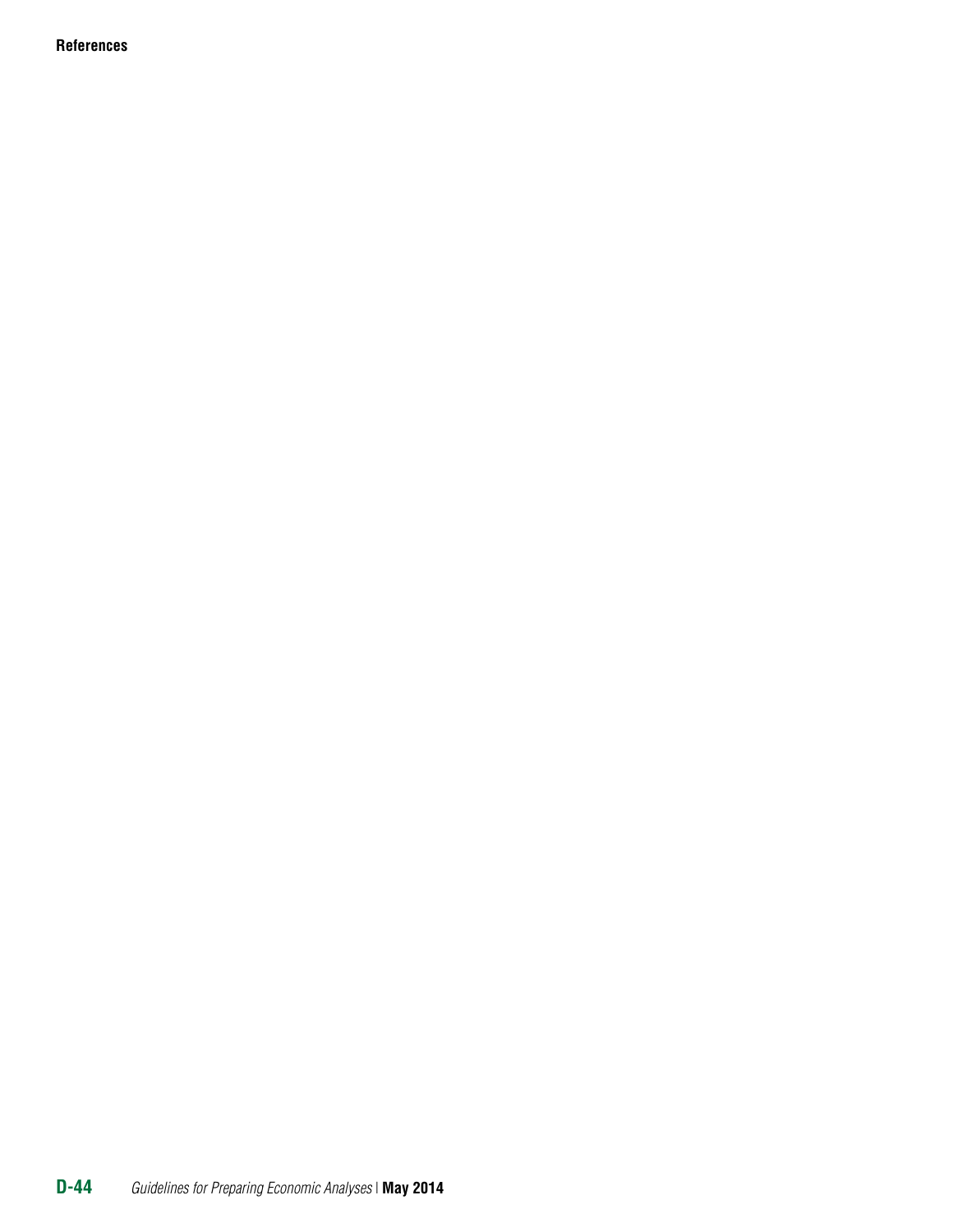| Acharya, G., 7-17, 7-23                                                 | Bateman, I., 6-17, 7-48                     |
|-------------------------------------------------------------------------|---------------------------------------------|
| Adamowicz, W. 7-18, 7-38, 7-39, 7-40, 7-44                              | Baumol, W. 4-1, 5-7, A-4                    |
| Adams, R., 7-20, 7-23                                                   | Becker, R., 8-20                            |
| Adler, N., 10-16, 10-19, 10-20                                          | Been, V., 10-5, 10-6, 10-17                 |
| Alberini, A., 4-14, 4-19, 7-10, 7-11, 7-12,<br>$7-39, B-5$              | Begg, C., 7-48                              |
|                                                                         | Bellinger, D., 10-7                         |
| Aldy, J., 7-10, 7-11, 7-29, B-3, B-5                                    | Bell, F., 7-17                              |
| Allen, P., 7-43                                                         | Benson, E., 7-18                            |
| Anderson, L., 7-18                                                      | Bento, A., 8-5                              |
| Anderson, R., 4-5                                                       | Bergstrom, J., 7-46, 7-48                   |
| Anselin, L., 7-31                                                       | Berman, E., 9-8                             |
| Apelberg B., 10-19                                                      | Berndt, E., 7-22                            |
| Arnold, F., 4-11                                                        | Bin, O., 7-18                               |
| Arora, S., 4-14, 4-19, 10-5                                             | Birdsall, N., 6-15                          |
| Arrow, K., 6-1, 6-12, 6-13, 6-14, 6-15, 6-18, 7-36,<br>7-40, 10-16, A-6 | Bishop, R., 7-38, 7-41                      |
| Austin, D., 4-14                                                        | Black, D., 7-10, 7-29, B-2                  |
| Aydede, S., 6-15                                                        | Blackorby, C., 10-16                        |
| Baden, B., 10-13, 10-18                                                 | Blair, P., 8-17                             |
| Balistreri, E., 7-40                                                    | Blomquist, G., 7-10, 7-32, 7-43             |
| Ballard, C., 8-5                                                        | Boadway, R., 7-8                            |
| Banzhaf, H., 7-18, 10-5, 10-6                                           | Boardman, A., 1-5, 6-10, 7-50, 8-4          |
| Banzhaf, S., 7-16, 7-17, 7-41                                           | Bockstael, N., 7-18, 7-19, 7-25, 7-29, A-12 |
| Barbier, E., 7-16, 7-17, 7-23, A-4                                      | Boer, T., 10-5                              |
| Bartik, T., 7-30                                                        | Bohi, D., 4-6                               |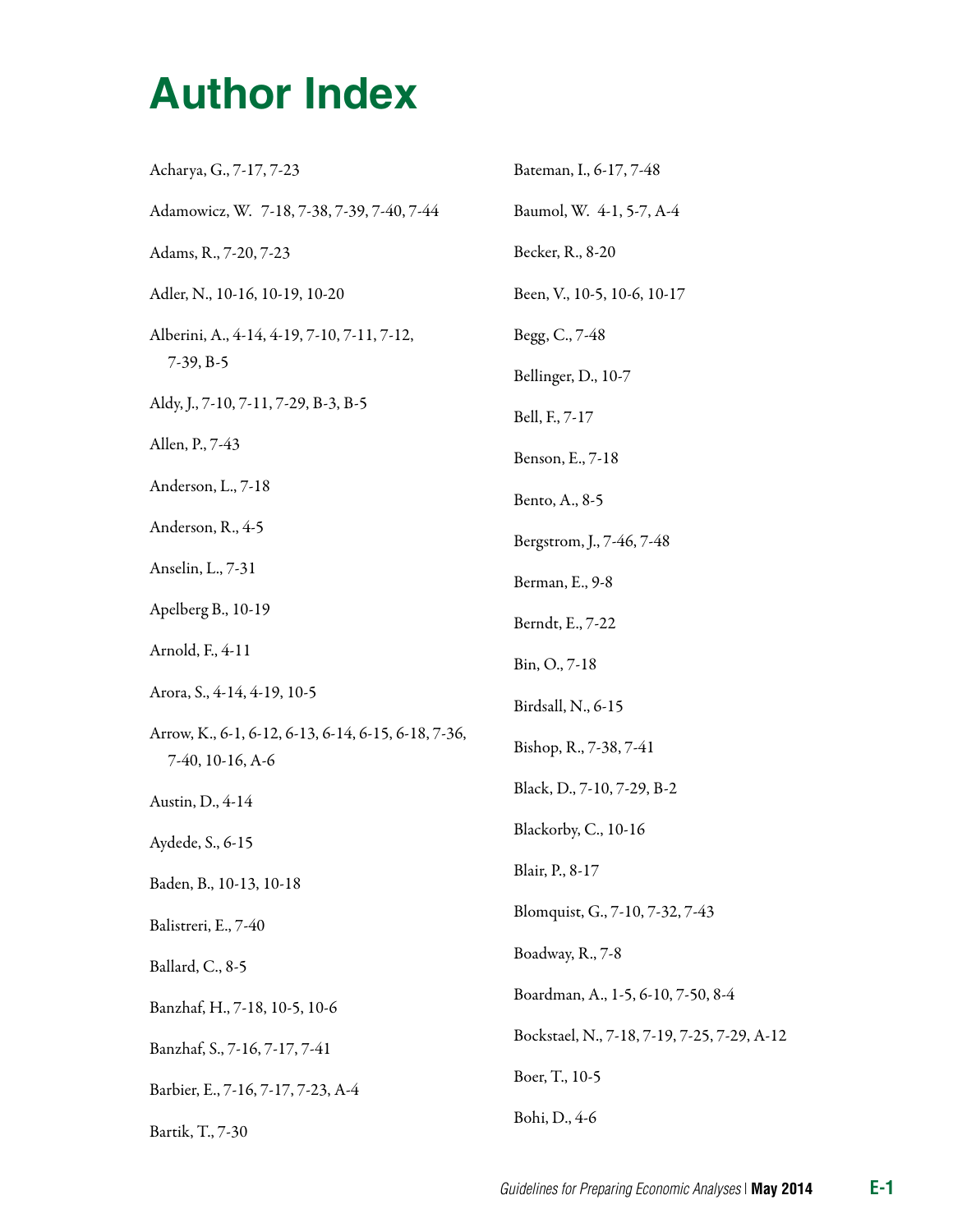| Bovenberg, A., 4-17, 8-5                   | Carlsson, F., 7-43                            |
|--------------------------------------------|-----------------------------------------------|
| Bowen, W., 10-15                           | Carson, R., 5-7, 7-37, 7-41, 7-42, 7-44, 7-48 |
| Boxall, P., 7-18, 7-44                     | Carthy, T., 7-10                              |
| Boyd, J., 4-12, 7-16, 7-17, 7-18, 7-41     | Cason, T., 4-14, 4-19, 10-5                   |
| Boyle, K., 7-37, 7-39, 7-40, 7-41          | Chakraborty, J., 10-14, 10-18, 10-19          |
| Brajer, V., 10-17                          | Champ, P., 7-42, 7-43                         |
| Brännlund, R., 5-8                         | Chestnut, L., 4-6, 4-7, 7-14, 7-37, 7-49      |
| Brouhle, K., 4-13, 4-19, 4-21, 5-15        | Chiang, A., 8-16                              |
| Brouwer, R., 7-46                          | Chuma, H., B-4                                |
| Brown, G., 7-30, 7-39                      | Citro, C.F., 10-11                            |
| Brown, Jr., G., 7-17, 7-18                 | Clapp, J., 7-30                               |
| Brown, T., 7-37, 7-40, 7-42                | Clark, C., 7-17                               |
| Bruce, N., 7-8                             | Coase, R., 4-4, A-5                           |
| Bryant, B., 10-13                          | Cohen, M., 4-14, 4-19                         |
| Buchanan, Jr., J., 7-23                    | Cooper, J., 7-40                              |
| Bui, L., 9-8                               | Cordell, H., 7-18                             |
| Bullard, R., 10-5                          | Costanza, R., 7-18                            |
| Burger, J., 10-16                          | Costello, C., 7-17                            |
| Burtraw, D., 4-6, 4-8, 8-11                | Coursey, D., 10-18                            |
| Butler, R., B-2                            | Cousineau, J., B-2                            |
| Cairns, J., 6-18                           | Covey, J., B-3                                |
| Callan, S., 8-8                            | Coyne, A., 7-18                               |
| Cameron, T., 7-15, 7-38, 7-39, 7-40, 10-18 | Creel, M., 7-18                               |
| Carbone, J., 8-21                          | Crocker, T., 7-20, 7-31, 7-32                 |
| Card, D., 7-45                             | Cropper, M., 6-15, 7-11, 7-14, 7-32, B-5      |
| Carlson, C., 4-6, 8-11                     | Crowder, L., 7-16                             |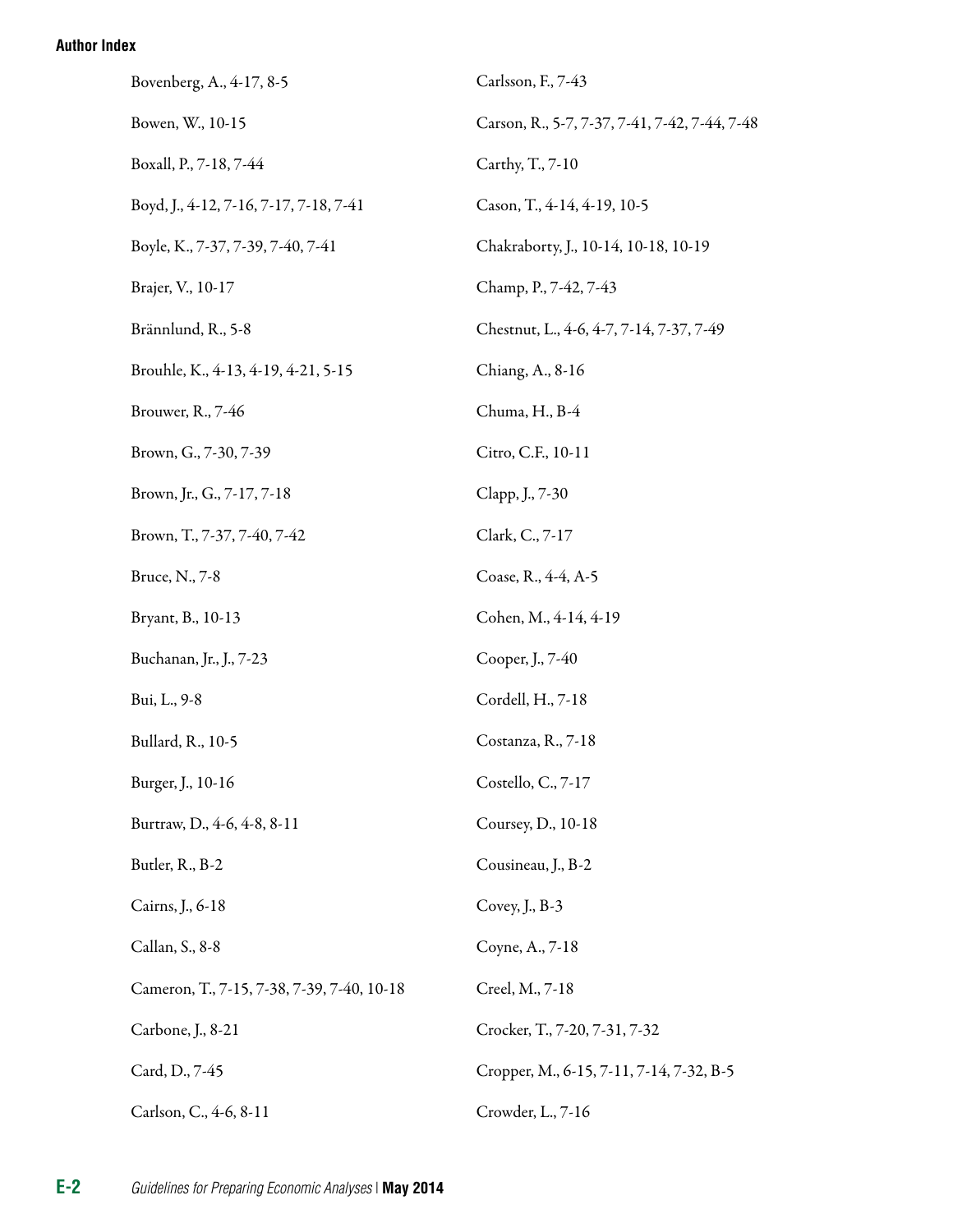| Cummings, R., 7-40, 7-43                    | Ellis, G., 7-17, 7-23                               |
|---------------------------------------------|-----------------------------------------------------|
| Daily, G., 7-15                             | Englin, J., 7-44                                    |
| Dale, L., 7-30                              | Eom, Y., 7-44                                       |
| Damon, L., 4-21                             | Ethier, R., 7-40                                    |
| Danielson, L., 7-30                         | Evans, D., 7-16                                     |
| Dantzig, G., A-14                           | Evans, M., 7-30, B-5                                |
| Dasgupta, P., 6-12, 7-13                    | Fann, N., 10-15, 10-19                              |
| de Groot, R., 7-16                          | Farley, J., 6-11                                    |
| de Haan, M., 7-29, B-2                      | Faustmann, M., 7-17                                 |
| de Moojii, R., 4-17, 8-5                    | Feather, P., 7-25, 7-27, 7-47                       |
| DeShazo, J., 7-15                           | Field, B., 4-1, A-15, A-16                          |
| Desvousges, W., 7-14, 7-24, 7-39, 7-46, B-5 | Field, M., 4-1, A-15, A-16                          |
| Diamond, P., 7-42                           | Finnoff, D., 7-16                                   |
| Dietz, T., 10-20                            | Fischhoff, B., 7-36, 7-41                           |
| Dillingham, A., B-2                         | Fischoff, B., B-3                                   |
| Dixon, P., 9-18                             | Fisher, A., 7-17, 7-23                              |
| Donaldson, D., 10-16                        | Fisher, B., 4-11, 7-15, 7-16                        |
| Donatuto, J., 10-20                         | Florax, R. , 7-45, 7-46                             |
| Dreyfus, M., 7-30                           | Flores, N., 5-7, 7-41                               |
| Durlauf, S., 7-19                           | Folsom, R., B-2                                     |
| Dutton, J., 8-12                            | Fowlie, M., 10-13                                   |
| Eeckhoudt, L., 7-30                         | Frederick, S., 6-18                                 |
| Ehrlich, I., B-4                            | Freeman, A., 6-8, 6-15, 6-18, 7-7, 7-8, 7-12, 7-14, |
| Ekeland, I., 7-31                           | 7-16, 7-18, 7-31, 7-32, 7-38 7-44, A-16             |
| Ellerman, A., 4-7, 8-11                     | Freeman, M., 6-17                                   |
| Ellerman, D., 4-3                           | Fullerton, D., 4-9, 4-12, 8-5, 10-5, 10-8           |
|                                             | Furby, L., 7-36, 7-41                               |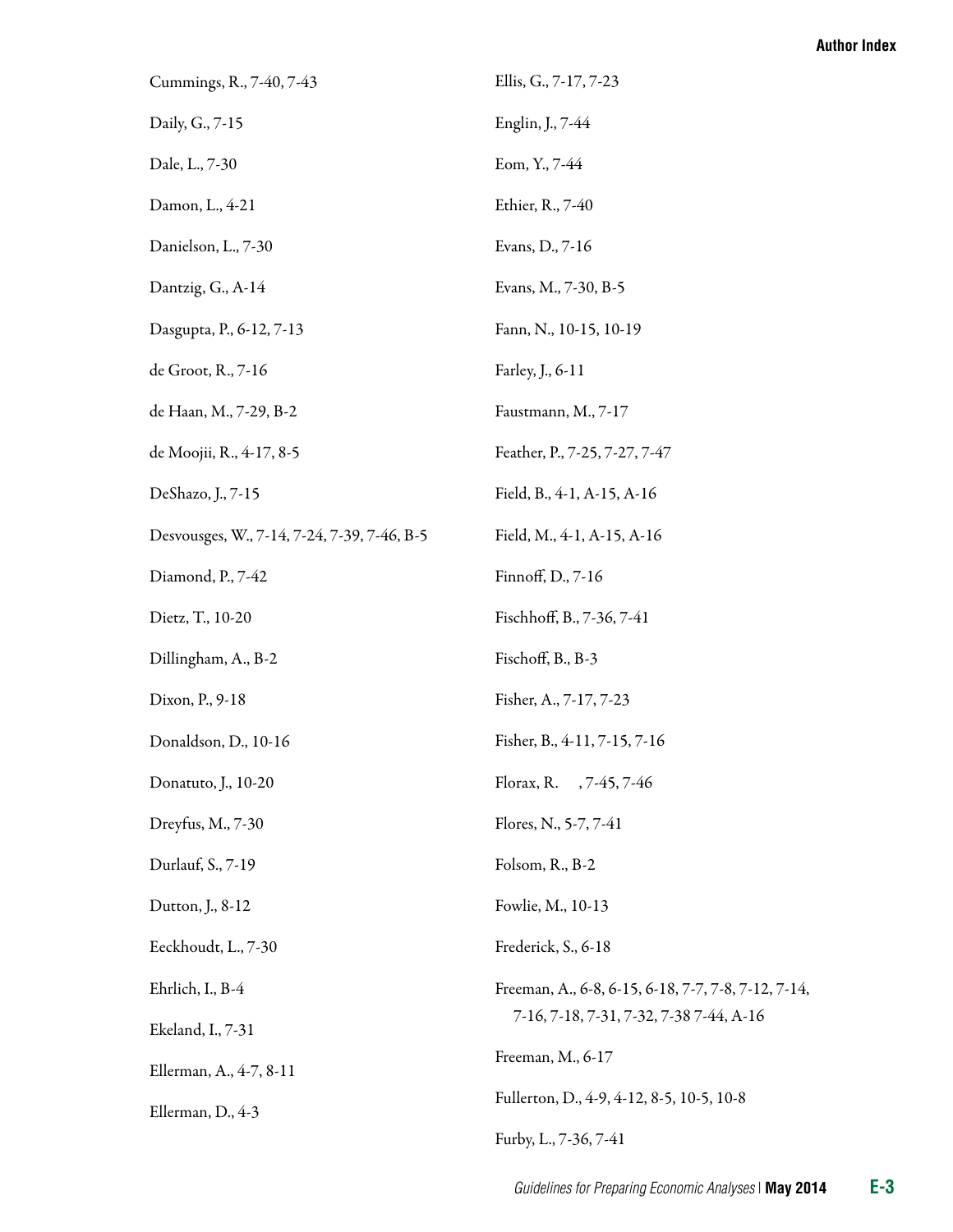| Galdo, J., 7-10, B-2                               | Hall, J. 10-17                            |
|----------------------------------------------------|-------------------------------------------|
| Gallet, C., 7-43                                   | Hamilton, J., 4-14, 10-5                  |
| Gangopadhyay, S., 4-19                             | Hammack, J., 7-17                         |
| Garen, J., B-2                                     | Hammitt, J., 7-10, 7-12, 7-14, 7-30, B-3  |
| Garrod, G., 7-18                                   | Hanemann, W., 7-7, 7-38                   |
| Gegax, D., B-2                                     | Haninger, K., 7-14                        |
| Geoghegan, J., 7-18                                | Hanley, N., 3-2, 7-7, 7-18                |
| Gerking, S., 7-29, B-2                             | Hansen, A., 6-16                          |
| Gilbert, C., B-2                                   | Harford, J., 7-32                         |
| Gintis, H., 6-11                                   | Harper, B., 10-20                         |
| Glass, T., 10-7                                    | Harrington, W., 4-5, 4-8, 4-21, 5-7, 7-32 |
| Gochfeld, M., 10-16                                | Harris, J., 4-15                          |
| Goetz, R., 4-16                                    | Hauber, A., 7-27                          |
| Gold, M., B-6                                      | Hay, M., 7-18                             |
| Gollier C., 6-16, 6-17                             | Hazilla, M., 8-5                          |
| Goulder, L., 4-3, 4-9, 4-16, 4-17, 4-21, 8-5, 8-12 | Heal, G., 6-17                            |
| Grainger, C., 10-6                                 | Heberlein, T., 7-38, 7-42                 |
| Gray, W., 10-5                                     | Heckman, J., 7-31                         |
| Griffiths, C., 4-19, 4-21, 5-15                    | Helfand, G., 4-3                          |
| Groom, B. 6-16, 6-17, 6-18, 6-19                   | Hellerstein, D., 7-47                     |
| Guo, J., 6-13                                      | Henderson, N., 6-17                       |
| Gupta, F., 10-5, 10-6, 10-17                       | Hepburn, C., 6-17, 6-19                   |
| Guria, J., B-2                                     | Herriges, J., 7-44                        |
| Guyse, J., 6-11                                    | Herzog, H., B-2                           |
| Haab, T., 7-25, 7-27, 7-44                         | Heyes, A., 5-8                            |
| Hahn, R., 4-15                                     | Hicks, J., A-10                           |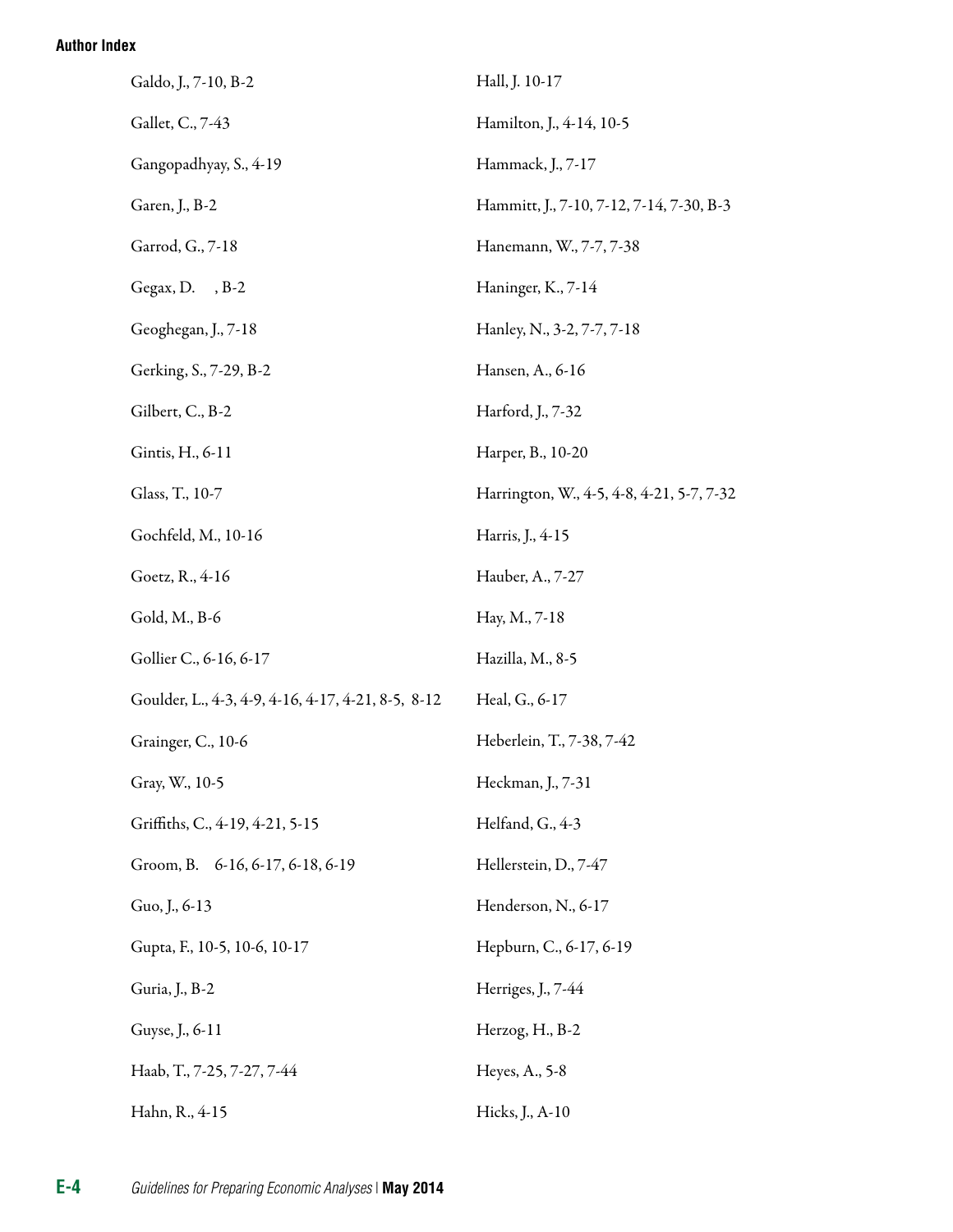| Hicks, R., 7-27                    | Jorgenson, D., 4-17, 8-5                         |
|------------------------------------|--------------------------------------------------|
| Hoban, J., 7-41                    | Joskow, P., 4-7                                  |
| Holland, S., 10-13                 | Jung, C., 4-5                                    |
| Holmes, T., 7-38                   | Just, R., 7-7, 7-8, 8-4, 9-17, 10-16, A-10, A-16 |
| Huang, J., 7-29, 7-44              | Kahn, J., 4-1, 4-3, 4-16                         |
| Hunter, J., 7-46                   | Kanninen, B., 7-39, 7-40                         |
| Huppert, D., 7-40                  | Kaoru, Y., 7-27, 7-28, 7-48                      |
| Hyman, J., A-14                    | Kaplan, R., B-3                                  |
| Ibbotson, R., 6-10                 | Karp, L., 6-11                                   |
| Iceland, J., 10-11                 | Kealy, M., 7-42                                  |
| Ihlanfeldt, K., 7-30               | Keeler, A., 8-5                                  |
| Iovanna, R., 7-16                  | Keller, L., 6-11                                 |
| Irwin, E., 7-18, 7-19              | Kelman, S., A-7                                  |
| Israel, B., 10-22                  | Kerr, S., 4-5, 5-8                               |
| Jacobsen, M., 8-5                  | Kerry Smith, V., 7-28                            |
| Jaffe, A., 4-5, 5-8, 9-10          | Khanna, M., 4-13, 4-14, 4-19, 4-21               |
| Jakus, P., 7-18, 7-26              | King, M., 7-40                                   |
| James, M., 7-38, 7-39              | Kleckner, N., B-4                                |
| Jena, A., 11-3                     | Kling, C., 7-27, 7-44                            |
| Johanneson, P., 7-14               | Kniesner, T., 7-11, 7-29, B-2, B-5               |
| Johannson, P., B-5                 | Kochi, I., 7-10, B-3                             |
| Johnson, F., 7-39                  | Kokoski, M., 8-4                                 |
| Johnston, R., 7-43                 | Kolb, J., 6-18                                   |
| Johnstone, N., 10-5                | Kolm, S., 10-16                                  |
| Jones-Lee, M., 7-11, B-2, B-3, B-5 | Kolstad, C., 4-1                                 |
| Jones, A., 7-48                    | Konar, S., 4-14, 4-19                            |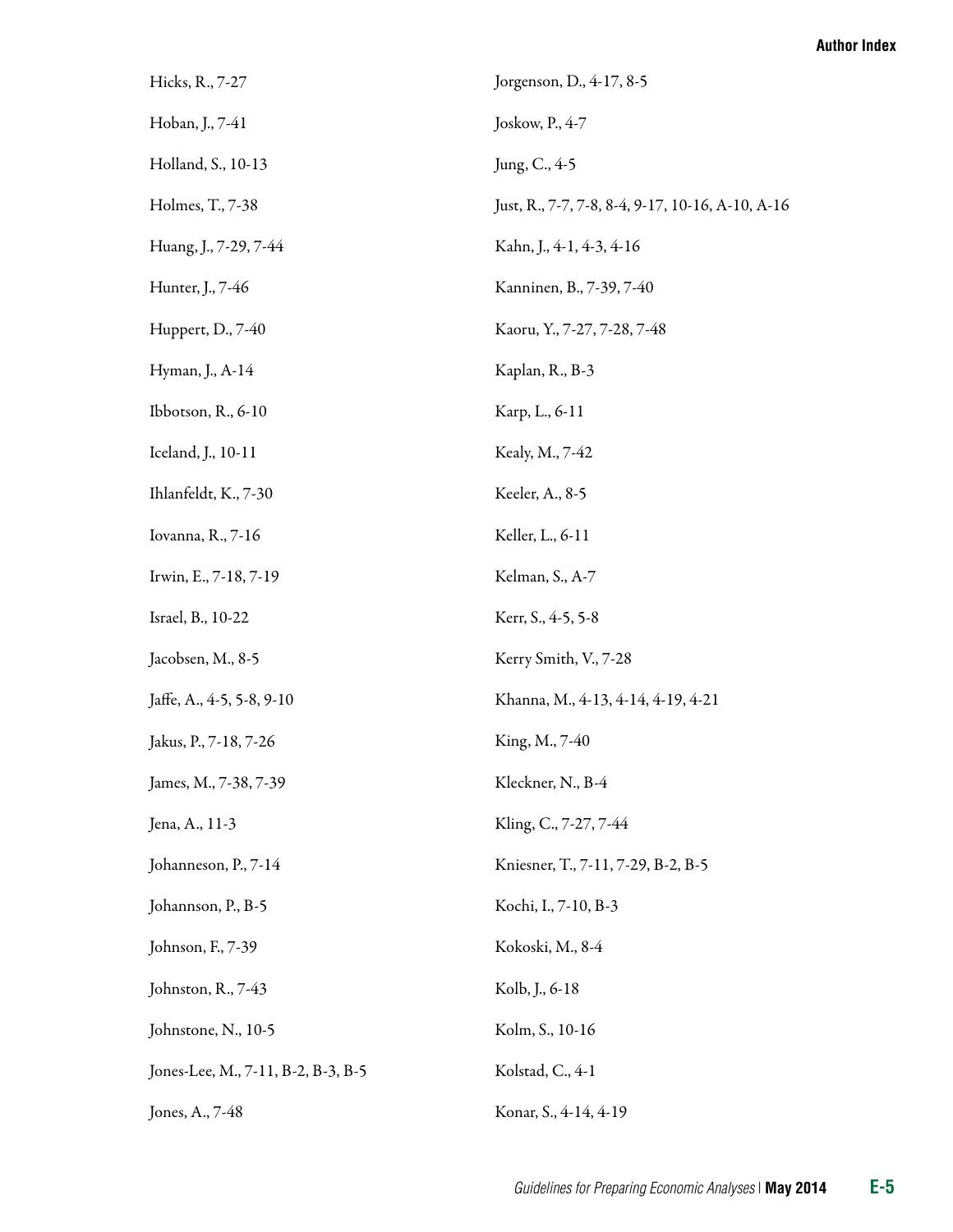| Kopp, R., 7-23, 8-2, 8-5                         | Lupi, Jr., F., 7-18                               |
|--------------------------------------------------|---------------------------------------------------|
| Kramer, R., 7-17, 7-23                           | Lyke, A., 7-42                                    |
| Kreps, D.M., A-16                                | Lyon, R., 6-9, 6-10, 6-18                         |
| Kriström, B., 7-40                               | Maantay, J., 10-14, 10-18, 10-19                  |
| Krueger, A., 7-45                                | Magat, A, 7-14                                    |
| Krupnick, A., 1-3, 7-12, 7-16, 7-18, 7-23, 7-41, | Maguire, K., 7-40, 10-6, 10-7, 10-15, 10-16       |
| $B-5, B-6$                                       | Mahan, B., 7-18                                   |
| Laibson, D., 6-11                                | Mankiw, N., A-4, A-16                             |
| Israel, B., 10-22                                | Manne, A., 6-12                                   |
| Larson, D., 7-18, 7-44                           | Mannesto, G., 7-40                                |
| Lavin, M., 9-5                                   | Mansur, E., 10-13                                 |
| Layton, D., 7-39                                 | Marin, A., B-2                                    |
| Lecroix, R., B-2                                 | Martinsson, P., 7-43                              |
| Leeth, J., 7-29                                  | Mas-Colell, A., A-16                              |
| Leggett, C., 7-29                                | Massey, D., 7-16, 7-17, 7-18, 7-19, 7-27, 7-44    |
| Leibowitz, S., A-14                              | McClelland, G., 7-43, 7-49                        |
| Lesser, J., 6-11, B-2                            | McCluskey, J., 7-30                               |
| Lichtenstein, S., B-3                            | McConnell, K., 7-16, 7-18, 7-24, 7-25, 7-41, A-12 |
| Lind, R., 6-8, 6-10, 6-11, 6-12, 6-15, 6-18      | McCormick, E., 10-6                               |
| Lindberg, K., 7-40                               | McDaniels, T., B-3                                |
| List, J., 7-43                                   | McDonald, A., 8-12                                |
| Liston-Heyes, C., 5-8                            | McFadden, D., 7-42                                |
| Liu, J., B-3                                     | Mendeloff, J., B-3                                |
| Lohof, A., 4-5                                   | Mendelsohn, R., 7-30, 7-27                        |
| Loomes, G., B-3                                  | Messer, K., 7-29                                  |
| Loomis, J., 7-18, 7-40, 7-41, 7-48               | Miceli, T., 4-21                                  |
| Lundgren, T., 5-8                                |                                                   |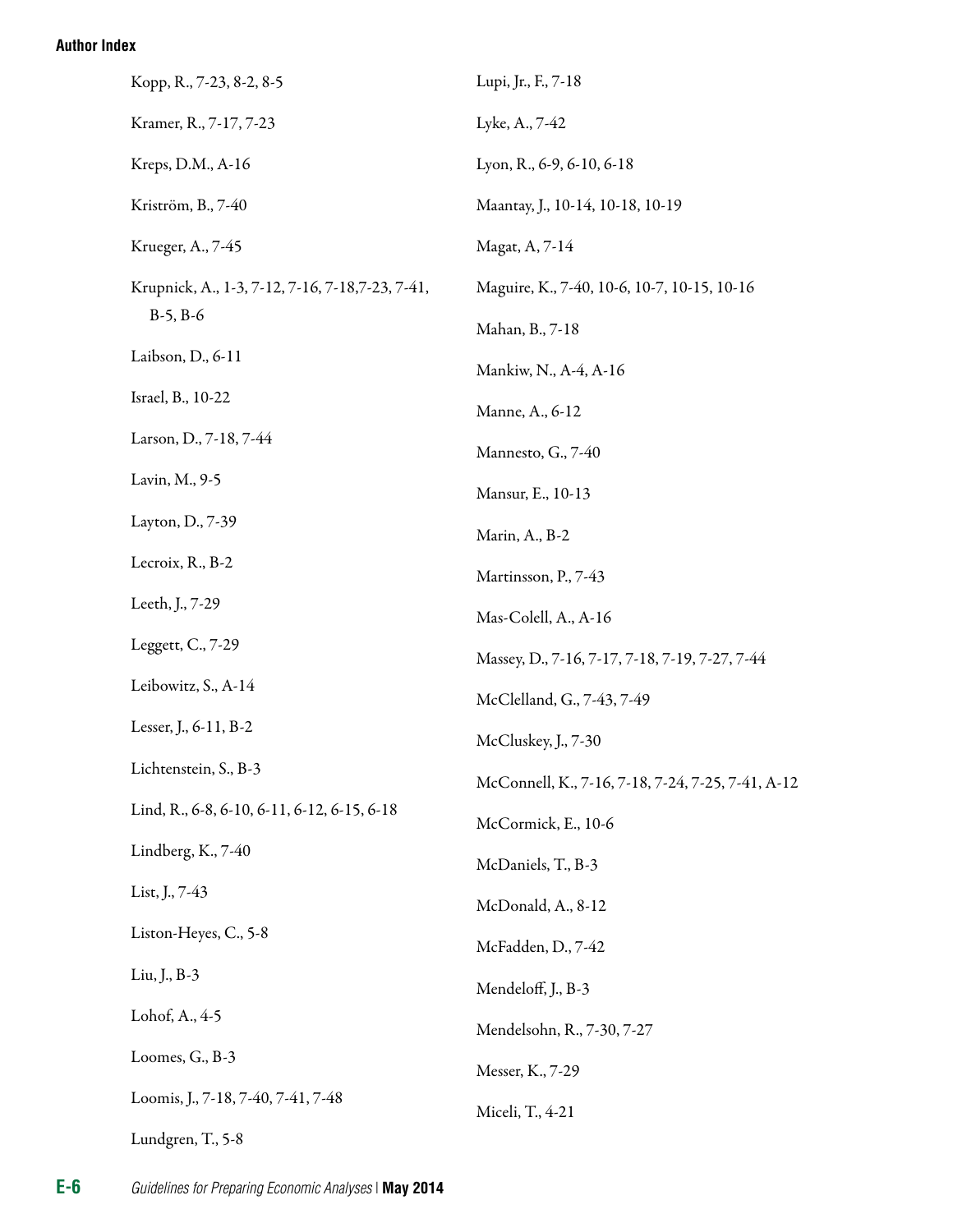| Michael, R., 10-11                               | Needelman, M., 7-27, 7-47                          |
|--------------------------------------------------|----------------------------------------------------|
| Michaels, R., 7-28                               | Neuman, J., B-4                                    |
| Mielke, H., 10-22                                | Newbold, S., 7-16, 7-19                            |
| Miettinen, A., 7-18                              | Newell, R., 4-5, 5-8, 6-10, 6-15, 6-16, 6-17, 6-19 |
| Miller, R., 8-17                                 | Nicholson, W., 3-2                                 |
| Miller, T., B-2                                  | Ninassi, K., 10-16                                 |
| Mills, D., 4-6, 4-7                              | Nordhaus, W., 6-10, 6-14, 6-17, 6-18               |
| Milon, J., 7-18                                  | Norland, D., 10-16                                 |
| Mitchell, R., 7-37, 7-42, 7-48                   | O'Connor, D., 4-11, 4-14                           |
| Mittlehammer, R., 7-30                           | O'Neil, W., 4-7                                    |
| Mohai, P., 10-5, 10-13, 10-18, 10-19             | Oates, W., 4-1, 5-7, 5-8, 7-24, A-4                |
| Moher, D., 7-48                                  | Odum, H.T., 7-13                                   |
| Montero, J., 4-5                                 | Olson, C.A., B2                                    |
| Montgomery, M., 7-47                             | Opaluch, J., 7-39                                  |
| Moore, M., 6-6, 6-9, 6-10, 6-11, 6-18, 7-11, B-2 | Osborne, L., 7-42                                  |
| Morello-Frosch, R., 10-6, 10-19                  | Otway, H., B-3                                     |
| Morey, E., 7-39                                  | Özdemir, S., 7-39                                  |
| Morgan, O., 7-44                                 | Ozog, M., 7-28                                     |
| Morgenstern, R., 4-19, 4-21, 9-8, 9-9            | Palmer, K., 4-12, 5-8, 8-11                        |
| Mrozek, J., 7-10, B-3                            | Palmquist, R., 7-30, 7-31, 7-48                    |
| Murdoch, J., 7-30                                | Pareto, V., A-4                                    |
| Murdock, J., 7-19                                | Pargal, S., 4-13                                   |
| Murphy, J., 7-43                                 | Parry, I., 4-3, 4-16, 4-21, 7-24, 8-5              |
| Murray, B., 8-5                                  | Parsons, G., 7-18, 7-25, 7-26, 7-27                |
| Murray, C., B-6                                  | Pastor, Jr., M., 10-22                             |
| Navrud, S., 7-45, 7-46                           | Pattanayak, S., 7-17, 7-23, 4-49                   |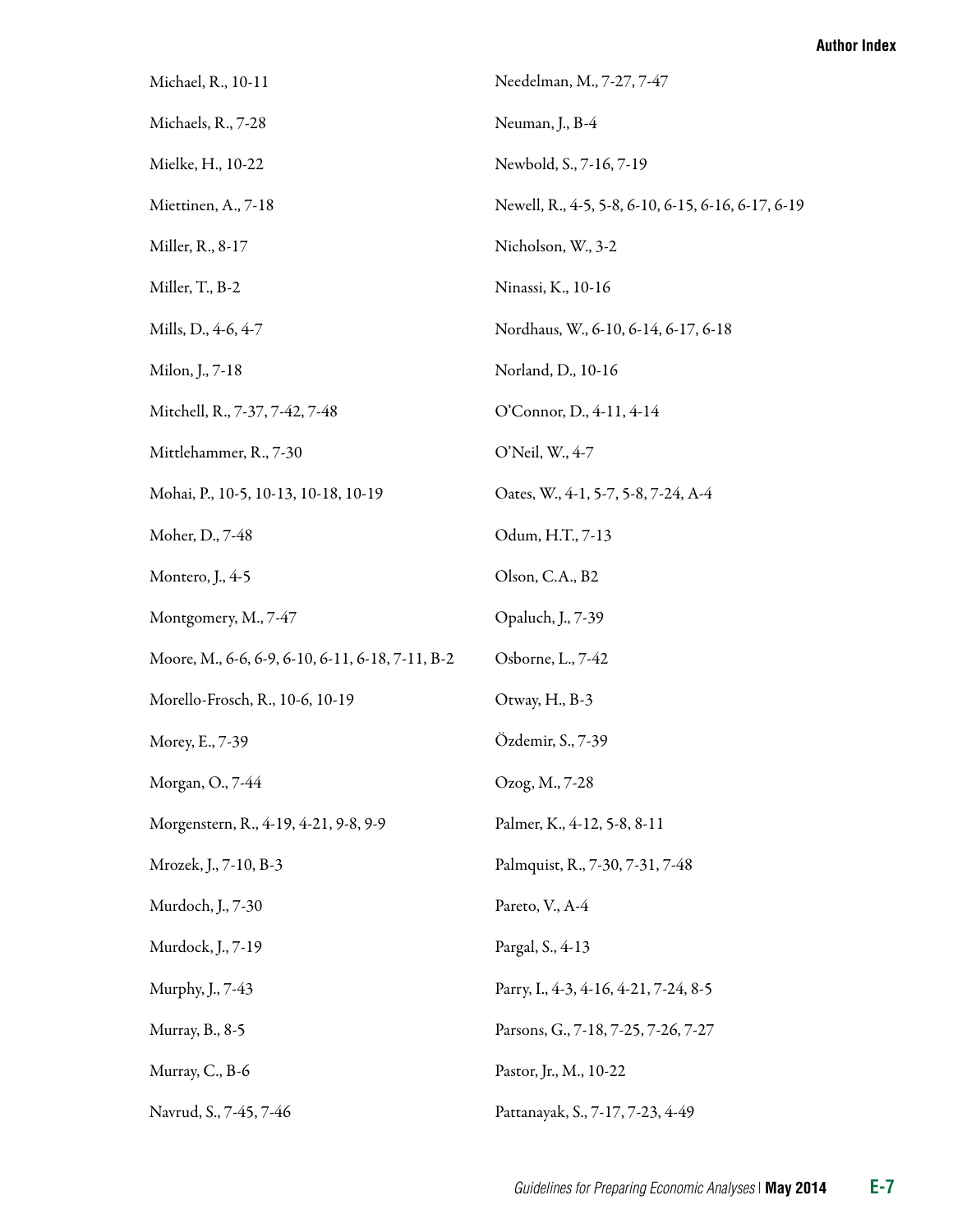| Pearce, D., 6-10, 6-12, 6-15, 6-18, A-10                      | Roberts, M., 4-12                  |  |
|---------------------------------------------------------------|------------------------------------|--|
| Perman, R., 3-2, A-4, A-5, A-7, A-10, A-11, A-12,<br>$A-16$   | Roe, B., 7-39                      |  |
|                                                               | Rollins, K., 7-42                  |  |
| Peters, T., 7-18, 7-27                                        | Rosen, S., B-5                     |  |
| Phaneuf, D., 7-16, 7-18, 7-25, 7-27, 7-44                     | Rosenbaum, A., 10-5                |  |
| Pigou, A., 4-9                                                | Rosenberger, R., 7-18, 7-48        |  |
| Pizer, W., 4-19, 4-21, 6-10, 6-15, 6-16, 6-17, 6-19,<br>$8-2$ | Rowe, R., 7-33, 7-37, 7-49         |  |
| Plantinga, A., 7-27                                           | Rowe, W., B-3                      |  |
| Poe, G., 7-48                                                 | Ruser, J., 7-29                    |  |
| Polasky, S., 7-17, 7-18, 7-23                                 | Sacks J., 10-19                    |  |
| Popp, D., 5-8, 8-11                                           | Sagar, A., 8-12                    |  |
| Porter, M., 5-8                                               | Saha, R., 10-18, 10-19             |  |
| Post, E., 10-19                                               | Samuelson, P., 7-13, 7-17          |  |
| Portney, P., 4-15, 6-15, 6-18, 7-11, 7-32, A-16               | Savage, I., B-3                    |  |
| Price, J., 9-9                                                | Schelling, T., 6-12, 6-15          |  |
| Psacharopoulos, G., B-2                                       | Scheraga, J., 6-18                 |  |
| Quiggin, J., 7-31, 7-38, 7-39                                 | Schlapfer, F., 7-42, 7-44          |  |
| Quimio, W., 4-14                                              | Schlottman, A., B-2                |  |
| Rabl, A., 8-12                                                | Schmalensee, R., 4-6               |  |
| Ramsey, F., 6-7, 6-13                                         | Schmidt, F., 7-46                  |  |
| Rausser, G., 7-17, 7-23, 7-30                                 | Schrattenholzer, L., 8-12          |  |
| Ready, R., 7-40, 7-45, 7-46                                   | Schwartz J., 10-7, 10-19           |  |
| Rees, W., 7-13                                                | Scott, $A_{\cdot}$ , $A_{\cdot}$ 6 |  |
| Rehkopf, D., 10-19                                            | Scotton, C., 7-29                  |  |
| Ricketts, T., 7-17                                            | Scrogin, D., 7-18                  |  |
| Ringquist, A., 10-5, 10-6, 10-15, 10-19                       | Segerson, K., 4-14, 4-21           |  |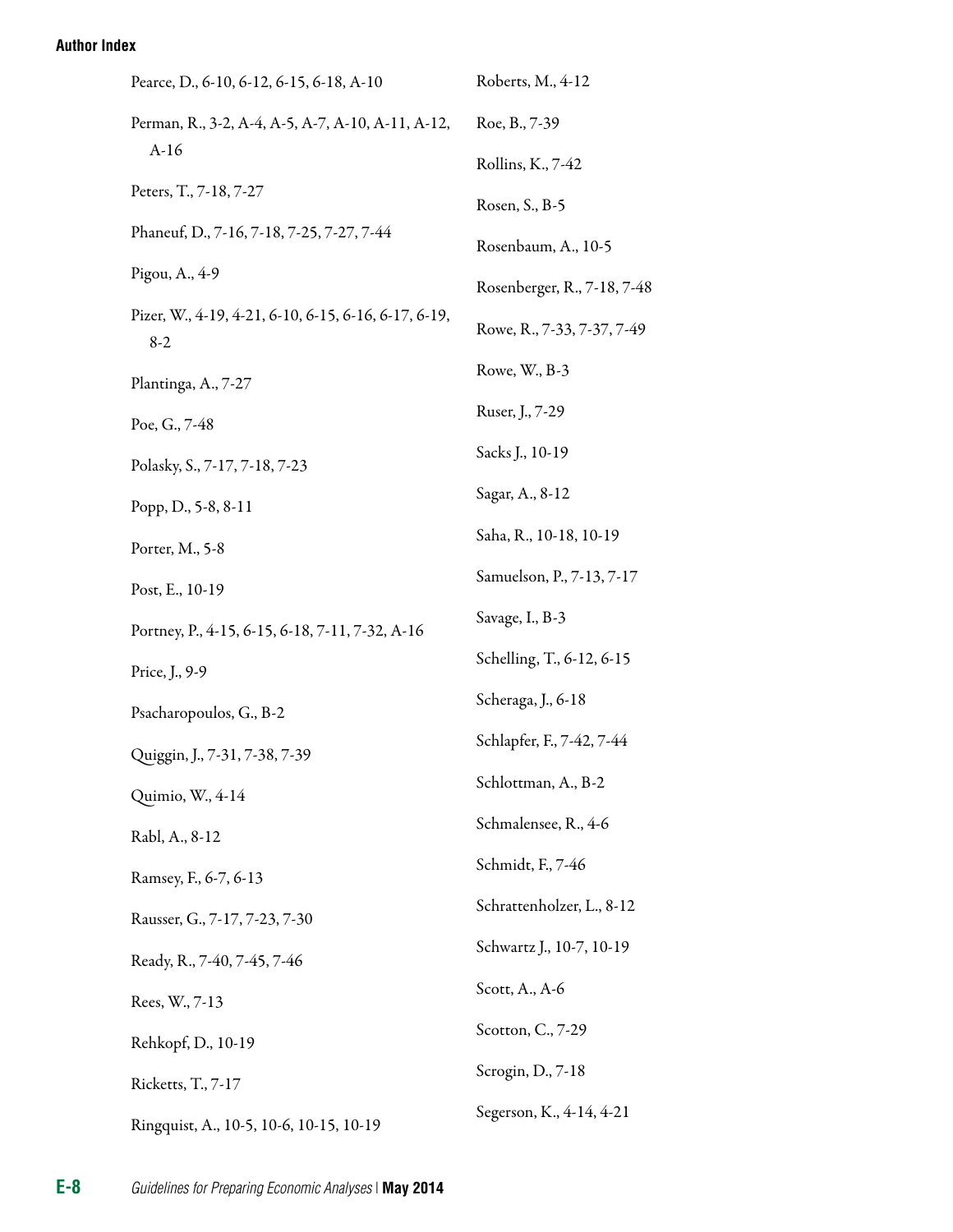| Sieg, H., 10-6                                       | Spackman, M., 6-6, 6-9, 6-17, 6-18                  |
|------------------------------------------------------|-----------------------------------------------------|
| Sen, A., 6-12, 10-16                                 | Spash, C., 7-7                                      |
| Serret, Y., 10-5                                     | Spence, A., 4-12                                    |
| Sexton, K., 10-19                                    | Stanley, T., 7-18, 7-45, 7-46                       |
| Shadbegian, R., 8-20, 10-5, 10-18                    | Stavins, R., 4-5, 4-6, 4-7, 4-15, A-16              |
| Shavell, S., 7-13                                    | Steer, A., 6-15                                     |
| Shaw, D., 7-18                                       | Stern, N., 6-18                                     |
| Shaw, W., 7-25, 7-28                                 | Stern, P., 10-20                                    |
| Shepard, D., B-5                                     | Sterner, T., 4-1, 4-3, 4-5, 4-10, 4-11, 4-15, 4-16, |
| Sheriff, G., 10-6, 10-7, 10-15, 10-16                | $A-15$                                              |
| Shogren, J., 7-18, 7-31, 7-32, 7-43                  | Strand, I., 7-24, 7-25                              |
| Shonkwiler, J., 7-25                                 | Strassman, D., 7-24                                 |
| Short, K., 10-11                                     | Sumaila, U., 6-11                                   |
| Shrestha, R., 7-48                                   | Sunstein, C., B-3                                   |
| Siderelis, C., 7-18, 7-27                            | Sussman, F., 7-11, B-5                              |
| Sidon, J., 10-6                                      | Swift, B., 4-4, 4-5                                 |
| Sieg, H., 11-3                                       | Taylor, C., 7-23                                    |
| Sigman, H., 4-11, 4-12                               | Taylor, L., 7-10, 7-29, 7-30, 7-43, 7-46, 7-48, B-3 |
| Simpson, R., 7-17, 7-23                              | Teisl, M., 7-41                                     |
| Sinquefield, R., 6-10                                | Thaler, R., 6-11                                    |
| Slovic, P., B-3                                      | Thayer, M., 7-14                                    |
| Small, A., 7-17, 7-23                                | Thomas, A., 8-12                                    |
| Smith, M., 7-16                                      | Thomas, J., 8-8                                     |
| Smith, R., B-2                                       | Thorsnes, P., 7-18, 7-19, 7-29, 7-30                |
| Smith, V., 7-11, 7-24, 7-25, 7-27, 7-29, 7-30, 7-42, | Tietenberg, T., 4-3, 4-5, 4-13, 4-16, 8-3 A-16      |
| 7-48, 7-49, 8-4, 8-21, B-2, B-5                      | Tilman, D., 7-23                                    |
| Solow, R., 6-12                                      | Timmins, C., 7-19                                   |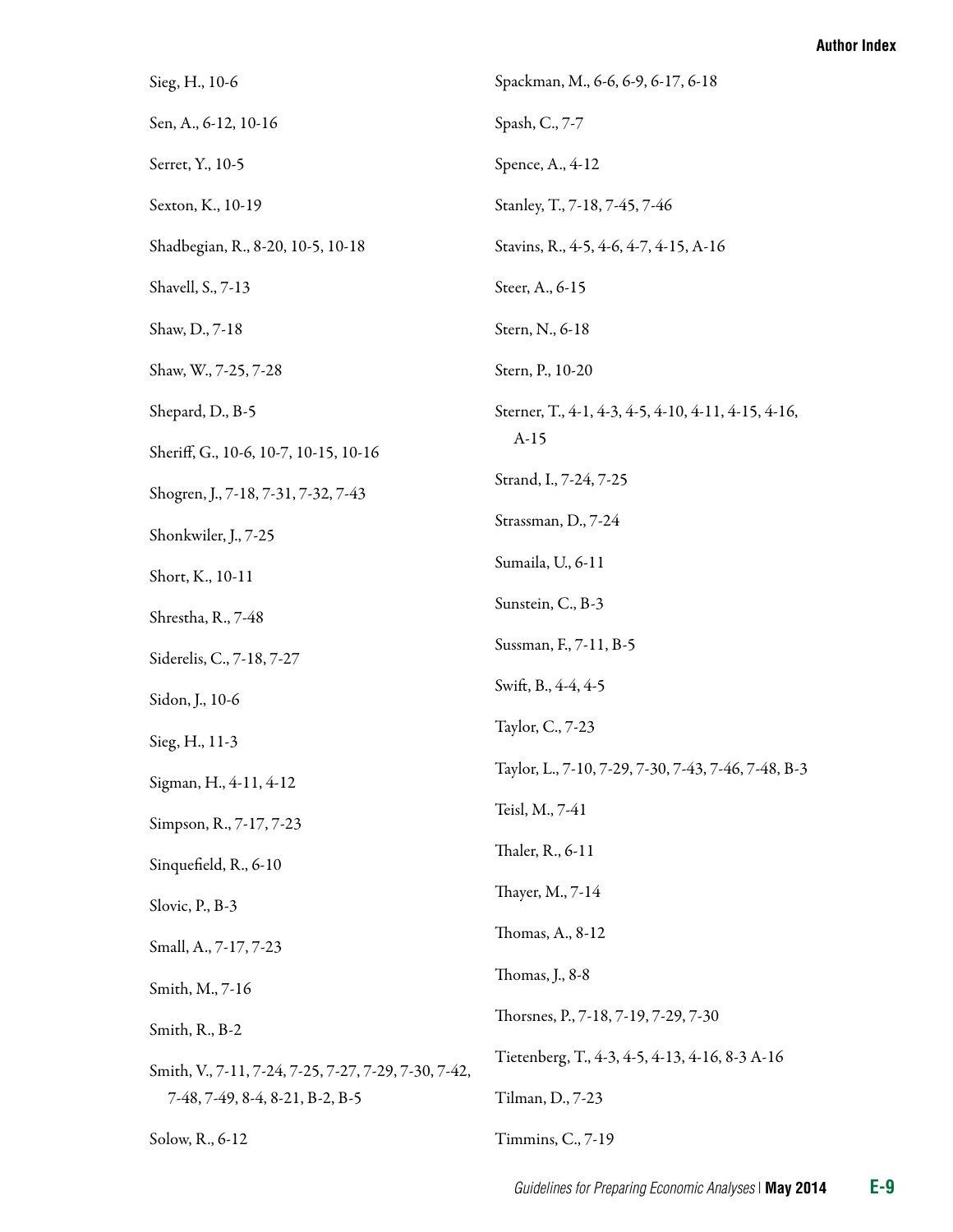| Tol, R., 6-18                                        | Weitzman, M., 4-12, 4-17, 6-15, 6-16, 6-17, 7-17, |
|------------------------------------------------------|---------------------------------------------------|
| Tolley, G., 7-14                                     | $7 - 23$                                          |
| Toth, F., 6-12                                       | Weyant, J., 6-15, 6-18                            |
| Train, K., 7-26                                      | Wheeler, D., 4-13                                 |
| Tschirhart, J., 7-16                                 | White, K., 8-11                                   |
| Turner, R., 6-18, 7-16                               | Whitehead, J., 7-37, 7-44                         |
| Tyrväinen, L., 7-18                                  | Whitehead, T., 7-41                               |
| Ulph, D., 6-10, 6-12, 6-18                           | Whittington, D., 1-3                              |
| Valdés, B., 6-13                                     | Wilcoxen, P., 8-5                                 |
| van der Linde, C., 5-8                               | Williams, R., 4-16                                |
| Van der Zwaan, B., 8-12                              | Willig, R., A-12                                  |
| Van Houtven, G., 7-12, 7-14                          | Willis, K., 7-18                                  |
| Van Houtven, G., 7-10                                | Wolverton, A., 4-12, 10-5, 10-17, 10-18           |
| Varian, H., 7-18, 7-22, A-4, A-16                    | Woodward, R.<br>$7-18$                            |
| Vassanadumrongdee, S., 7-14                          | Wu, J., 4-21                                      |
| Videras, J., 4-19                                    | Wui, Y., 7-18                                     |
| Viscusi, W., 7-10, 7-11, 7-29, 7-30, 7-39, B-2, B-3, | Xabadia, A., 4-16                                 |
| $B-5$                                                | Xu, F., 7-30                                      |
| Voinov, A., 6-11                                     | Yang, T., 11-3                                    |
| von Haefen, R., 7-27, 7-44                           | Yohe, G., 6-18                                    |
| von Haefen, R., 7-27                                 | Zeckhauser, R., 6-16, B-5                         |
| Vossler, C., 7-43                                    | Zerbe, R., 6-11                                   |
| Wackernagel, M., 7-13                                |                                                   |
| Wallace, K., 7-16                                    |                                                   |
| Walsh, R., 10-6                                      |                                                   |
| Walters, C., 6-11                                    |                                                   |
| Ward, M., 7-17                                       |                                                   |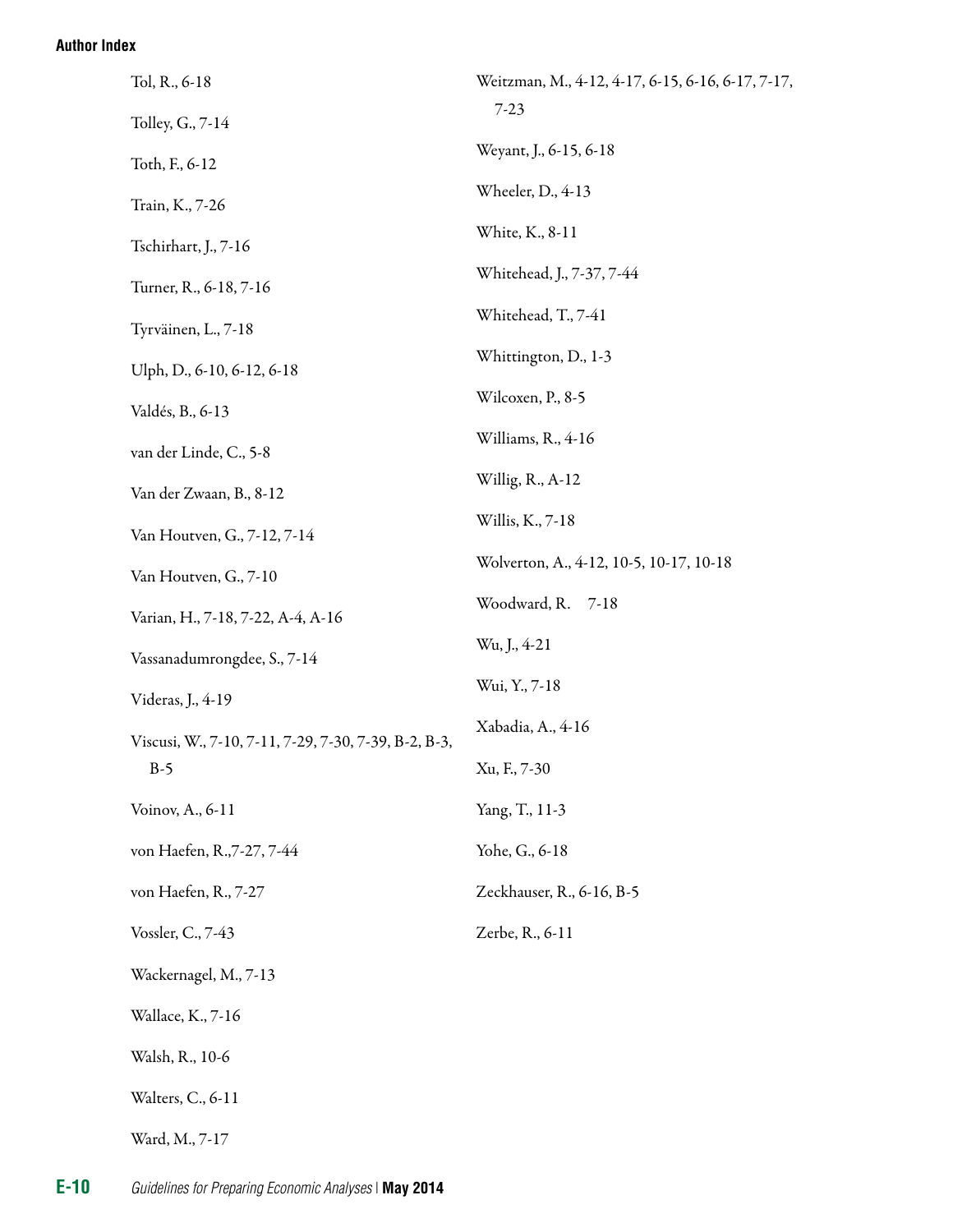# **Subject Index**

| Acid Rain Program, 4-6, 4-7, D-6, D-9 |  |  |  |  |
|---------------------------------------|--|--|--|--|
|---------------------------------------|--|--|--|--|

aesthetic improvements, 7-8, 7-20

allocative efficiency, A-4

annualized costs, viii, 6-3, 9-11, 9-12, 9-17

annualized value, ix, 6-2, 6-4, 7-11

baseline, ix, 1-3, 1-6, 4-8, 4-10, 4-16, 4-19, 4-20, 4-21, 5-1, 5-2, 5-3, 5-4, 5-5, 5-6, 5-7, 5-8, 5-9, 5-10, 5-11, 5-12, 5-13, 5-14, 5-15, 5-16, 6-2, 7-1, 7-4, 7-7, 7-11, 7-36, 7-41, 7-46, 7-47, 8-5, 8-6, 8-12, 8-14, 8-19, 9-3, 9-4, 9-9, 9-10, 10-6, 10-7, 10-8, 10-14, 10-15, 10-16, 10-17, 10-18, 10-19, 10-20, 11-11, B-4, B-5

behavioral responses, 4-21, 5-1, 5-10, 5-16, 7-20, 8-15

benefit-cost analysis, viii, xiii, 1-1, 1-4, 1-5, 2-2, 2-4, 5-2, 5-4, 5-11, 5-16, 6-1, 6-5, 6-6, 6-7, 6-17, 6-18, 7-1, 7-2, 7-3, 7-7, 7-8, 7-9, 7-12, 7-45, 7-49, 8-1, 8-3, 8-6, 8-7, 8-8, 8-9, 8-12, 8-20, 9-2, 9-8, 9-15, 9-16, 9-17, 10-1, 10-4, 10-8, 10-14, 10-22, 11-2, 11-3, 11-4, 11-11, A-1, A-6, A-7, A-10, A-13, A-14, B-1

benefits, ix, x, xi, xii, xiii, xiv, xv, 1-2, 1-3, 1-4, 1-5, 1-6, 2-1, 2-2, 4-1, 4-2, 4-5, 4-6, 4-15, 4-17, 4-18, 5-1, 5-2, 5-3, 5-4, 5-5, 5-6, 5-7, 5-8, 5-9, 5-10, 5-11, 5-12, 5-13, 5-14, 6-1, 6-2, 6-3, 6-4, 6-5, 6-6, 6-7, 6-8, 6-9, 6-10, 6-11, 6-12, 6-14, 6-15, 6-16, 6-17, 6-18, 6-19, 6-20, 7-1, 7-2, 7-3, 7-4, 7-5, 7-6, 7-7, 7-8, 7-10, 7-11, 7-12, 7-13, 7-14, 7-15, 7-16, 7-17, 7-18, 7-19, 7-20, 7-21, 7-22, 7-23, 7-24, 7-25, 7-27, 7-28, 7-29, 7-30, 7-31, 7-32, 7-33, 7-44, 7-45, 7-46, 7-47, 7-48, 7-49, 7-50, 8-1, 8-2, 8-5, 8-6, 8-9, 8-10, 8-12, 8-13, 9-2, 9-4, 9-5, 9-8, 9-16, 10-1, 10-3, 10-7, 10-8, 10-9, 10-20, 10-22, 10-23, 11-1, 11-2, 11-3, 11-4, 11-5, 11-6, 11-8, 11-9, 11 10, 11-11, 11-12, A-3, A-5, A-6, A-7, A-13, A-14, A-15, A-16, B-1, B-2, B-4, B-5, B-6, D-2, D-6, D-8, D-17, D-20

benefit-cost ratio, xi, 5-10, A-14

cessation lag, xiii, 7-5, 7-8, B-4

CGE models, 8-5, 8-6, 8-19, 8-20, 8-21, 9-17, 9-18

childhood, 10-20, 10-21

children, 1-4, 2-3, 7-8, 7-35, 7-45, 9-1, 9-4, 10-1, 10-2, 10-4, 10-11, 10-20, 10-21, 10-22, 10-23, 11 9, B-5

Circular 1-1, 1-3, 2-2, 3-2, 6-8, 6-15, 7-5, 7-8, 7-35, 7-50, 8-12, 9-1, 9-2, 11-2, B-5, D-23

closures, xii, 7-25, 8-9, 9-9, 11-2, 11-9

Coase, 4-4, A-5, D-7

Coase theorem, A-5

command-and-control regulation, 4-1, 4-3, 4-5, 4-7, 4-8, 4-21 performance-based standards, 4-3, 4-5 technology standard, 4-3

compensating surplus, viii, A-12

compensating variation, viii, 7-7, 8-6, A-10, A-11, A-12

competitiveness, 4-15, 8-7, 8-20, 9-6, 9-9, 9-10

compliance cost, xi, 8-3, 8-11, 8-12, 8-13, 9-15, 9-16, 9-17

compliance cost models, 8-14, 8-15, 8-16

compliance costs, 2-4, 5-10, 8-3, 8-7, 8-9, 8-10, 8-11, 8-13, 8-14, 8-15, 8-16, 8-17, 9-2, 9-4, 9-5, 9-8, 9-11, 9-12, 9-14, 9-15, 9-16, 9-17, A-9, 10-3

compliance rate, 5-1, 5-8, 5-10, 5-16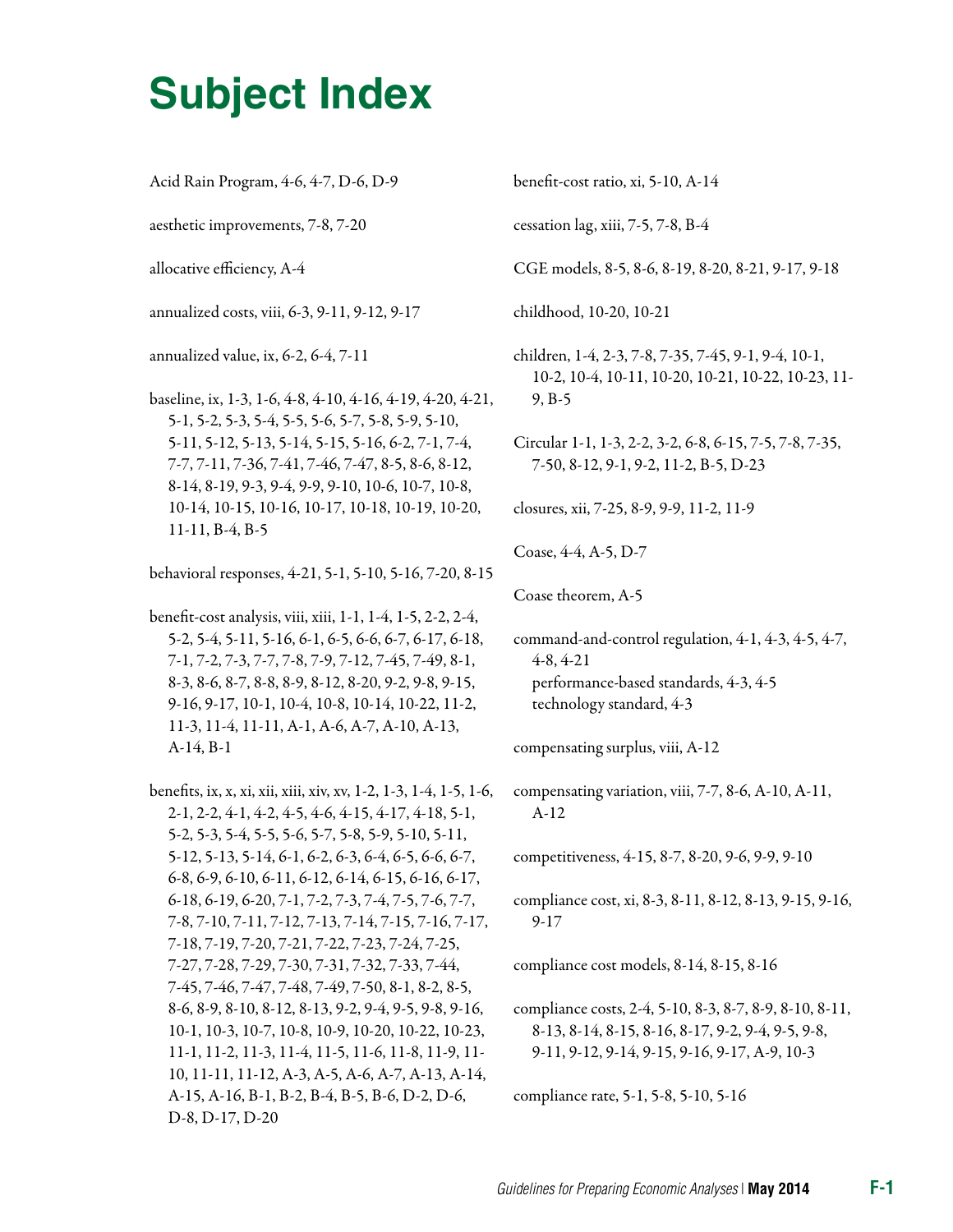#### **Subject Index**

- computable general equilibrium (CGE) models, viii, 1-5, 8-5, 8-19, 9-18
- consumer preferences, 5-1, 7-12
- consumer surplus, 7-21, 7-22, 7-49, 8-2, 8-3, 8-15, 8-18, A-3, A-4, A-7, A-10
- consumption rate of interest, xi, xiv, 6-6, 6-7, 6-8, 6-9, 6-10, 6-11, 6-12, 6-16, 6-19
- cost-effectiveness analysis, viii, xi, 1-5, 5-5, 7-1, 7-11, 8-10, 11-2, 11-3, 11-4, 11-5, 11-6, 11-8, 11-14, A-14
- cost-effectiveness, 1-5, 4-1, 4-2, 4-3, 4-5, 5-6, 6-3, 7-12, 11-4, 11-8, 11-11, A-14, B-6, D-12
- costs, xi, xii, xiii, xiv, xv, 1-2, 1-3, 1-4, 1-5, 1-6, 2-1, 2-2, 2-3, 3-2, 4-1, 4-2, 4-3, 4-4, 4-5, 4-6, 4-8, 4-9, 4-10, 4-12, 4-13, 4-14, 4-15, 4-16, 4-17, 4-18, 4-21, 4-22, 5-1, 5-2, 5-3, 5-4, 5-5, 5-6, 5-7, 5-8, 5-9, 5-10, 5-11, 5-12, 5-14, 5-15, 6-1, 6-2, 6-3, 6-4, 6-5, 6-6, 6-7, 6-8, 6-9, 6-10, 6-11, 6-12, 6-14, 6-16, 6-18, 6-19, 6-20, 7-1, 7-4, 7-8, 7-12, 7-13, 7-14, 7-15, 7-19, 7-23, 7-24, 7-25, 7-26, 7-27, 7-28, 7-32, 7-33, 7-34, 7-37, 7-39, 8-1, 8-2, 8-3, 8-4, 8-5, 8-6, 8-7, 8-8, 8-9, 8-10, 8-11, 8-12, 8-13, 8-14, 8-15, 8-16, 8-18, 8-19, 8-20, 8-21, 9-2, 9-3, 9-4, 9-5, 9-6, 9-7, 9-8, 9-10, 9-11, 9-12, 9-13, 9-14, 9-15, 9-16, 9-17, 10-1, 10-3, 10-4, 10-6, 10-8, 10-9, 10-15, 10-16, 10-22, 10 23, 11-1, 11-2, 11-3, 11-4, 11-5, 11-8, 11-11, 11-12, A-1, A-3, A-5, A-6, A-7, A-8, A-9, A-12, A-13, A-14, A-15, A-16, B-4, B-5, C-1, D-6
- cost savings, 2-2, 4-3, 4-5, 4-7, 4-21, 5-7, 5-8, 5-15, 7-20, 7-45

deadweight loss, viii, 8-3, A-6, A-13

demand curve, 7-22, 7-24, 7-25, 8-2, 8-3, 8-4, 8-15, A-1, A-2, A-3, A-4, A-6, A-8, A-9, A-12

demand elasticities, 8-15, 9-7, A-8, A-9, A-12

direct costs, xi, 7-33, 8-7, 8-13, 8-14, 8-15

- discounting, xiv, 1-6, 6-1, 6-2, 6-3, 6-4, 6-6, 6-7, 6-8, 6-11, 6-12, 6-13, 6-14, 6-15, 6-16, 6-17, 6-18, 6-19, 6-20, 7-2, 7-36, 8-10, 8-11, 10-23, 11-9, B-4, D-14, D-16, D-29
- distributional analysis, 1-1, 2-4, 8-9, 10-1, 10-4, 10-8, 10-14, 10-20, 10-22

distributional costs, 8-9, 8-13, 8-16, 8-19

- distributional impacts, 8-21, 8-13, 9-18, 10-1, 10 6, 10-12, 10-13, 10-16, 10-18, 10-20, 10-23
- economic efficiency, xi, 1-2, 4-1, 4-5, 4-21, 6-5, 9-10, 10-3, 10-4, 11-1, 11-11, 11-12, A-1, A-3, A-4, A-15
- economic impact analysis (EIA), viii, xii, 1-4, 1-5, 2-2, 8-7, 9-1, 9-2, 9-3, 9-8, 9-12, 9-15, 9-16, 11-2, 11-9
- Edgeworth box, A-4
- effect-by-effect approach, 7-1, 7-3
- elasticity, xii, 5-7, 6-7, 6-13, 6-14, 6-17, 6-18, 6-19, 7-41, 7-42, 7-49, 8-15, 9-6, A-8, A-9, B-4,

elderly, 10-1, 10-22

- emission taxes, 4-5, 4-9, 4-10 product charges, 4-9
- employment, ix, 7-8, 7-35, 8-7, 8-17, 8-20, 9-1, 9-3, 9-6, 9-8, 9-9, 9-14, 9-18, 11-2, 11-9
- environmental justice, 2-2, 2-3, 9-1, 10-1, 10-3, 10-4, 10-20, 10-22, 10-23, 11-2

equity assessment, xii, xiii, 1-5, 9-1, A-7

equivalent surplus, ix, A-12

equivalent variation, ix, 7-7, 8-6, 8-20, A-10

ethnicity, 10-5, 10-6, 10-9, 10-11, 10-12, 10-17

excess demand, A-3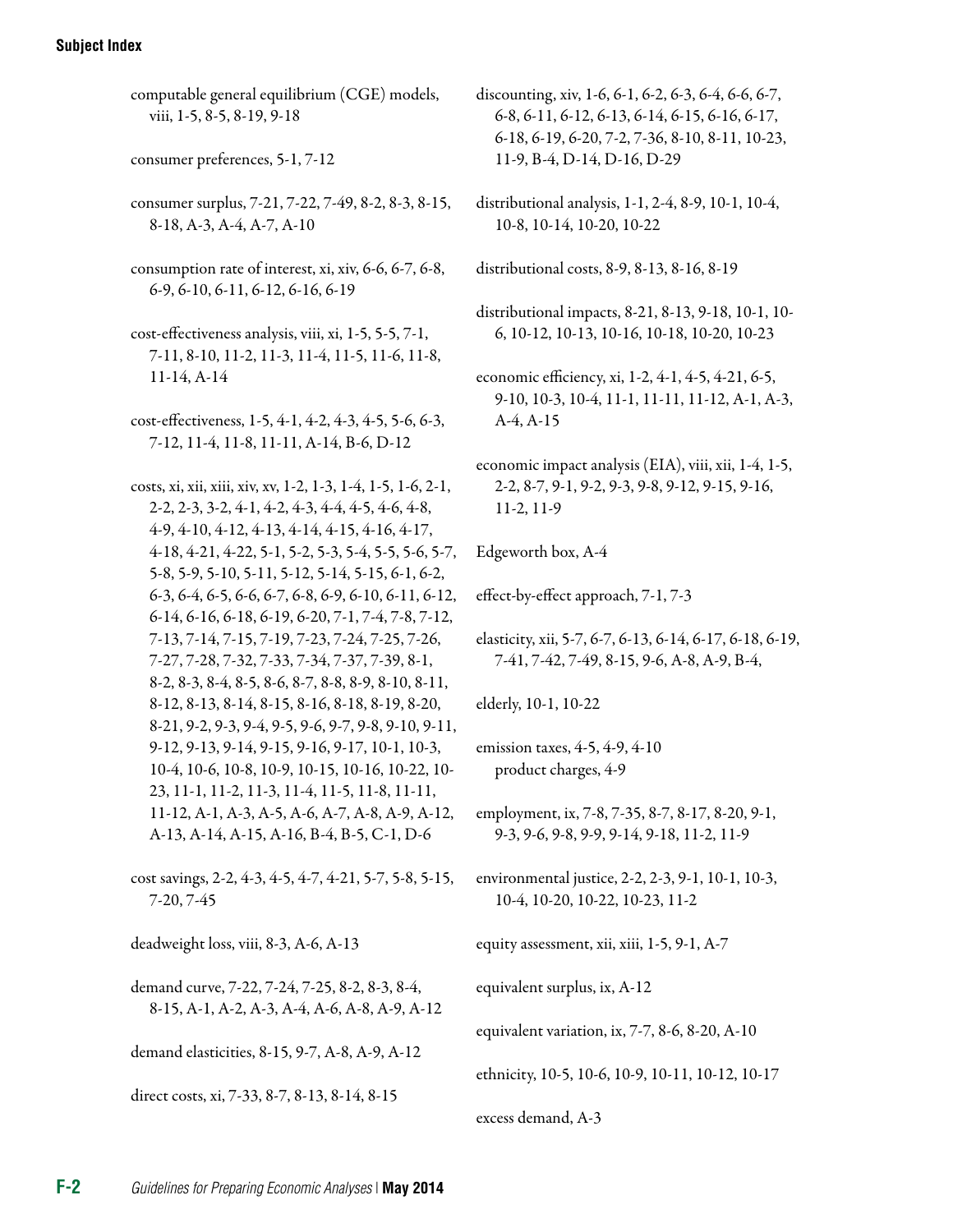| excess supply, A-2                                                                                                                                                                                          | input-output models, 8-17, 8-18, 8-19                                                |
|-------------------------------------------------------------------------------------------------------------------------------------------------------------------------------------------------------------|--------------------------------------------------------------------------------------|
| Executive Order 12866, 2-2, 7-2, D-9, D-10, D-35                                                                                                                                                            | Kaldor-Hicks, 7-8, A-7                                                               |
| Executive Order 12898, 2-3, D-9, 10-2, 10-4, 10-7,<br>10-9, 10-11, 10-15                                                                                                                                    | Kaldor-Hicks criterion/compensation test, xiii,<br>$A-7$                             |
| Executive Order 13045, 2-3, D-9, D-32, 10-2,<br>$10-21$                                                                                                                                                     | labeling rules, 4-13                                                                 |
|                                                                                                                                                                                                             | latency, xi, 7-8, B-4, B-6                                                           |
| expert elicitation, 7-34, 11-9                                                                                                                                                                              | liability rules, 4-14, 4-15                                                          |
| exposure, xi, xiii, 3-1, 4-14, 5-3, 5-6, 5-14, 7-5,<br>7-11, 7-16, 7-28, 7-29, 7-32, 7-49, 11-4, 11-5,<br>11-6, 11-7, B-1, B-4                                                                              | lifestages, 10-1, 10-20, 10-21, 10-22                                                |
| externalities, xii, xiii, xiv, 1-1, 1-4, 2-2, 3-2, 4-1,                                                                                                                                                     | linear programming models, 8-16                                                      |
| 4-2, 4-10, 7-23, 7-24, 8-3, A-3, A-4, A-6                                                                                                                                                                   | linked rules, 5-13                                                                   |
| fixed costs, 8-8, 9-10, 9-17                                                                                                                                                                                | lost productivity, 7-33, 7-34                                                        |
| flow pollutants, xiii                                                                                                                                                                                       | low-income, 10-1, 10-2, 10-3, 10-4, 10-5, 10-6,<br>10-10, 10-11, 10-12, 10-15, 10-22 |
| full compliance, 5-2, 5-3, 5-9, 5-10                                                                                                                                                                        |                                                                                      |
| future economic activity, 5-5, 5-6                                                                                                                                                                          | marginal abatement cost curve, ix, 4-5, A-13,<br>$A-15, A-16$                        |
| general equilibrium, 1-3, 1-4, 8-1, 8-2, 8-4, 8-5,<br>8-6, 9-1, 9-9, 11-3, A-13                                                                                                                             | marginal benefit, xii, xiii, 4-2, 4-17, 6-15, A-1, A-2<br>A-3, A-5, A-14, A-15, A-16 |
| general equilibrium analysis, 1-4, 8-2, 8-5, 8-6,<br>$A-13$                                                                                                                                                 | marginal cost, xii, xiii, 4-2, 4-6, 7-22, 7-31, A-2,<br>A-3, A-6, A14, A-15          |
| health risks, 10-1, 10-2, 10-11, 10-20                                                                                                                                                                      | marginal social benefit, xiii, 4-2, A-5, A-14                                        |
| Hicksian demand curve, A-10, A-11, A-12                                                                                                                                                                     | marginal social cost, ix, xiii, 4-2, A-4, A-5, A-6,<br>$A-14$                        |
| households, xiii, 1-3, 7-20, 7-23, 7-39, 7-40, 7-46,<br>7-47, 7-49, 8-4, 8-5, 8-6, 8-7, 8-8, 8-10, 9-1, 9-2,<br>9-4, 9-7, 9-9, 9-13, 9-14, 9-16, 9-18, 10-6, 10-9,<br>10-10, 10-11, 10-12, 10-22, A-5, A-13 | marginal willingness to pay, 7-11, 7-31, 10-8, A-1,<br>$A-2, A-14$                   |
| income effect, A-10, A-11                                                                                                                                                                                   |                                                                                      |
| indigenous, 10-1, 10-3, 10-12, 10-20                                                                                                                                                                        |                                                                                      |
| information disclosure, 4-13, 4-14, 4-17                                                                                                                                                                    |                                                                                      |
| input-output econometric models, 8-18, 8-19                                                                                                                                                                 |                                                                                      |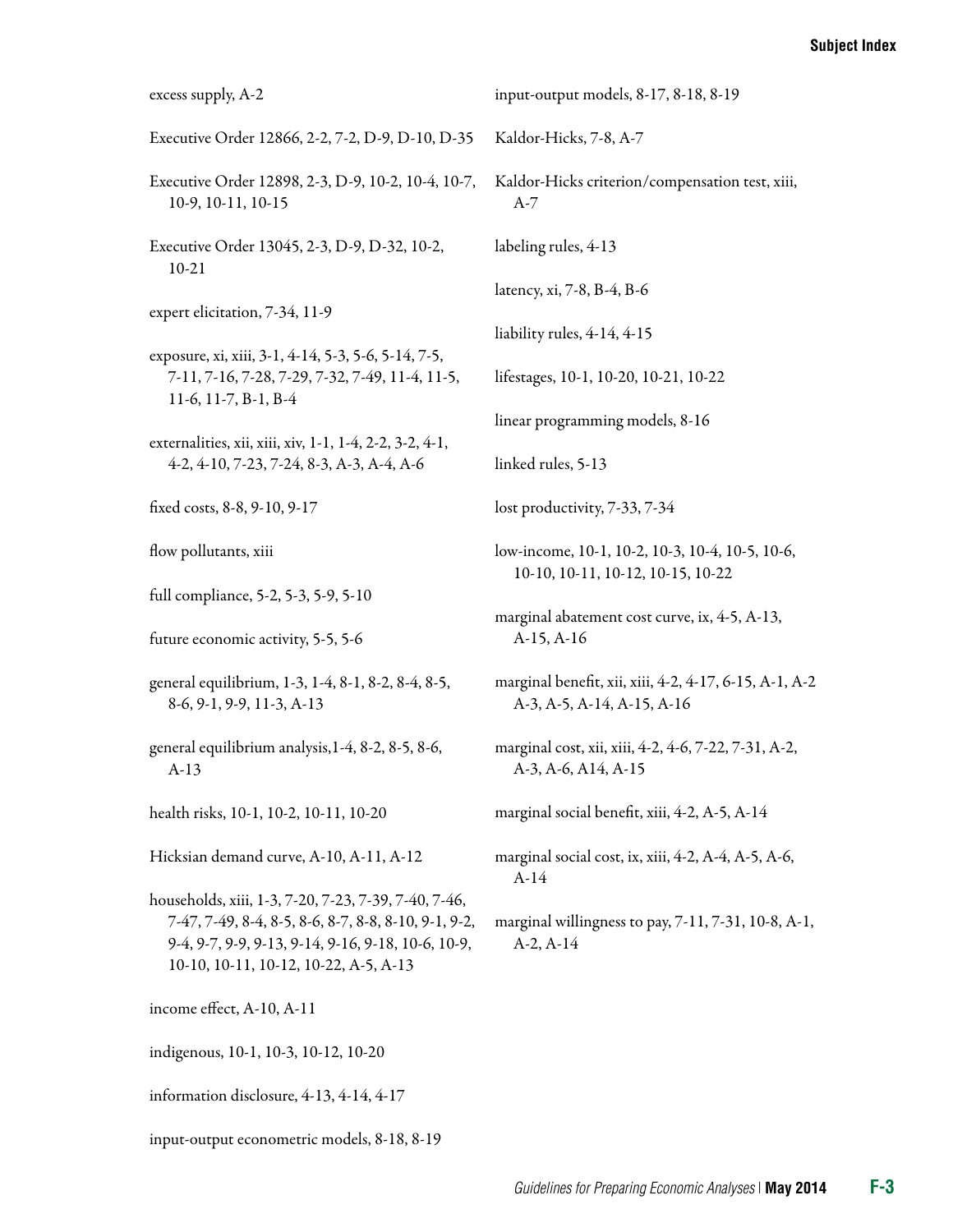| market, ix, xi, xiii, 1-4, 2-2, 3-1, 3-2, 4-1, 4-2, 4-3,<br>4-5, 4-6, 4-7, 4-8, 4-10, 4-11, 4-12, 4-13, 4-14,<br>4-15, 4-16, 4-17, 4-18, 4-21, 5-3, 5-11, 5-14,<br>6-1, 6-2, 6-6, 6-7, 6-8, 6-10, 6-11, 6-12, 6-13,<br>6-15, 6-16, 6-18, 7-6, 7-7, 7-18, 7-20, 7-21, | net benefits, ix, xi, xv, 1-3, 1-4, 4-2, 5-2, 5-5, 5-10,<br>6-2, 6-3, 6-4, 6-5, 6-6, 6-8, 6-16, 6-19, 7-1, 7-22,<br>7-50, 8-2, 8-9, 8-12, 9-2, 11-1, 11-3, 11-10, 11-<br>11, A-3, A-6, A-7, A-13, A-14, A-16 |
|----------------------------------------------------------------------------------------------------------------------------------------------------------------------------------------------------------------------------------------------------------------------|--------------------------------------------------------------------------------------------------------------------------------------------------------------------------------------------------------------|
| 7-22, 7-24, 7-28, 7-30, 7-33, 7-35, 7-36, 7-39,<br>7-40, 7-42, 7-43, 7-44, 8-2, 8-3, 8-4, 8-5, 8-6,                                                                                                                                                                  | net future value, ix, 6-2, 6-3, 6-4, 6-17                                                                                                                                                                    |
| 8-7, 8-9, 8-10, 8-11, 8-12, 8-15, 8-16, 8-19,<br>8-21, 9-3, 9-6, 9-7, 9-8, 9-9, 9-10, 9-12, 9-13,<br>9-17, 9-18, A-1, A-2, A-3, A-4, A-5, A-6, A-7,                                                                                                                  | net present value, ix, xi, xiv, 4-1, 6-2, 6-4, 6-5, 6-9,<br>6-12, 6-17, 6-19                                                                                                                                 |
| A-9, A-12, A-13, A-14, A-16, D-4, D-17, D-19,<br>D-36, D-37                                                                                                                                                                                                          | North American Industrial Classification System<br>(NAICS), ix, 9-3, 9-5, 9-6                                                                                                                                |
| market economy, 8-5, 8-19, A-1, A-2                                                                                                                                                                                                                                  | open economy, 6-10, 6-11                                                                                                                                                                                     |
| market failure, xiii, 1-1, 2-2, 3-2, 4-1, 4-2, 4-13,<br>4-15, 4-17, 5-15, 6-12, 6-18, A-3, A-4, A-6                                                                                                                                                                  | opportunity cost, ix, xi, xiv, xv, 1-5, 4-7, 4-10, 6-6,<br>6-8, 6-9, 6-11, 6-18, 6-19, 7-24, 7-25, 7-35, 8-1,<br>$8-2, 8-4, 8-7, A-1, A-6$                                                                   |
| market permit system, xiv<br>bubbles, 4-7, 4-8                                                                                                                                                                                                                       | optimal growth, 6-12, 6-13                                                                                                                                                                                   |
| grandfathering, 4-3<br>offsets, 4-7, 4-8, 9-16                                                                                                                                                                                                                       | over-compliance, 5-9, 5-10                                                                                                                                                                                   |
| market power, xiii, 1-1, 2-2, 3-2, 4-17, 9-10, A-4                                                                                                                                                                                                                   | PACE Survey, 9-7                                                                                                                                                                                             |
| market-based incentives, 4-1, 4-3, 4-5                                                                                                                                                                                                                               | partial equilibrium, 8-2, 8-3, 8-4, 9-17, 11-3, A-13                                                                                                                                                         |
| Marshallian consumer surplus, 7-7, A-11, A-12                                                                                                                                                                                                                        | partial equilibrium analysis, 8-2, 8-3, 8-4, 8-6,<br>8-15, 9-17, A-12, A-13                                                                                                                                  |
| Marshallian demand curve, A-10                                                                                                                                                                                                                                       | partial equilibrium models, 8-15, 8-16                                                                                                                                                                       |
| material damage, 7-4, 7-20                                                                                                                                                                                                                                           | point sources, 1-5, 4-16, 4-17, 4-20, A-16                                                                                                                                                                   |
| meta-analysis, 7-6, 7-10, 7-19, 7-29, 7-41, 7-45,<br>7-46, 7-48, 7-49, 10-6, B-2, B-3                                                                                                                                                                                | Pollution Abatement Costs and Expenditures<br>(PACE) Survey, x, 8-20, 9-6, 9-7, D-2                                                                                                                          |
| minority, 10-1, 10-2, 10-3, 10-4, 10-5, 10-6, 10-7,<br>10-9, 10-10, 10-12, 10-15, 10-17, 10-22                                                                                                                                                                       | poor, 7-25, 6-18, 9-12, 10-11                                                                                                                                                                                |
| mobile sources, 4-16, 8-15                                                                                                                                                                                                                                           | price elasticity of supply/demand, xii, A-8, A-9                                                                                                                                                             |
| monitoring and enforcement, 4-13, 4-21                                                                                                                                                                                                                               | private costs, 1-4, 4-9, 4-10, 8-10, 9-2, 9-15, 9-16,<br>$A-5, A-6$                                                                                                                                          |
| multiple baselines, 5-2, 5-16                                                                                                                                                                                                                                        | producer surplus, 1-2, 7-21, 8-2, 8-5, 8-6, 8-10,                                                                                                                                                            |
| multiple rules, 5-11                                                                                                                                                                                                                                                 | 8-11, 11-6, A-3, A-4, A-13                                                                                                                                                                                   |
| need for policy action, 3-1, 3-2                                                                                                                                                                                                                                     | productive efficiency, A-4                                                                                                                                                                                   |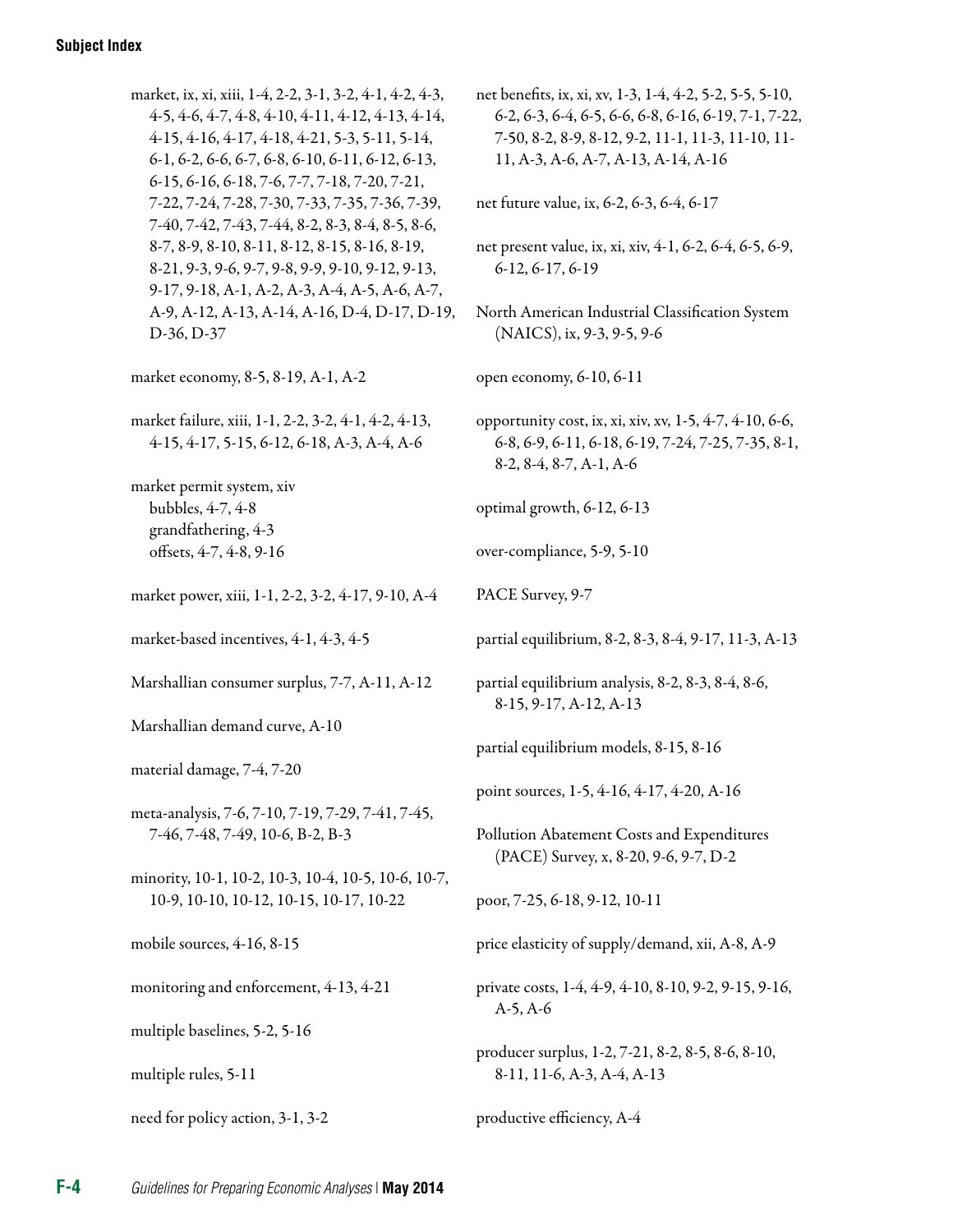profit, xv, 7-17, 7-18, 7-22, 7-23, 8-4, 8-17, 9-5, 9-6, 9-9, 9-11, 9-16, 9-17, 11-2, A-1, A-4, A-5

property rights, 4-4, *7-7*, 7-36, 7-41, A-5

race, 10-4, 10-5, 10-6, 10-9, 10-10, 10-11, 10-12, 10-15, 10-17

Regulatory Flexibility Act, x, 2-4, 9-1, 9-2, 9-3, 9-11, 9-12, 9-14, 9-15, 11-9, D-1, D-34

risk, xi, xiii, xv, 1-2, 1-3, 1-5, 1-6, 2-3, 3-2, 4-13, 4-14, 4-15, 4-17, 4-18, 5-6, 5-7, 5-10, 5-11, 6-3, 6-4, 6-5, 6-6, 6-7, 6-8, 6-10, 6-16, 6-17, 6-18, 7-1, 7-2, 7-3, 7-4, 7-5, 7-6, 7-8, 7-10, 7-11, 7-12, 7-13, 7-14, 7-15, 7-28, 7-29, 7-30, 7-31, 7-32, 7-33, 7-38, 7-45, 7-50, 9-3, 9-16, A-5, B-1, B-2, B-3, B-4, B-5, B-6, D-17, D-19, D-27, D-32

shadow price of capital, xiv, 6-8, 6-9, 6-10, 6-11, 6-12, 6-19

small entities, 2-4, 9-14, 9-17, 11-2

- social cost, xii, xiii, xiv, xv, 1-5, 4-1, 4-10, 4-22, 5-9, 6-8, 6-13, 7-2, 7-4, 8-1, 8-2, 8-3, 8-4, 8-5, 8-6, 8-7, 8-9, 8-10, 8-11, 8-12, 8-13, 8-14, 8-15, 8-18, 9-2, 9-14, 9-15, 9-16, A-5, A-6, A-7, A-13, A-14, A-16
- social welfare, xii, 4-1, 4-2, 4-3, 4-4, 4-12, 6-6, 6-8, 6-12, 7-23, 8-1, 11-5, A-3, A-5, A-6, A-7
- social welfare function, xv, 6-12, 6-13, 10-15, 10 16, 10-23, A-7
- standard and pricing approach, 4-13
- statistical life years, 7-11
- stock pollutants, 4-16

sub-populations, xiii, 1-4, 1-5, 10-20, 10-21, 11-3

subsidies, xii, 4-5, 4-10, 4-11, 4-16, 4-17, 9-14 buy-back, 4-10

substitution effect, 7-7, A-10, A-11

supply curve, 8-2, 8-3, 8-5, A-2, A-3, A-5, A-7, A-8, A-9, A-13

supply elasticities, 8-15, A-8, A-9

- taxes, xi, xiv, 4-5, 4-7, 4-9, 4-10, 4-11, 4-12, 4-13, 4-16, 4-17, 4-18, 6-6, 6-9, 6-12, 7-24, 8-4, 8-5, 8-8, 8-21, 9-4, 9-12, 9-13, 9-16, 9-18, A-4, A-13
- tax-subsidy, xv, 4-11, 4-12, 4-16 deposit-refund, 4-11, 4-12, 4-17
- technological change, 4-5, 5-7, 5-8, 6-5, 8-12, 11-11
- total cost, xiii, xiv, xv, 5-4, 5-11, 6-4, 7-13, 8-2, 8-3, 8-7, 8-8, 8-16, 9-7, A-2, A-3, A-6, A-13, A-14, A-16
- transfers, 1-5, 2-2, 4-7, 6-15, 6-17, 7-19, 7-45, 7-46, 7-47, 9-2, 9-16, A-4, B-6, D-14
- transitional costs, 8-9, 8-10, 8-12, 8-13, 8-19, 8-21

tribal, 10-3

uncertainty, xiii, 4-2, 4-8, 4-9, 4-14, 4-15, 4-17, 4-20, 5-2, 5-4, 5-5, 5-6, 5-10, 5-13, 5-14, 6-1, 6-2, 6-12, 6-13, 6-14, 6-15, 6-16, 6-17, 6-19, 6-20, 7-2, 7-5, 7-6, 7-8, 7-14, 7-37, 7-43, 7-45, 7-49, 8-11, 8-12, 11-1, 11-3, 11-4, 11-9, 11-10, 11-11

under-compliance, 5-9, 5-10

Unfunded Mandates Reform Act, x, 2-3, 2-4, 8-7, 9-1, 9-2, 9-14, 9-15, D-1, D-31

use value, 7-1, 7-16, 7-18, 7-19, 7-27

utility, x, 6-1, 6-2, 6-7, 6-11, 6-12, 6-13, 6-14, 6-17, 6-18, 7-6, 7-7, 7-11, 7-12, 7-13, 7-22, 7-24, 7-25, 7-26, 7-31, 7-32, 7-33, 7-35, 7-36, 7-42, 7-44, 7-49, 8-4, 8-5, 8-6, 8-15, 9-18, A-1, A-4, A-6, A-7, A-10, A-11, A-12

utility possibility frontier, x, A-4

risk assessment, 10-21, 10-23